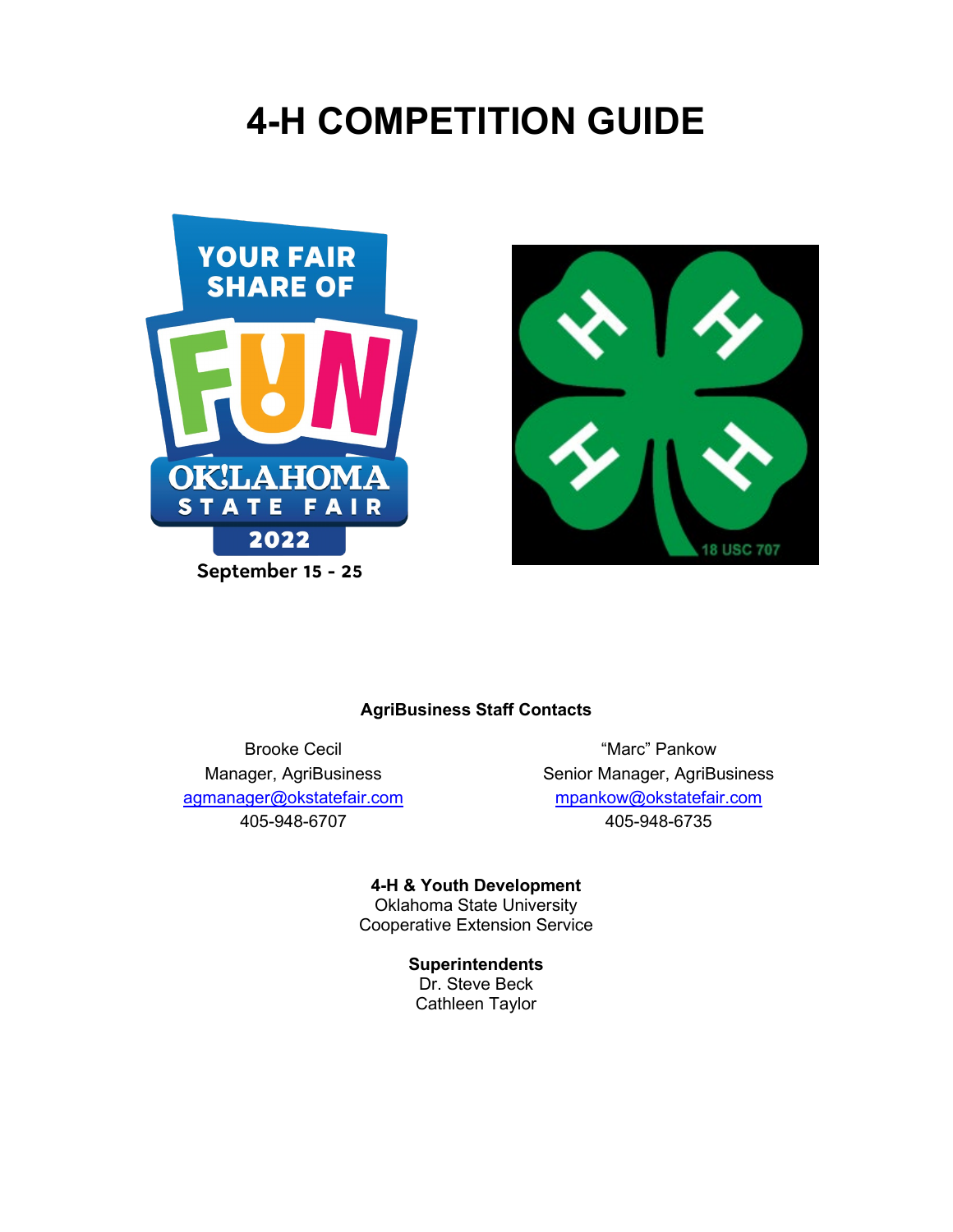

## <span id="page-1-0"></span>**Table of Contents**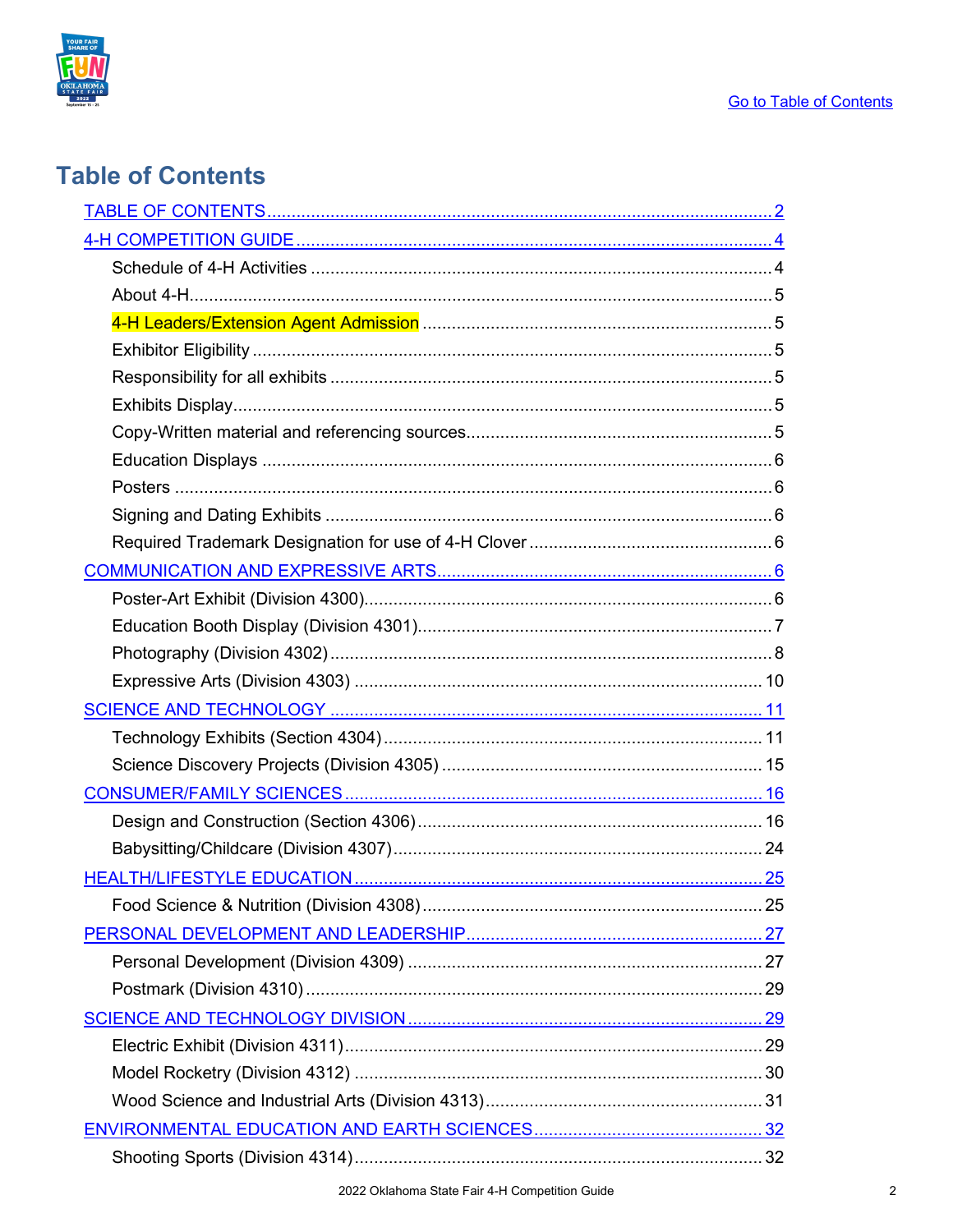

### **Go to Table of Contents**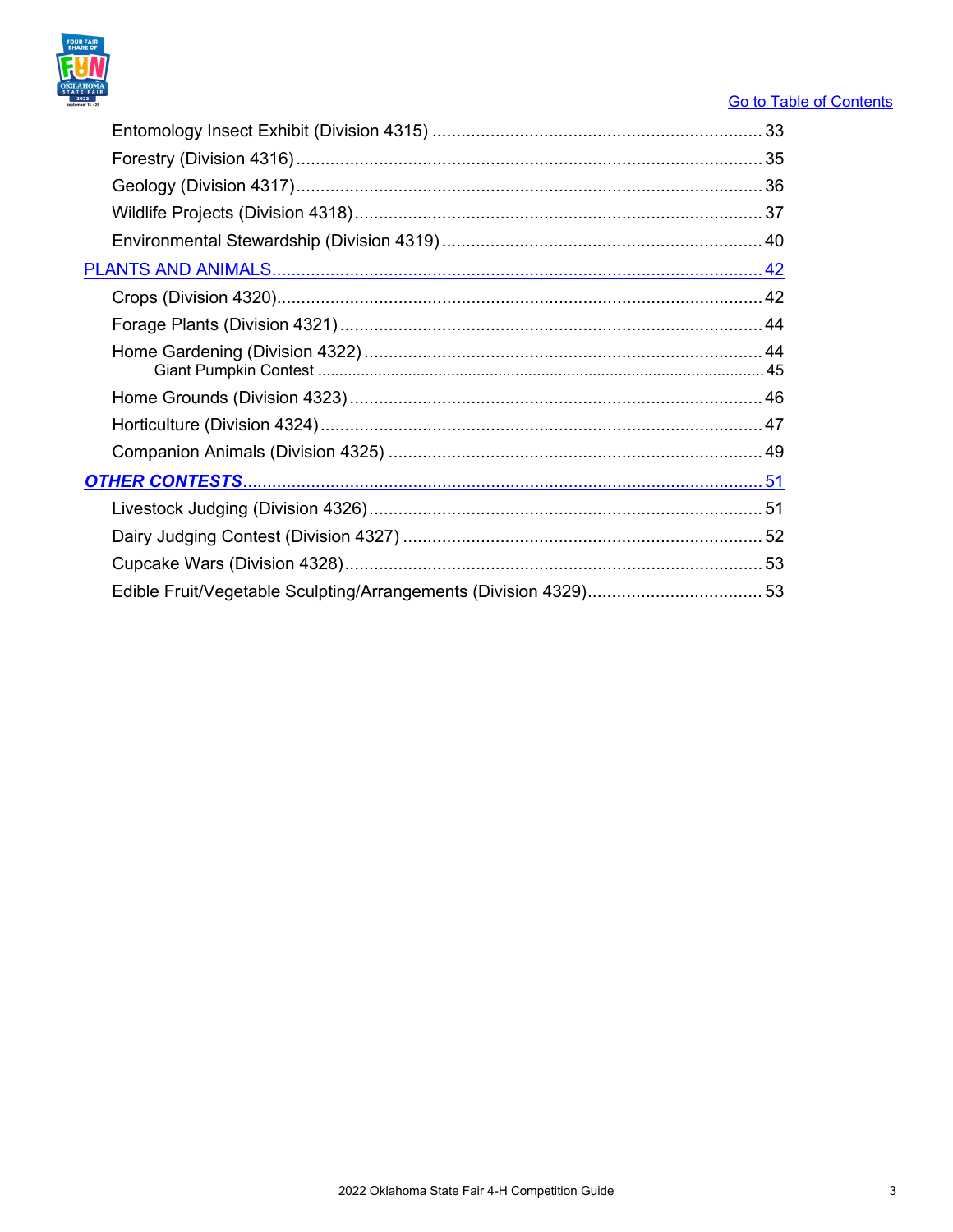

<span id="page-3-1"></span><span id="page-3-0"></span>

| <b>Schedule of 4-H Activities</b><br><b>HOUR</b>      | <b>EVENT</b>                                                                                                           | <b>LOCATION</b>                                                  |  |  |  |  |  |
|-------------------------------------------------------|------------------------------------------------------------------------------------------------------------------------|------------------------------------------------------------------|--|--|--|--|--|
| <b>Thursday, September 8</b><br>12 a.m.<br>(midnight) | Deadline to submit request for 4-H Leader/Extension Agent admission<br>to OSF. (See next page for details.)            |                                                                  |  |  |  |  |  |
| <b>Monday, September 12</b><br>by $5 p.m.$            | access pass for Livestock and Dairy Judging Contests.                                                                  | Should receive email with the temporary Gate 8 passenger vehicle |  |  |  |  |  |
| 12 a.m.<br>(midnight)                                 | Deadline for online entries. Entries must be made prior to arrival at<br>OSF. (Only corrections will be made on-site.) |                                                                  |  |  |  |  |  |
| <b>Tuesday, September 13</b>                          |                                                                                                                        |                                                                  |  |  |  |  |  |
| 11 a.m.                                               | OFVA Giant Pumpkin Weigh-In                                                                                            | Oklahoma Expo Hall #1                                            |  |  |  |  |  |
| <b>Wednesday, September 14</b>                        |                                                                                                                        |                                                                  |  |  |  |  |  |
| 7:30 a.m.                                             | Entry of 4-H exhibits begins                                                                                           | Oklahoma Expo Hall #1                                            |  |  |  |  |  |
| 11:30 a.m.                                            | Judging of all 4-H Exhibits                                                                                            | Oklahoma Expo Hall #1                                            |  |  |  |  |  |
| <b>Thursday, September 15</b>                         |                                                                                                                        |                                                                  |  |  |  |  |  |
| 9 a.m.                                                | Farm Bureau Livestock Judging Registration                                                                             | Barn 3                                                           |  |  |  |  |  |
| 10 a.m.                                               | Farm Bureau Livestock Judging Contest                                                                                  | Barn 8                                                           |  |  |  |  |  |
| <b>Monday, September 19</b>                           |                                                                                                                        |                                                                  |  |  |  |  |  |
| 9 a.m.                                                | <b>OSF Dairy Judging Registration</b>                                                                                  | Barn 3                                                           |  |  |  |  |  |
| 10 a.m.                                               | <b>OSF Dairy Judging Contest</b>                                                                                       | Barn 3                                                           |  |  |  |  |  |
| <b>Saturday, September 24</b>                         |                                                                                                                        |                                                                  |  |  |  |  |  |
| 11 a.m.                                               | OK 4-H Cupcake Wars (Group 1)                                                                                          | <b>Capital City Auditorium</b>                                   |  |  |  |  |  |
| 1 p.m.                                                | OK 4-H Cupcake Wars (Group 2)                                                                                          | <b>Capital City Auditorium</b>                                   |  |  |  |  |  |
| 3 p.m.                                                | OK 4-H Cupcake Wars (Group 3)                                                                                          | <b>Capital City Auditorium</b>                                   |  |  |  |  |  |
| <b>Sunday, September 25</b>                           |                                                                                                                        |                                                                  |  |  |  |  |  |
| 2 p.m.                                                | OK 4-H Fruit/Vegetable Sculpting (Group 1)                                                                             | <b>Capital City Auditorium</b>                                   |  |  |  |  |  |
| 3:30 p.m.                                             | OK 4-H Fruit/Vegetable Sculpting (Group 2)                                                                             | <b>Capital City Auditorium</b>                                   |  |  |  |  |  |
| 5:00 p.m.                                             | OK 4-H Fruit/Vegetable Sculpting (Group 3)                                                                             | <b>Capital City Auditorium</b>                                   |  |  |  |  |  |
| <b>Monday, September 26</b>                           |                                                                                                                        |                                                                  |  |  |  |  |  |
| 8:30 a.m. - noon                                      | Release of 4-H exhibits                                                                                                | Oklahoma Expo Hall #1                                            |  |  |  |  |  |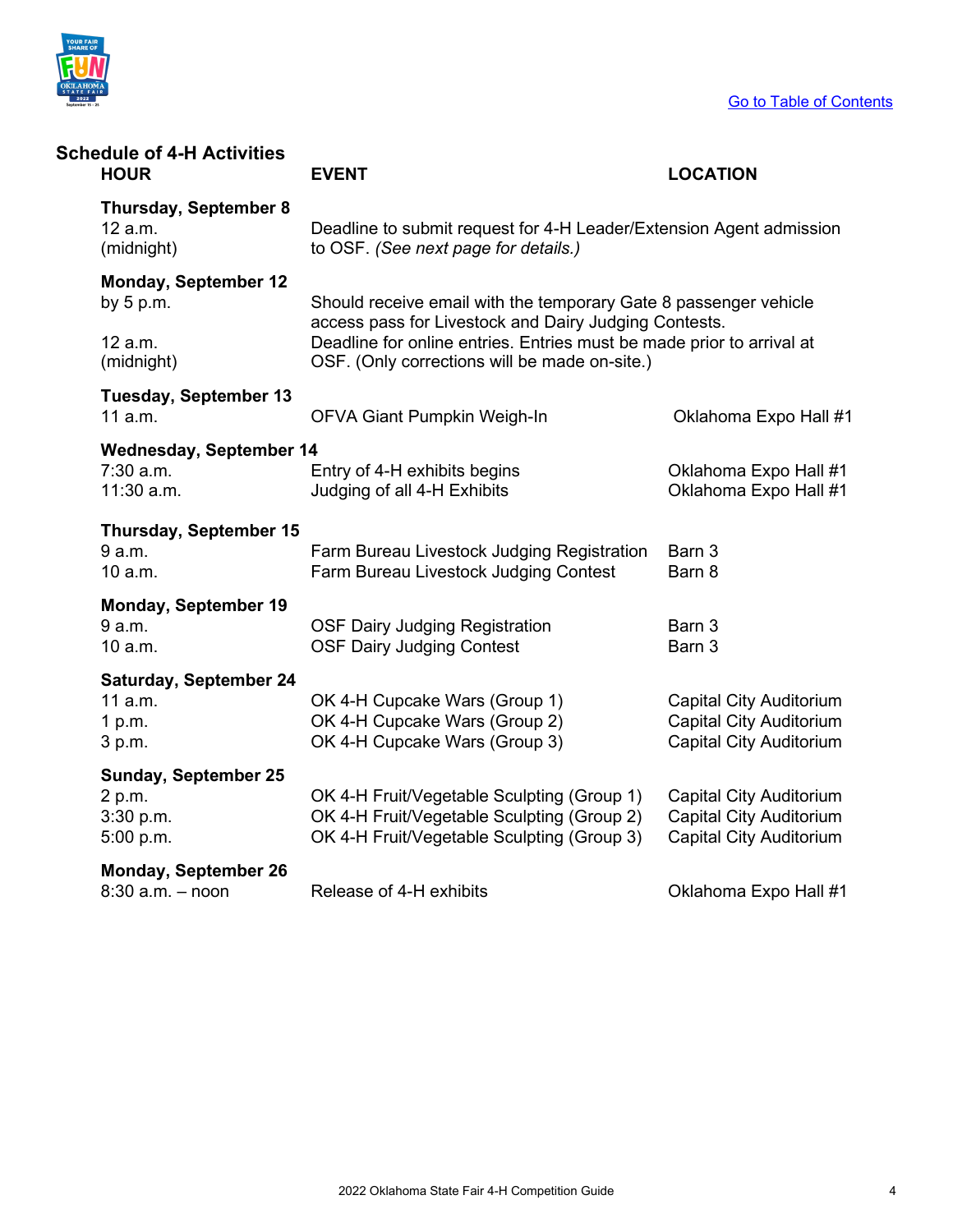

### <span id="page-4-0"></span>**About 4-H**

- 4-H Club work in Oklahoma was first exhibited at the Oklahoma State Fair (OSF) in 1910, which makes this the 112<sup>th</sup> year of 4-H involvement. The Fair exhibits have been an important part of the 4-H Youth Development Educational Program, allowing young people the incentive to achieve and then to be recognized for outstanding achievement.
- The major goal of 4-H is the individual development of youth in personal, leadership and positive citizenship skills expressed throughout life in the home, school, state, nationally and internationally.
- The 4-H exhibits and activities at OSF are planned to reflect the many phases of 4-H and the use of projects in the development of boys and girls. The public is invited to visit the 4-H exhibits to observe the accomplishments of 4-H youth.

### <span id="page-4-1"></span>**4-H Leaders/Extension Agent Admission**

- OSF provides complimentary admission and parking to Oklahoma 4-H leaders/extension agents who submit a request **by midnight on September 8, 2022**. Fill out the relevant Wufoo surveys below to receive OSF admission:
	- o Livestock Judging Contest request link: Livestock Judging Contest Admission Form<br>
	o Dairy Judging Contest request link: Dairy Judging Contest Admission Form
	- Dairy Judging Contest request link: [Dairy Judging Contest Admission Form](https://okstatefair.wufoo.com/forms/z1r7gzbj0vvqbnk/)
	- o Ag Educators/Leaders (General) request link: [Ag Education Instructors Admission Form](https://okstatefair.wufoo.com/forms/z1qnvfvk0l2xl3a/)
- Leaders/extension agents who do not submit request(s) for admission by deadline will not receive complimentary admission and parking.

### <span id="page-4-2"></span>**Exhibitor Eligibility**

- Exhibition in this department is limited to Oklahoma 4-H members who have been enrolled and actively participating in the program for a minimum of 30 days prior to this state fair and meet the following requirements.
- Each county must enter and exhibit all members' entries in sections 4300-4325 at the one (1) State Fair they designate. Unless the State 4-H Office is notified by July 1, it is understood the county will exhibit at the same State Fair as the previous year.
- All 4-H exhibits must be entered by county extension educators.
- Members should be enrolled in the project area to exhibit.
- The 4-H member should enter the class that matches his/his grade (grade as of September 1 of the 4-H year). **\*If youth are in the 3rd grade, they must have been 8 years old before September 1\*.**
- All exhibits must have been made and completed by the exhibitor during the last year, and cannot be entered more than once, except for classes that are collections and that are added to successive years.
- For each class, entries are limited to one (1) per individual and also one (1) per county. For other pertinent information relative to project being exhibited, refer to specific sections, classes and respective project curriculum.
- 4-H members who enter crops and horticulture must be able to prove that the member produced the crops during the current year.

### <span id="page-4-3"></span>**Responsibility for all exhibits**

• 4-H exhibits at OSF are entered and displayed at the risk of the exhibitor. The 4-H program of Oklahoma State University, in cooperation with the board of directors, OSF accepts exhibits and will exercise due care to protect them. However, neither the 4-H program nor OSF can accept responsibility for loss or damage to any exhibit due to the conditions imposed by large crowds, the arrangement of buildings where exhibits are housed or the large number of exhibits. Members who have exhibits of great sentimental and/or monetary value should carefully consider whether such exhibits should be exposed to the hazards of OSF.

### <span id="page-4-4"></span>**Exhibits Display**

• The 4-H superintendents reserve the right to display only first thru tenth place exhibits, or less, as space allows.

### <span id="page-4-5"></span>**Copy-Written material and referencing sources**

All 4-H exhibits should be the original work of the 4-H member. When information is taken from books, publications, magazines or from the internet, it should be expressed in the 4-H members own words. The 4-H member must reference the source of the information by using an asterisk (\*) or a number, if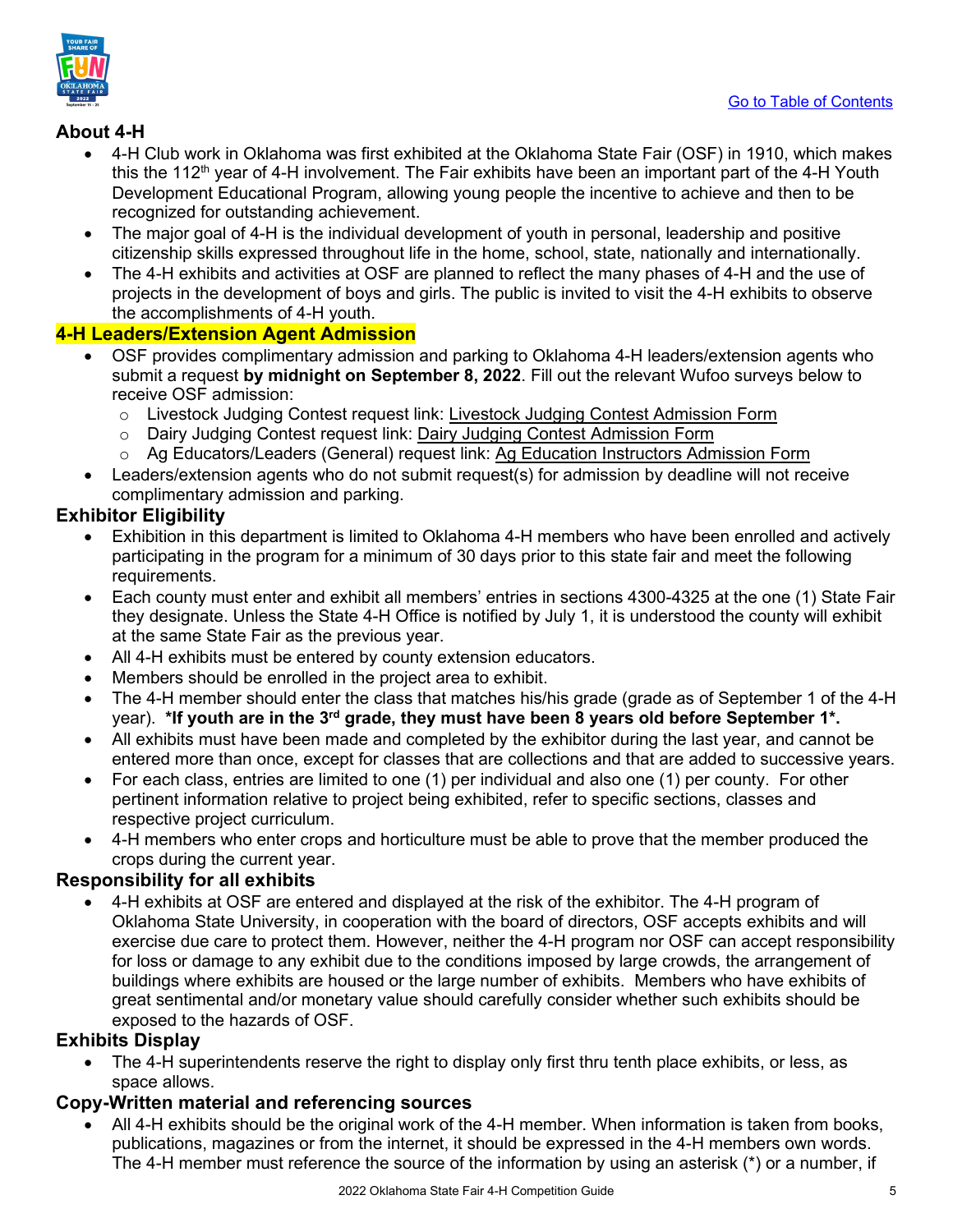

more than one, and name the actual source at the end of the paper, poster or educational display following an asterisk or corresponding number in text.

• No copyrighted or trademark protected written or visual material (pictures, photos, drawings, illustrations, etc.) should be used from books, magazines, publications, professional photographers or from the internet without permission from the original creator. If the 4-H member applies for and is granted permission to use a copyrighted or trademark protected item, a copy of the permission form or letter needs to be attached to the back of the exhibit and properly cited with an asterisk (\*) or number. If an item (picture, photo drawing, illustration, etc.) is not protected and is used, its source must be cited and referenced by using an asterisk (\*) or number, and the source information placed at the end of the paper, poster or educational display, following an asterisk or corresponding number.

### <span id="page-5-0"></span>**Education Displays**

- All educational displays must have stable, freestanding backs with sides attached. This includes Sec. 4301 and educational displays in specific project areas. See the class description for size requirements. Educational displays must be 3-dimensional (3D). Note: the sizes indicated in specific classes is the maximum table space allowed when sides are extended.
- Do not include valuables, food items that will spoil or potentially harmful products (i.e.: aspirin, cleaning products, chemicals) in any educational display. Neither OSF nor the 4-H program can accept responsibility for loss of valuables. Potentially harmful products will be discarded.
- Text of displays should be readable from at least 10 feet away.

### <span id="page-5-1"></span>**Posters**

- For display purposes, exhibitors are encouraged to laminate all posters or cover them with clear plastic film. Posters must be signed and dated on the back with a permanent marker before laminating. If not marked, the judging committee may mark or punch. All posters must be flat (no 3-dimensional posters).
- Text of posters should be readable from at least 10 feet away.
- Posters in section 4300 **MUST** include the 4-H clover or mention 4-H. Posters in other sections/classes are encouraged, but NOT required, to include the 4-H clover or mention 4-H, unless requested in the section/ class description.

### <span id="page-5-2"></span>**Signing and Dating Exhibits**

• Exhibits should be signed and dated, in an inconspicuous location, with a permanent marker, if material permits. Some exhibits that should be signed and dated are posters; most expressive arts, including: fine art, ceramics, woodworking and woodcrafts, herbarium cards, seed boards, forestry exhibits and model rocketry. The judge or judging committee may permanently mark the exhibit with the State Fair and year (i.e.: OSF 2022), if not signed and dated. Effort will be made to mark it in an inconspicuous place.

### <span id="page-5-3"></span>**Required Trademark Designation for use of 4-H Clover**

• When using the official clover with H's, the tail should curve to the right and the words 18 U.S.C. 707 must appear under the lower right leaflet, unless poster and clover are hand drawn. For more information on proper use of the 4-H clover please refer to <https://4h.okstate.edu/educators/clover-and-emblem/index.html>

### *COMMUNICATION AND EXPRESSIVE ARTS*

### <span id="page-5-5"></span><span id="page-5-4"></span>**Poster-Art Exhibit (Division 4300)**

- Poster must be constructed on poster board 14" x 22" (1/2 of a poster board). They may be horizontal or vertical. Poster may be produced by any medium — watercolor, ink, crayon, acrylic, charcoal, collage, computer, etc. Posters must be flat. Do not use 3 dimensional pieces on posters. Posters will be judged on: educational idea portrayed, public appeal and creative and original ability presented. Copyrighted, trademarked cartoon characters or other designs must not be used due to copyright restrictions.
- For display purposes, exhibitors are encouraged to laminate or cover all posters with clear plastic film.
- Posters must be signed and dated on the back in permanent marker before laminating. If not marked the judging committee may mark or punch. Text of posters should be readable from at least 10 feet away.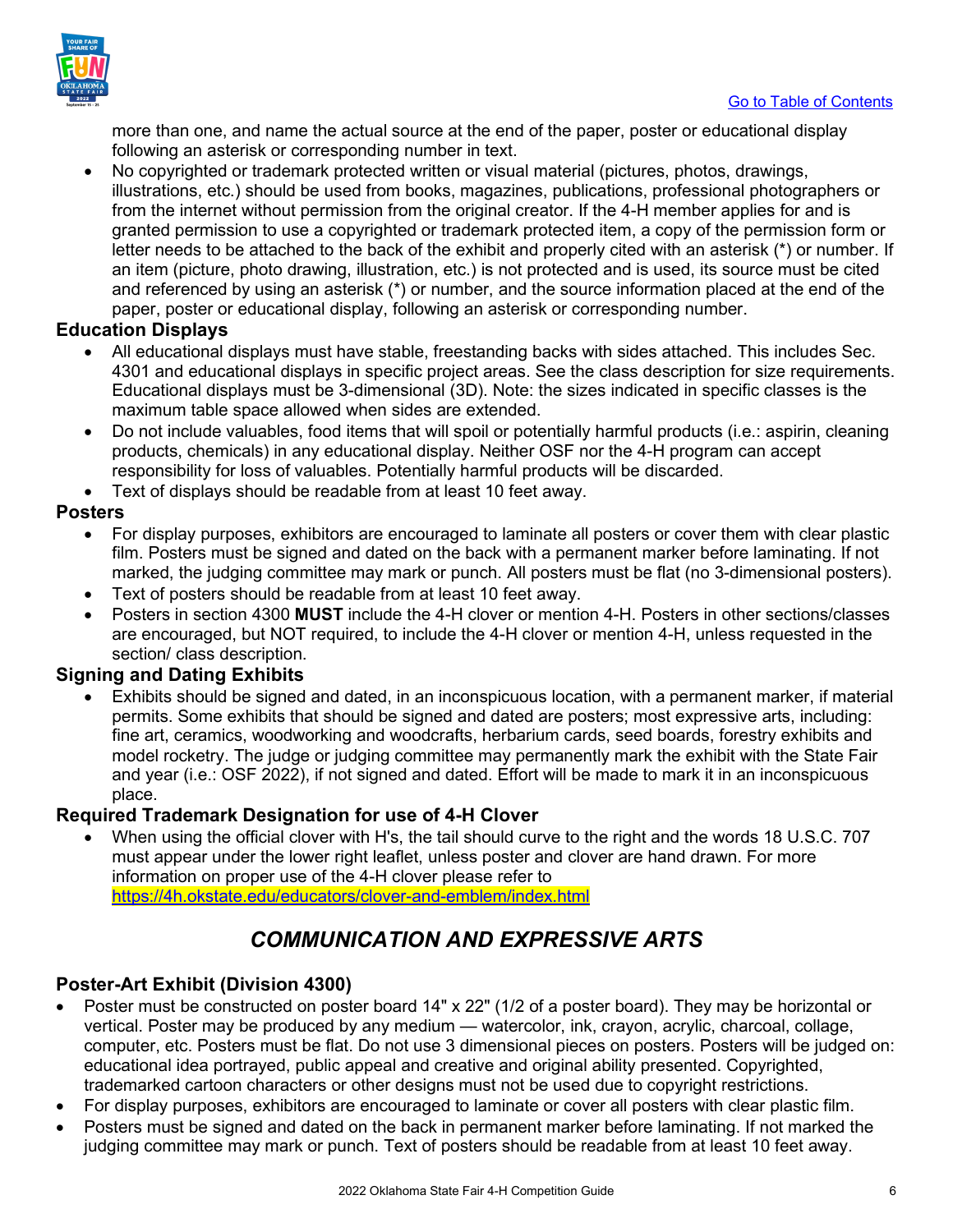

- Each county is limited to one (1) poster per class. Individual 4-H member is restricted to those exhibits designed for his or her grade group.
- The 4-H member's name, grade before September 1 and county should be in the upper left-hand corner on the back of the poster.
- Posters in this section must include 4-H clover or mention 4-H. See page 2 for guidelines when using the 4- H clover.
- **Award/Premiums:**

Ribbons will be awarded to the top 10 in each class.

First Place: \$7 Second Place: \$5 Third Place: \$3

### **Classes:**

### **Beginner division (grades 3 - 5)**

- 01. 4-H promotional poster designed to recruit 4-H members, volunteers, promote any 4-H event or project.
- 02. Poster designed to promote 4-H using the national campaign, "4-H Grows Here."
- 03. Poster recognizing or documenting one (1) of the following: Oklahoma 4-H history during one (1) decade or the evolution of a particular 4-H project area over the decades.

### **Intermediate division (grades 6 - 8)**

- 04. 4-H promotional poster designed to recruit 4-H members, volunteers, promote any 4-H event or project.
- 05. Poster designed to promote 4-H using the national campaign "4-H Grows Here."
- 06. Poster recognizing or documenting one (1) of the following: Oklahoma 4-H history during one (1) decade or the evolution of a particular 4-H project area over the decades.

### **Advance division (grades 9 – 12)**

- 07. 4-H promotional poster designed to recruit 4-H members, volunteers, promote any 4-H event or project.
- 08. Poster designed to promote 4-H using the national campaign "4-H Grows Here."
- 09. Poster recognizing or documenting one (1) of the following: Oklahoma 4-H history during one (1) decade or the evolution of a particular 4-H project area over the decades.

### <span id="page-6-0"></span>**Education Booth Display (Division 4301)**

- Each county is eligible to enter one (1) educational booth per class. All grades are accepted in each class.
- This must be an in-depth look at a 4-H project or projects. Space for the booth is 3' deep, 4' wide, with sides extended for display, and 4' high. There will be no solid dividers between booths, use lightweight materials for ease in transporting. Display must be freestanding. Models, photographs, posters or other means for display may be used. An individual, or group from a county, may prepare display. Judging criteria will be: effectiveness of the message, appropriateness to the theme and interest and attractiveness to the public.
- Display must focus on **one (1)** of the following and be suitable for display at a local business during National 4-H Week or at another time:
- Promotion of a specific 4-H project, member recruitment, current youth issue, event, etc.
- Community service
- Exhibits in this section **MUST** include 4-H clover or mention 4-H. See **page 6** for guidelines when using the 4-H clover.
- Do not include: valuables, food items that will spoil or potentially harmful products in any educational display. Neither OSF nor the 4-H program can accept responsibility for loss of valuables. Potentially harmful products will be discarded.

### • **Award/Premiums:**

Ribbons will be awarded to the top 10.

Premiums: Class 01: First Place: \$75, Second Place: \$50, Third Place: \$25

Class 02 – 03: First Place: \$60, Second Place: \$40, Third Place: \$20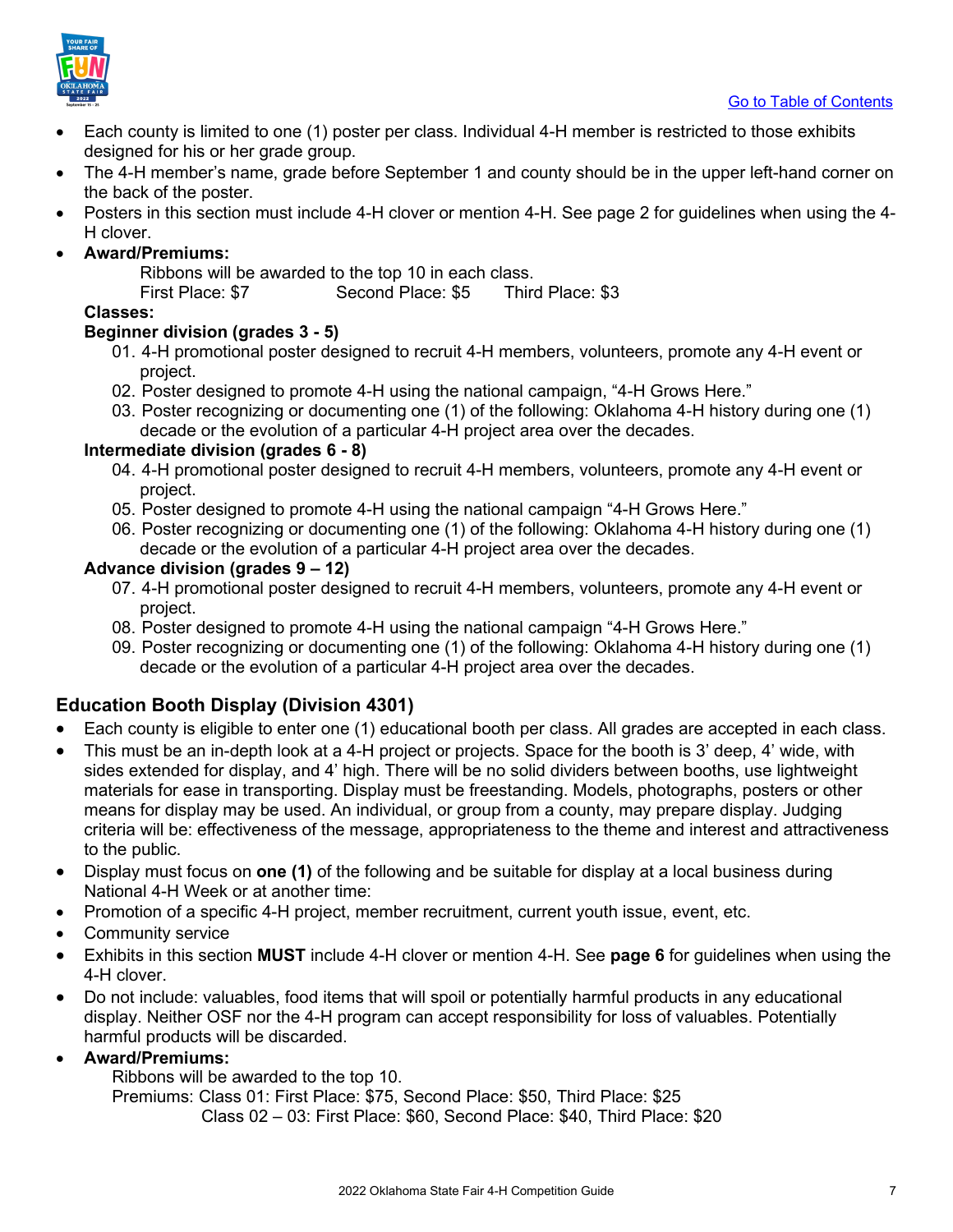

- **Classes:** 
	- 01.Educational Booth Display (other than community service or "4-H Grows Here".) Display may be project area, member recruitment, current youth issue, event, etc. Community Service Booth Display – Sharing about a community service that a 4-H member or county 4-H group has done. Should include pictures, examples, and scope of projects. The impact on others will be an added criterion for judging. Project should be the extension of a 4-H project area.
	- 02.Community Service Booth Display Sharing about a community service that a 4-H member or county 4-H group has done. Should include pictures, examples, and scope of projects. The impact on others will be an added criterion for judging. Project should be the extension of a 4-H project area.
	- 03.Display using the national campaign "4-H Grows Here"

### <span id="page-7-0"></span>**Photography (Division 4302)**

- These exhibits consist of photos taken by the individual exhibitors. A photo can be entered only one (1) year.
- Individuals can exhibit in only one (1) level and may enter only one (1) exhibit per class in that level. Level 1 is for members who have beginning skill level,
	- Level 2 is for those who have intermediate skill level and
	- Level 3 is for those who have advanced skill level.
- All grades within each level are before September 1 of the current calendar year.
- **Digital photos**: adjustments to digital photographs are limited to color and contrast adjustments, cropping, gray scaling, exposure adjustments, and red eye reduction - with the exception of Classes 25 to 28.
- **Prints**: black and white, or color prints may be exhibited. Prints must be no smaller than 4"x6" and no larger than 5"x7", except when panoramic prints are used, for all classes except 05, 10, 14, 18 and 22 where prints may be up to 8"x10**"**. Prints should be printed on photo-quality paper. Judges take print quality into consideration. Photos will be disqualified if in a frame.
- **Titles, captions & other required information**: On the front of the board, there must be: a title (i.e. My Trip to the Zoo) and caption for each photo giving the viewer more information. The back of each board must include the exhibitor's name, county, and number of years in the 4-H photography project.
- **Boards**: prints must be securely attached to the surface of a single black or white 14"x14" poster board, foam core or mat board. Photos will be disqualified if on regular printing paper or cardstock. No double matting, use of multiple layers or more than one (1) color. The entire print must be seen and cannot be masked in any way.
- **Awards/Premiums:** Ribbons will be awarded to the top 10. First place: \$7 Second place: \$5 Third place: \$3
- **Classes:**

**Level 1: Focus on Photography** (*For members who have a beginning skill level)* **Junior (grades 3 – 7)**

- 01.Four (4) photos, one (1) from each of the following categories: people, animals, plant life and scenery.
- 02.Four (4) photos of people doing different things, showing a variety of activities, camera angles and lighting choices.
- 03.Four (4) otherwise outstanding photos showing common mistakes in picture taking. The caption for each print must correctly identify what is wrong and provide an appropriate solution to prevent the mistake.
- 04.Series of four (4) photos telling a story or illustrating a single event.
- 05.Best individual photo made this year.

### **Senior (grades 8 – 12)**

06.Four (4) photos, one (1) from each of the following categories: people, animals, plant life and scenery.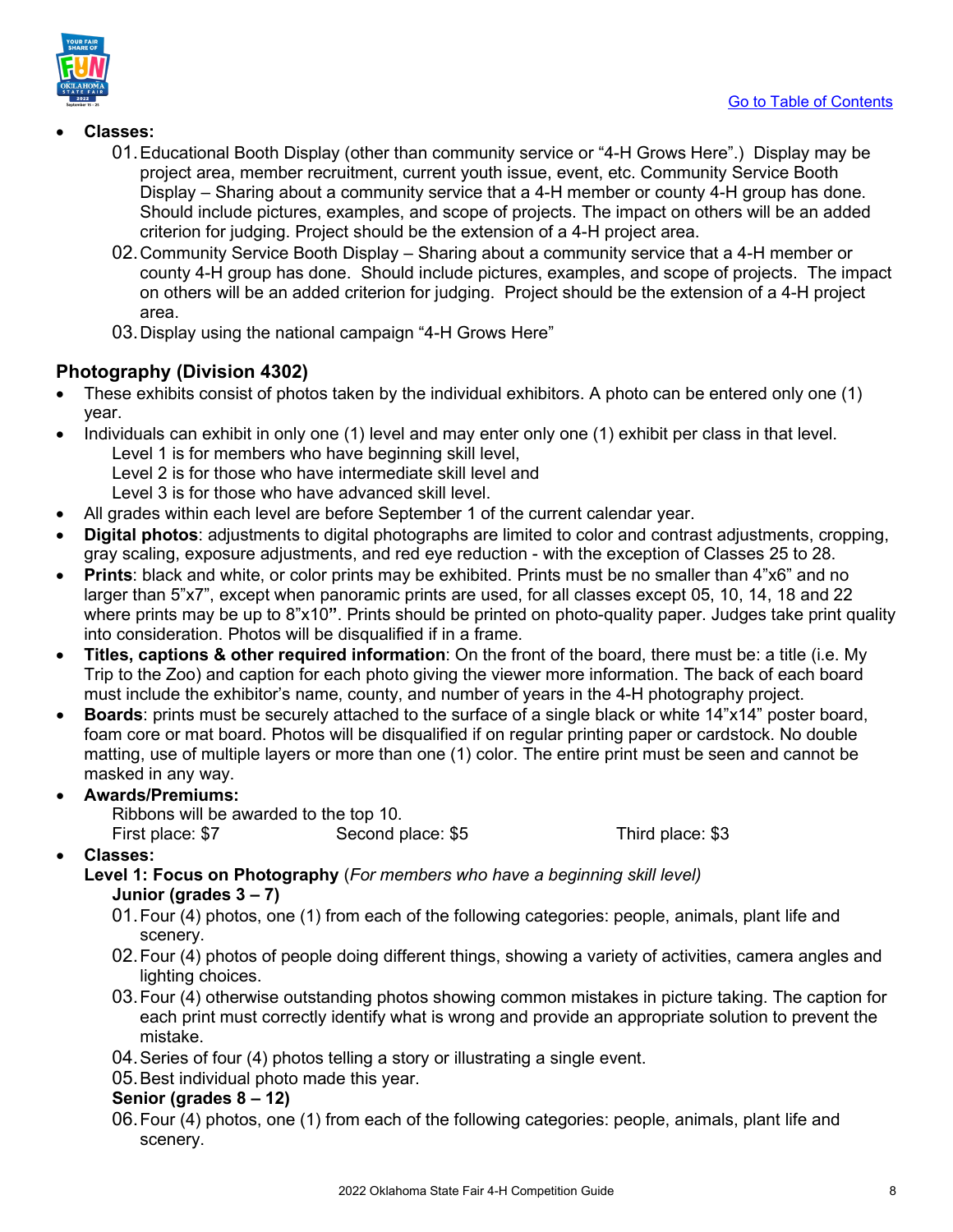

- 07.Four (4) photos of people doing different things, showing a variety of activities, camera angles and lighting choices.
- 08.Four (4) otherwise outstanding photos showing common mistakes in picture taking. The caption for each print must correctly identify what is wrong and provide an appropriate solution to prevent the mistake.
- 09.Series of four (4) photos telling a story or illustrating a single event.
- 10.Best individual photo made this year.

### **Level 2: Controlling the Image** (*For members who have intermediate skill level)* **Junior (grades 3 – 7)**

- 11.Four (4) photos showing good composition, i.e.: subject placement, framing, contrast or perspective. The caption for each photo or the title of the board must explain the ideas being illustrated.
- 12.Four (4) action photos showing use of film speed or digital ISO, shutter speed and aperture (if the camera is adjustable).
- 13.Four (4) photos showing effect (lighting, media, techniques and processes). The caption for each photo or the title of board must explain the ideas being illustrated.
- 14.Best individual photo made this year.

### **Senior (grades 8 – 12)**

- 15.Four (4) photos showing good composition, i.e.: subject placement, framing, contrast or perspective. The caption for each photo or the title of the board must explain the ideas being illustrated.
- 16.Four (4) action photos.
- 17.Four (4) photos showing effect (lighting, media, techniques and processes). The caption for each photo or the title of board must explain the ideas being illustrated.
- 18.Best individual photo made this year.

### **Level 3: Mastering Photography** (*For members who have advanced skill level)* **All Grades**

- 19.Four (4) photos showing members' knowledge of one (1) of the following: different lenses, photo lamps, existing light, filters or special effects. The caption for each photo or the title of the board must explain the idea(s) being illustrated.
- 20.Four (4) outstanding "people" pictures.
- 21.Four (4) landscapes or nature photos.
- 22.Best individual photo taken this year.

### **Digitally Adjusted Photos**

Exhibit must include both the original photo labeled "original photo," the digitally adjusted photo labeled "adjusted photo," with a short summary of what was done (cropping, red-eye removal, color or contrast adjustment, gray scaling, exposure adjustment, etc.). Must be on a 14"x14" single black or white poster board, form core or mat board.

23. Junior (grades  $3 - 7$ )

24. Senior (grades  $8 - 12$ )

### **Digitally altered photographic illustration taken with a digital camera by the exhibitor**

Alterations are beyond common photography techniques of red eye removal, cropping, etc. Exhibit includes a print of the original photograph labeled "original photo," and the digitally altered image labeled "photographic illustration." Must be on a 14"x14" single black or white poster board, form core or mat board. Attach up to 0.5 page of written explanation of the alterations to the back of the exhibit. 25. Junior (grades  $3 - 7$ )

26. Senior (grades  $8 - 12$ )

### **Digitally altered scanned image**

Exhibit must include the original image labeled "original image," and the digitally altered image labeled "altered image." Alterations are beyond common photography techniques of red eye removal, cropping,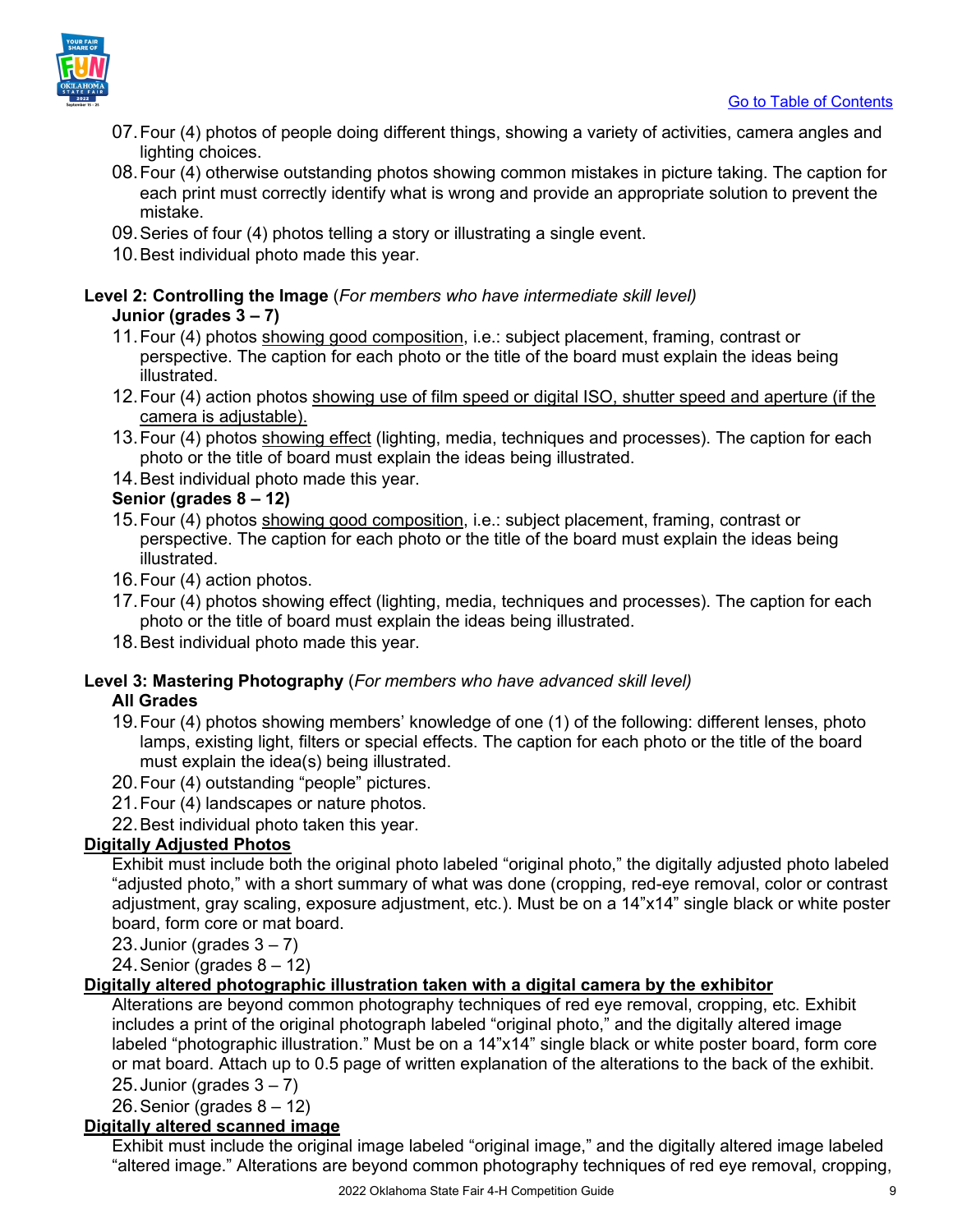

etc. Must be on a 14"x14" single black or white poster board, form core or mat board. Attach up to  $\frac{1}{2}$ page of written explanation of alterations to the back of the exhibit. Trademark images may not be used.

27. Junior (grades  $3 - 7$ ) 28. Senior (grades  $8 - 12$ )

### <span id="page-9-0"></span>**Expressive Arts (Division 4303)**

 *Juniors (grades 3 – 7) Seniors (grades 8 – 12)*

- One (1) exhibit per county per class. Individual members may enter only one (1) exhibit per class.
- Exhibits in all classes are limited to items that cannot be exhibited in other sections. Exhibits must be permanently signed and dated in an inconspicuous location, if size and material permits. Ceramics should be signed before firing. The judge or judging committee may mark exhibit with the Fair and year (i.e.: OSF 2022), if not signed and dated. Effort will be made to mark in an inconspicuous place.
- Exhibits will be displayed as space allows.
- Paintings, drawings and other items to be hung **MUST** have a hanger attached or they may not be displayed.

### • **Awards/Premiums:**

Ribbons will be awarded to top 10. First place: \$7 Second place: \$5 Third place: \$3.

- **Classes**:
	- 01. Jr. Fine Art: *Pencil, charcoal, pastels, chalk, ink*
	- 02. Sr. Fine Art: *Pencil, charcoal, pastels, chalk, ink*
	- 03. Jr. Fine Art: *Watercolor*
	- 04. Sr. Fine Art: *Watercolor*
	- 05. Jr. Fine Art: *Oil or acrylic*
	- 06. Sr. Fine Art: *Oil or acrylic*
	- 07. Jr. Ceramics: *Glazed, maximum of one (1) piece*
	- 08. Sr. Ceramics: *Glazed, maximum of one (1) piece*
	- 09. Jr. Ceramics: *Stained, maximum of one (1) piece*
	- 10. Sr. Ceramics: *Stained, maximum of one (1) piece*
	- 11. Jr. Pottery: *Original design made from clay using hand molding or on a potter's wheel*
	- 12. Sr. Pottery: *Original design made from clay using hand molding or on a potter's wheel*
	- 13. Jr. Print Process: *Article Block printing and other printing methods*
	- 14. Sr. Print Process: *Article Block printing and other printing methods*
	- 15. Jr. Nature Craft: *Article made from natural materials including weaving or basket making.*
	- 16. Sr. Nature Craft: *Article made from natural materials including weaving or basket making.*
	- 17. Jr. Bead Craft: *Article*
	- 18. Sr. Bead Craft: *Article*
	- 19. Jr. Leathercraft: *Kit*
	- 20. Sr. Leathercraft: *Kit*
	- 21. Jr. Leathercraft: *Original Design*
	- 22. Sr. Leathercraft: *Original Design*
	- 23. Jr. Hand Crafted: *Wax Candle*
	- 24. Sr. Hand Crafted: *Wax Candle*
	- 25. Jr. Hand Crafted: *Gel Candle*
	- 26. Sr. Hand Crafted: *Gel Candle*
	- 27. Jr. Puppet
	- 28. Sr. Puppet
	- 29. Jr. Paper Craft
	- 30. Sr. Paper Craft
	- 31. Jr. Plastic Craft: *includes but not limited to LegoTM Art. If LegoTM Art is entered, it must be glued.*
	- 32. Sr. Plastic Craft: *includes but not limited to LegoTM Art. If LegoTM Art is entered, it must be glued.*
	- 33. Jr. Duct Tape Craft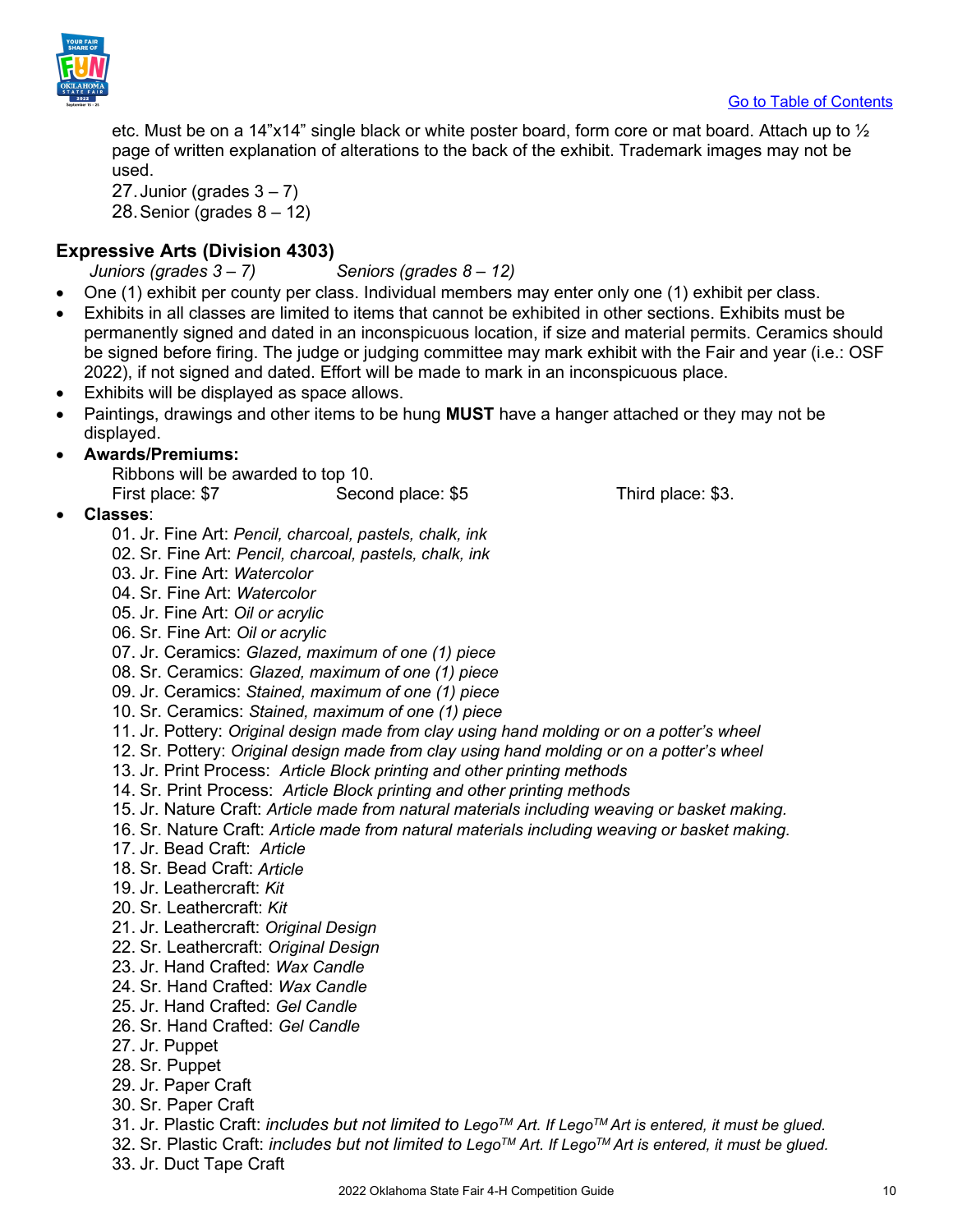

- 34. Sr. Duct Tape Craft
- 35. Jr. Miscellaneous: *limited to items that cannot be entered in any other class*
- <span id="page-10-0"></span>36. Sr. Miscellaneous: *limited to items that cannot be entered in any other class*

### *SCIENCE AND TECHNOLOGY*

### <span id="page-10-1"></span>**Technology Exhibits (Section 4304)**

- The 4-H technology exhibits are open to all grades. They will be judged separately in two (2) grade groups: junior (grades  $3 - 7$ ), and seniors (grades  $8 - 12$ ).
- Every exhibit must be labeled on the back with the following information: name, club, county, grade before September 1 and date poster or exhibit was made.
- Copy written material such as professional photos, books, publications or items on the internet should not be used as original.
- Exhibits displayed as posters must be constructed on poster board 14"x22" (½ of a poster board). They may be horizontal or vertical. Posters will be judged on: educational idea portrayed, public appeal, and creative and original ability presented. Copyrighted, trademarked cartoon characters or other designs must not be used due to copyright restrictions.
- For poster displays purposes, exhibitors are encouraged to laminate or cover all posters with clear plastic film. **Text of posters should be readable from at least 10 feet away**.
- Promotional exhibits in this section must include 4-H clover or mention 4-H. See page 2 for guidelines when using the 4-H clover.

### • **Awards/Premiums:**

Ribbons will be awarded to the top 10. First place: \$7 Second place: \$5 Third place: \$3

• **Classes:** 

### **Flat Flyer (one-sided)**

Designed by the exhibitor to promote a club or county 4-H educational program or activity. Computer generated flat flyer (8½"x14" or 8½"x11"). Flat flyers should be securely attached to an appropriately sized poster board.

01. Junior (grades  $3 - 7$ )

02. Senior (grades  $8 - 12$ )

### **Brochure, card or invitation related to 4-H**

May be double-, tri-, or four-fold measuring 8½"x11" or 8½"x14" before folding. Attach two (2) flat copies of the brochure - one side showing the front and the other side showing the back - to an appropriately sized poster board no larger than  $14"x22" - \frac{1}{2}$  of a poster board. Attach a large envelope to the back of the poster board and insert a folded copy of the brochure.

03. Junior (grades  $3 - 7$ )

04.Senior (grades 8 – 12)

### **PowerPoint Presentation related to 4-H**

Can be PowerPoint, Google slides or any other presentation program. Presentation should either promote 4-H or educate about a 4-H project. Presentations should include an official 4-H clover or mention 4-H. Presentation entry includes a printout of at least five (5) slides and script/presentation notes in a folder or notebook. Include presentation file in a labeled CD, in an envelope. All Power Point presentations should be mounted on a freestanding display board not to exceed 3'x4' when the sides are extended for display. Commercially available "Science Fair" presentation boards are encouraged. First place exhibits in each class will be displayed. Second place and sub-sequential exhibits may be displayed based upon space available and judges'/committees' discretion.

05. Junior (grades  $3 - 7$ )

06.Senior (grades 8 – 12)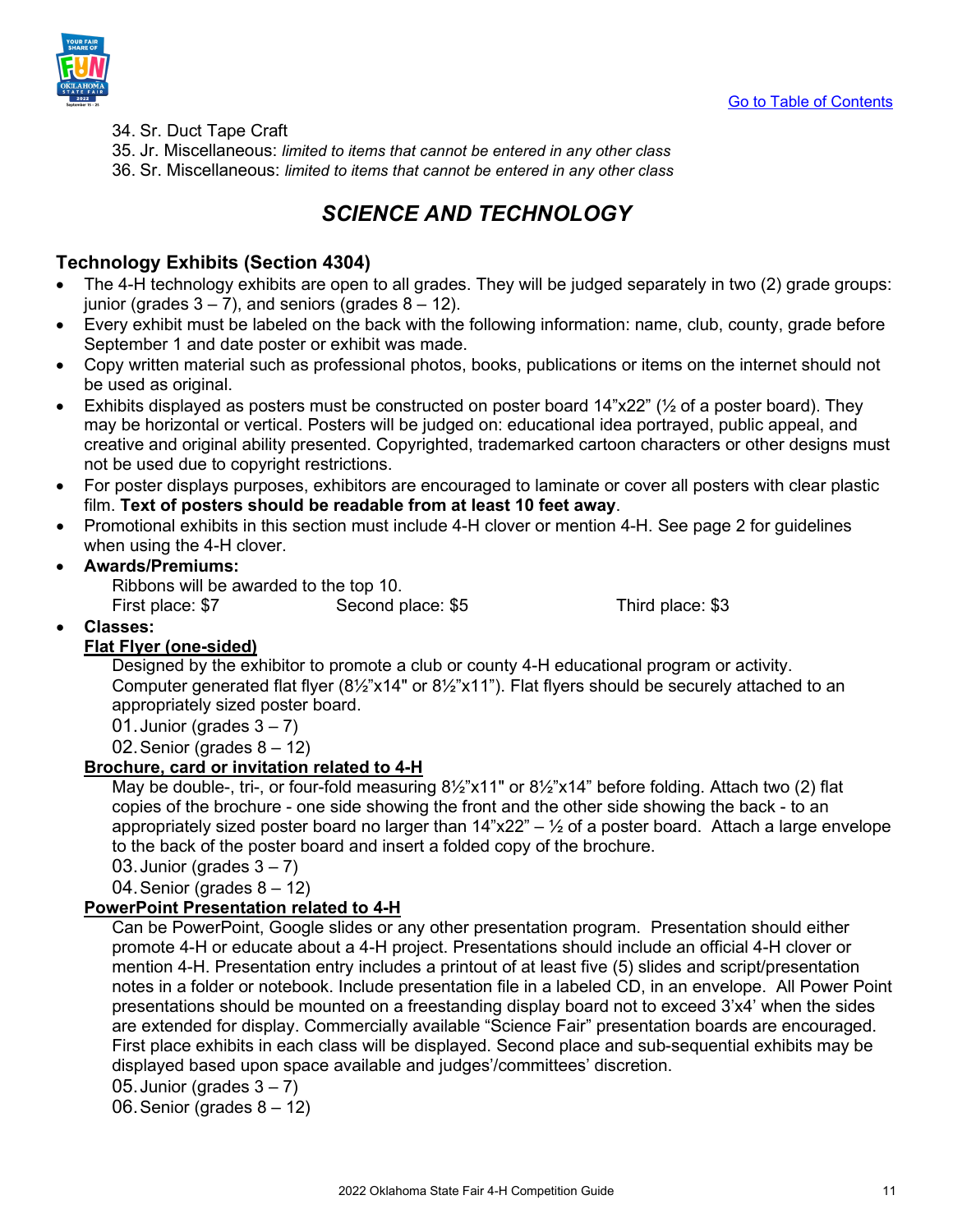



### **Digital Media for a group or club project**

Submit a video, maximum of three (3) minute, designed for social media use on STEM projects. The video must be in an .MP4 format and submitted on a flash drive. Video may only contain first names of the participants and participants must have a signed media release form on file in their county 4-H office (found on the 4-H enrollment card.)

07.Group Media

### **STEM Career Poster**

4-H members should research careers in STEM before developing their poster exhibit. Poster should highlight the variety of STEM related careers and follow the Technology Exhibit poster guidelines and criteria.

08.Junior Poster (grades 3 – 7) – Draw a Scientist

09.Senior Poster (grades 8 – 12) – Careers in STEM

### **Global Positioning Systems (GPS)/Geographic Information Systems (GIS) Exhibits**

- 4-H youth will learn about Geographic Information Systems (GIS) concepts by collecting data on a location, describing the attributes.
- Youth will learn about geospatial technology applications and future career opportunities by working with local government agencies and project partners in their own communities.
- Increased youth involvement in community service and awareness projects that impact local communities by enhancing economic and community development.
- The 4-H GPS/GIS exhibits will be judged in two (2) grade groups: juniors (grades  $3 7$ ) and seniors (grades  $8 - 12$ ).
- Every exhibit must be labeled on the back with the following information: name, club, county, grade and date poster, map or exhibit was made.
- Posters/maps must be  $14"x22" \frac{1}{2}$  of a poster board. Exhibitors are encouraged to laminate all posters or cover them with clear plastic film. Maps may be affixed to poster board. The map itself doesn't have to be the full 14"x22".
- Displays must be free standing and not be larger than 3'x4' (width x depth) with sides extended for display.

### **Display illustrating how GPS works**

Including the user, control and space segments of the system.

10. Junior (grades  $3 - 7$ )

### **Display illustrating how GPS has been used to improve society**

11.Seniors (grades 8 – 12)

### **Geocache box**

Exhibit would include geocache box with contents, description & photograph of the location in which the box will be located. Check<https://www.geocaching.com/play>for instructions on placing and describing.

12. Junior (grades  $3 - 7$ )

13. Senior (grades  $8 - 12$ )

### **Hand drawn map**

Map can either be informational or directional. Attach a one (1)-page explanation of the purpose for the map.

14. Junior (grades  $3 - 7$ )

15. Senior (grades  $8 - 12$ )

### **Computer generated map**

Map can be either informational or directional. Attach a one (1)-page explanation of the purpose for the map.

16. Junior (grades  $3 - 7$ )

17.Senior (grades 8 – 12)

### **4-H ROBOTICS**

• The goal of the 4-H robotics program is for 4-H members to explore science, technology and engineering through designing and building a functioning robot. The robot can be either programmable or remote controlled. The robot can be created by an individual or a group.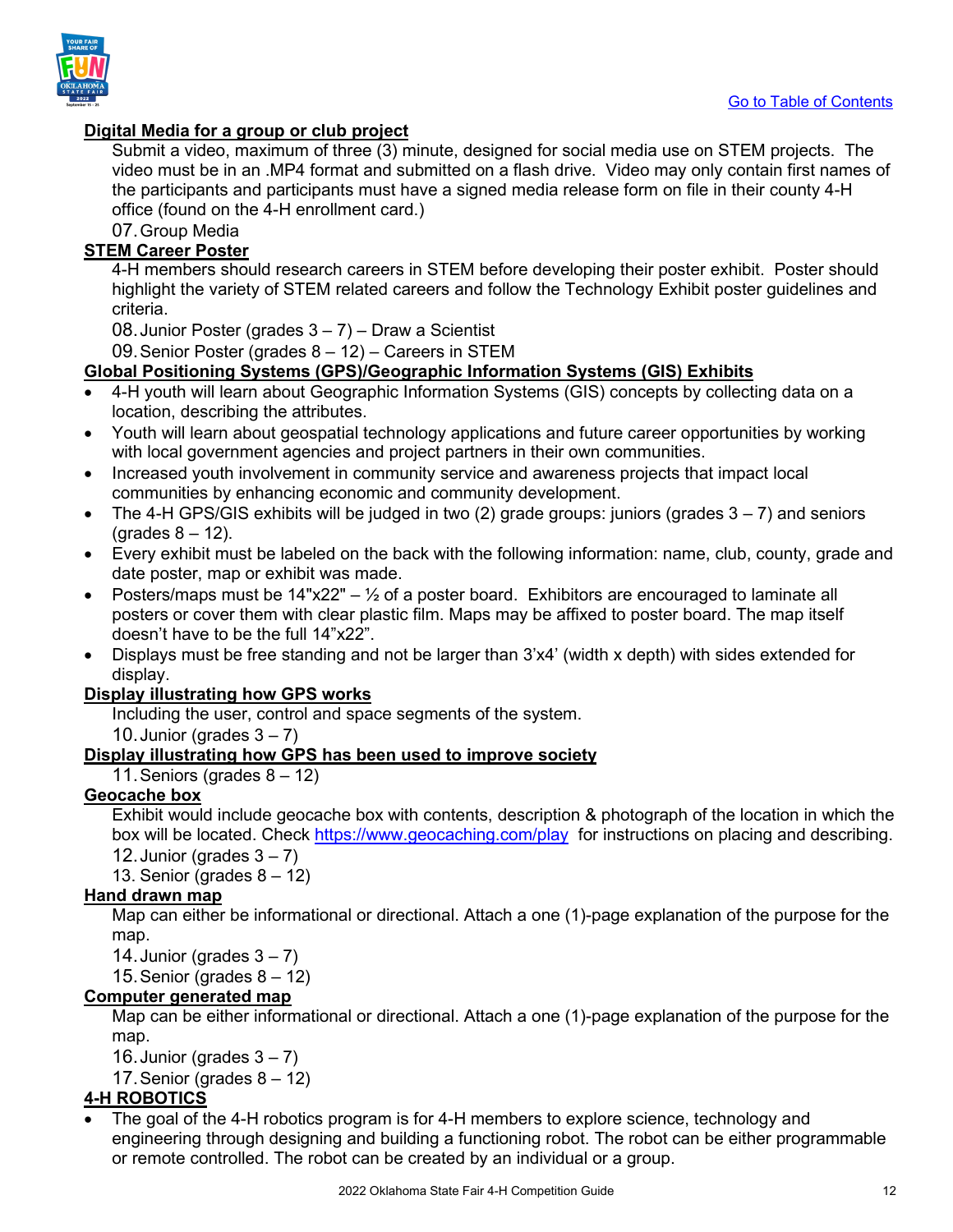[Go to Table of Contents](#page-1-0) 



- The 4-H robotics exhibits are open to all grades. They will be judged separately in two (2) grade groups: junior (grades  $3 - 7$ ) and senior (grades  $8 - 12$ ).
- Every exhibit must be labeled on the back with the following information: name, club, county, grade and date poster or exhibit was made.
- Attach a 3"x5" index card to each robot/exhibit, explaining:
	- a. Construction material, how constructed and goal of project.
	- b. Year in project
	- c. Grade of Member
	- d. Whether or not made from kit
	- e. Other pertinent information
- Each exhibit should have a one (1)-page report explaining the function, purpose and construction of the robot.
- Displays must be free standing and are limited to 3'x4' (width x depth) when sides are extended for display.

### **Programmable or Remote-Controlled Robot**

- 18. Junior (grades  $3 7$ )
- 19. Senior (grades  $8 12$ )

### **Display with photographs and explanation of a member-developed robot**

- (which is not available for exhibit)
- 20. Junior (grades  $3 7$ )
- 21. Senior (grades  $8 12$ )

### **Projects Group Developed by two (2) or more 4-H members working together**

- (Include all 4-H members' information involved on index card)
- 22.Programmable or Remote-Controlled Robot
- 23.Display with photographs and explanation of a member developed robot which is not available for exhibit.

### **Engineering Design Challenges (Criteria)**

- Engineering design challenges are intended to encourage 4-H members to use the Engineering design process to create their own projects. These projects should include an engineering notebook, journal or description which answer the following questions about their project. Projects without an engineering notebook will be judged accordingly. Projects with notebooks will place before projects without notebooks, journals, or descriptions.
	- a. What is the challenge or task of your project? Examples:
		- Throw a marshmallow six feet
		- Incorporate technology into clothing
		- Create alternative energy
		- Design and build a rubber band powered car, etc.
	- b. Draw your design
	- c. How did you test your design?
	- d. What were the results?
	- e. How did you change your design to improve it?
	- f. Did you retest it? Did the results improve?
	- g. Describe your final design and does it work?
- Engineering Design Challenges will be judged based on:
	- a. Creativity
	- b. Design
	- c. Function
	- d. Recordkeeping (journal or engineering notebook)

### **Marshmallow catapult challenge design task**

• Design a trebuchet-style swing arm catapult. It may be similar to a teeter-totter or swing set. The beam (arm) is able to swing (go up and down).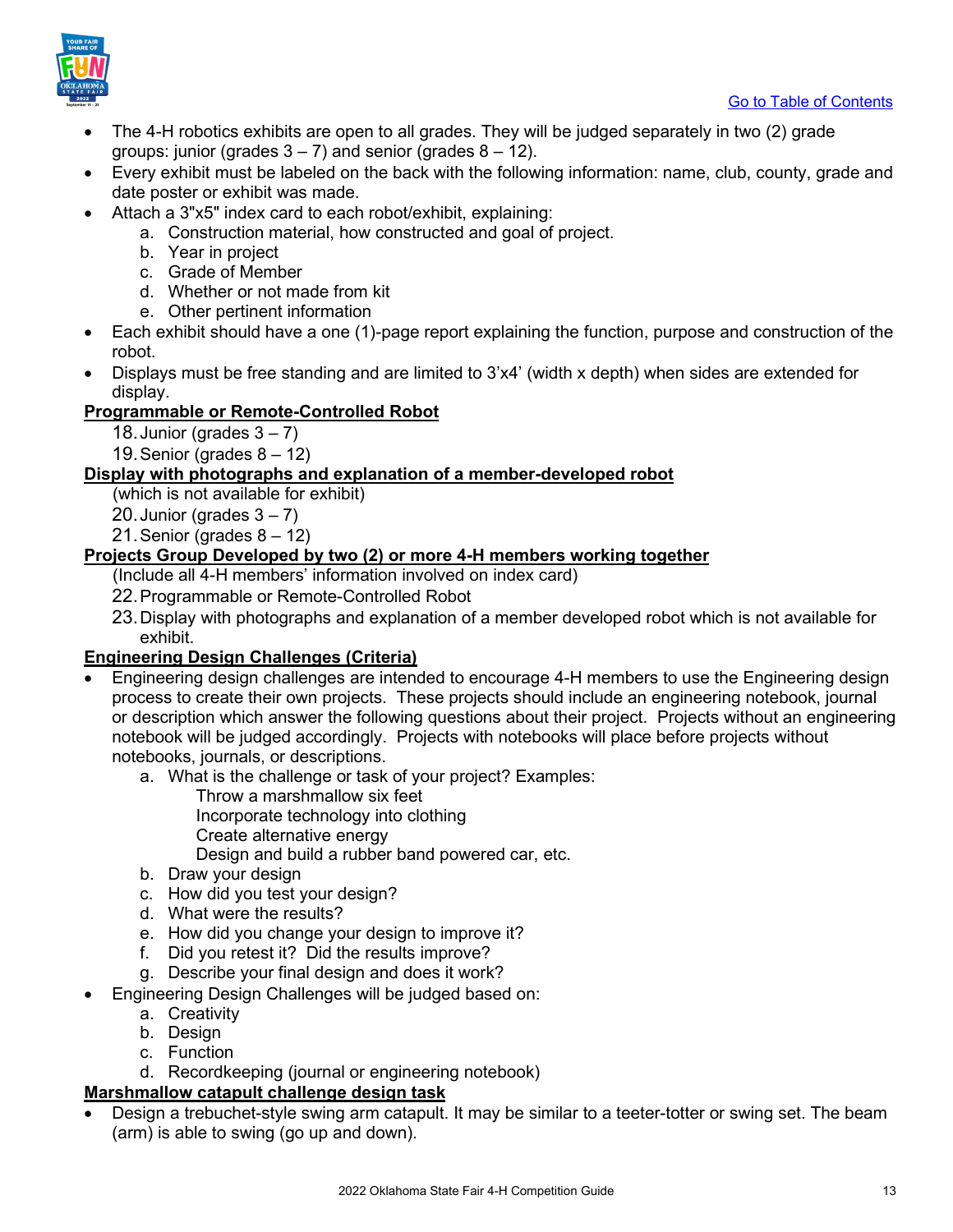

- The arm of the catapult must be adjustable from the center to an offset. One (1) side of the beam is longer from center pivot point.
- Use at least five (5) different types of materials or parts (craft sticks, brads, dowels, etc.).
- Use weights and gravity as the power source.
- Catapult cannot be any larger than a 3-foot cube (3'x3'x3')
- Launch a marshmallow at least 6 feet.
- A journal or engineering notebook should be included to describe the creation, purpose and function of the device.
- Explain how you built and tested your catapult.
- Chart your marshmallow launches.
- Reference: National 4-H Curriculum, Junk Drawer Robotics, Level I Link: <https://shop4-h.org/products/junk-drawer-robotics-curriculum-1-give-robotics-a-hand>  $24.$  Junior (grades  $3 - 7$ ) 25. Senior (grades 8 – 12)

### **Alternative Energy Design Challenge**

- Design and build a device to utilize wind, solar, or water power. Commercially available parts are acceptable, but the majority of the project must be homemade by the member. Must fit entirely within a 12" cube (12"x12"x12").
- A journal or notebook should be included to describe the creation, purpose and function of the device.
- References for this project may include but are not limited to:

### **Wind Power**

- 4-H Power of Wind Curriculum[:https://shop4-h.org/products/power-of-the-wind-curriculum-set-of-2](https://shop4-h.org/products/power-of-the-wind-curriculum-set-of-2)
- 2011 NYSD Wired for Wind:<http://www.4-h.org/parents/national-youth-science-day/wired-for-wind/> **Solar Power**
- Solar Powered Housed Activity link:<https://shop4-h.org/products/solar-powered-houses-activity-kit>
- Solar Powered Car Activity link:<https://shop4-h.org/products/solar-powered-car-activity-kit>
	- 26. Junior (grades  $3 7$ )
	- 27. Senior (grades  $8 12$ )

### **Wearable Technology Design Challenge**

- Design a piece of wearable technology. Commercially available parts are acceptable, but the majority of the project must be homemade by the member.
- A journal or notebook should be included to describe the creation, purpose and function of the device. Resources for this project may include but are not limited to:

### **References**

- WearTec Curriculum Series books 1-4 link: <https://shop4-h.org/products/weartec-1-circuitry-leaders-guide>
- 2017 NYSD Incredible Wearables link: <http://www.4-h.org/parents/national-youth-science-day/4-h-nysd-2017-incredible-wearables/> 28. Junior (grades  $3 - 7$ ) 29. Senior (grades 8 – 12)

### **Rubber Band-Powered Vehicle Design Challenge**

- Design a wheel-driven vehicle, powered only by one (1) rubber band, size: #64 approx. ¼"w X 3½"l X 1/32" gauge (thickness), which will transport a one (1) pound "load" (box of baking soda approx.. size:  $3\frac{1}{2}$ "w x  $4\frac{1}{2}$ " x 2" gauge (thickness), at least 9' (on a smooth flat floor) while remaining within the boundaries of a 3' wide parallel track (marked off with masking tape). Speed is not a criteria.
- There are no restrictions on materials, size, weight or number of wheels.
- The only energy source permitted is the elastic energy of one rubber band.
- Commercially assembled vehicles are NOT permitted. However, commercially manufactured components may be used as parts of the vehicle.
- The vehicle must be self-starting (i.e., no pushing, external power starts, etc.)
- Propulsion of the vehicle must be through the wheels (i.e., no propellers, no launching mechanism).
- Transferring the energy of the rubber band to wheels via gears, fly wheels, etc. is encouraged.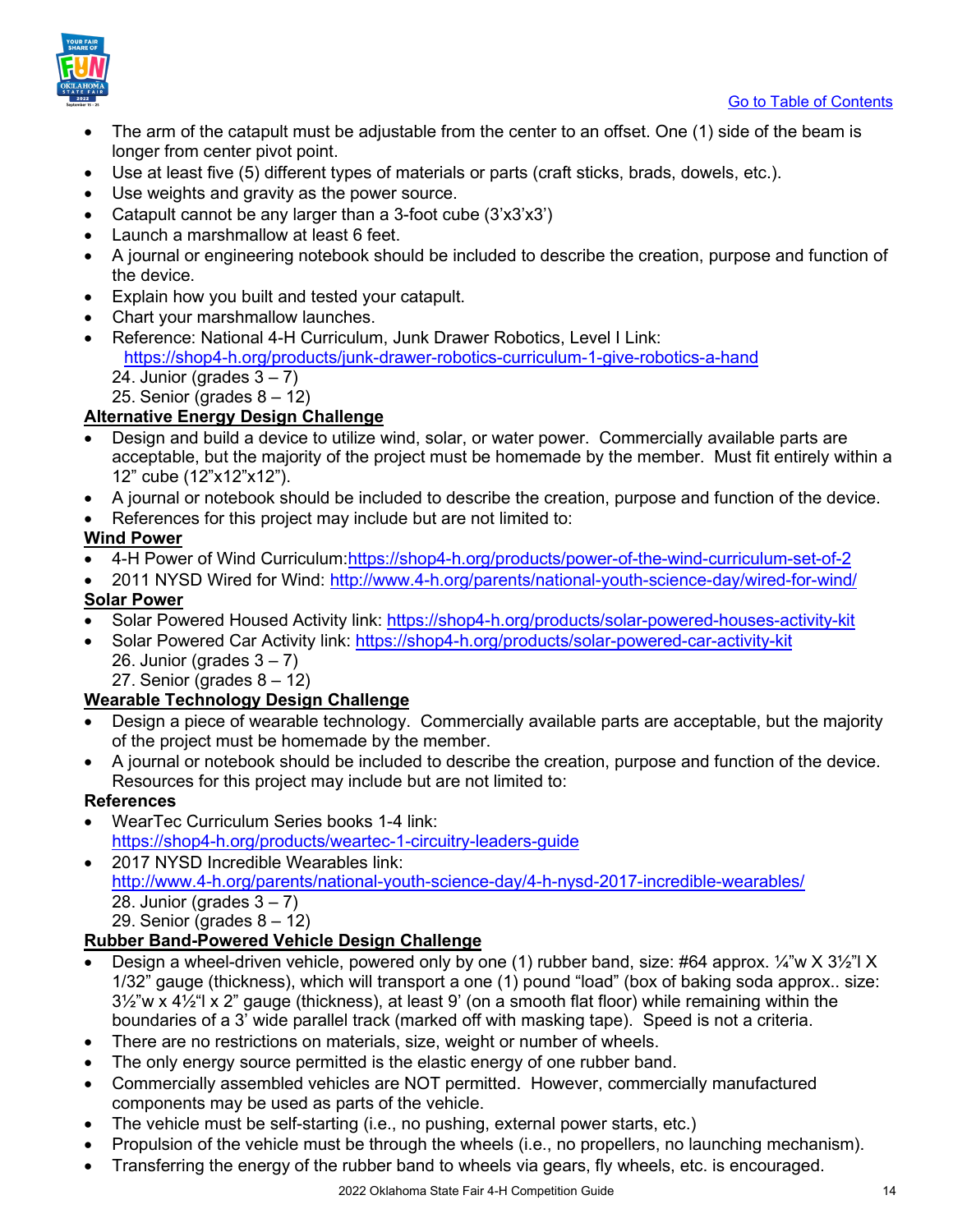

- No remote-control devices are permitted.
- A journal or engineering notebook should be included to describe the creation, purpose and function of the device.
- Explain how you built and tested your vehicle and if you made any modifications.
- Chart or graph collected data and explain how you measured improvements in your engineering notebook or journal.
	- 30. Junior (grades  $3 7$ )
	- 31. Senior (grades  $8 12$ )

### **The Future of Agriculture Research Challenge Displays**

- The future of agriculture research displays will illustrate current research and forward/futuristic thinking that is changing the field agriculture and agricultural based careers.
- 4-H members will research current trends, future thoughts and ideas for continuing to effectively feed the world.
- These projects should have a minimum of three (3) scholarly references identifying where and when the information was published.
- These projects may:
	- a. Describe the challenging need for increased food production for a growing population
	- b. Describe a new agricultural production technique or an emerging agricultural technology that will enhance or improve our agricultural and food production systems,
	- c. Illustrate a new vision for the future of agriculture
	- d. Describe new STEM-based careers in agriculture.
- Research displays should use research-based information and resources to answer questions similar to the following, "What will the future of Agriculture look like?", "How will agriculturalist feed an evergrowing population?" or "What are future careers in agriculture?"
- All research displays should be mounted on a free-standing display board not to exceed 3' x 4' when the sides are extended for display. Commercially available "Science Fair Presentation boards" are encouraged.
- First place exhibits in each class will be displayed. Second place and sub-sequential exhibits may be displayed based upon space available and judges'/committees' discretion.
- Displays should be readable/understandable from a distance of 10'.
- A complete research report should be included with the display in a notebook.
	- 32. Juniors (grades  $3 7$ )
	- 33. Senior (grades 8 12)

### <span id="page-14-0"></span>**Science Discovery Projects (Division 4305)**

- The goal of this project and exhibit is to allow 4-H members to:
	- a. Use the scientific method to gain an understanding of how things work and the variables affecting them.
	- b. Take an open and creative approach to problem solving.
	- c. Learn that a successful outcome is based not on personal opinion but on scientific fact.
	- d. Improve written and visual communication skills
- 4-H members are encouraged to use their 4-H projects as the basis for their scientific research and discovery project. Exhibits should relate to one of the following topics:
	- a. Behavioral and Social Sciences
	- b. Biochemistry, Medicine, and Health Sciences
	- c. Botany and Zoological Sciences
	- d. Computer Science
	- e. Earth and Space Sciences
	- f. Engineering
	- g. Environmental Sciences
	- h. Mathematics
	- i. Physical Sciences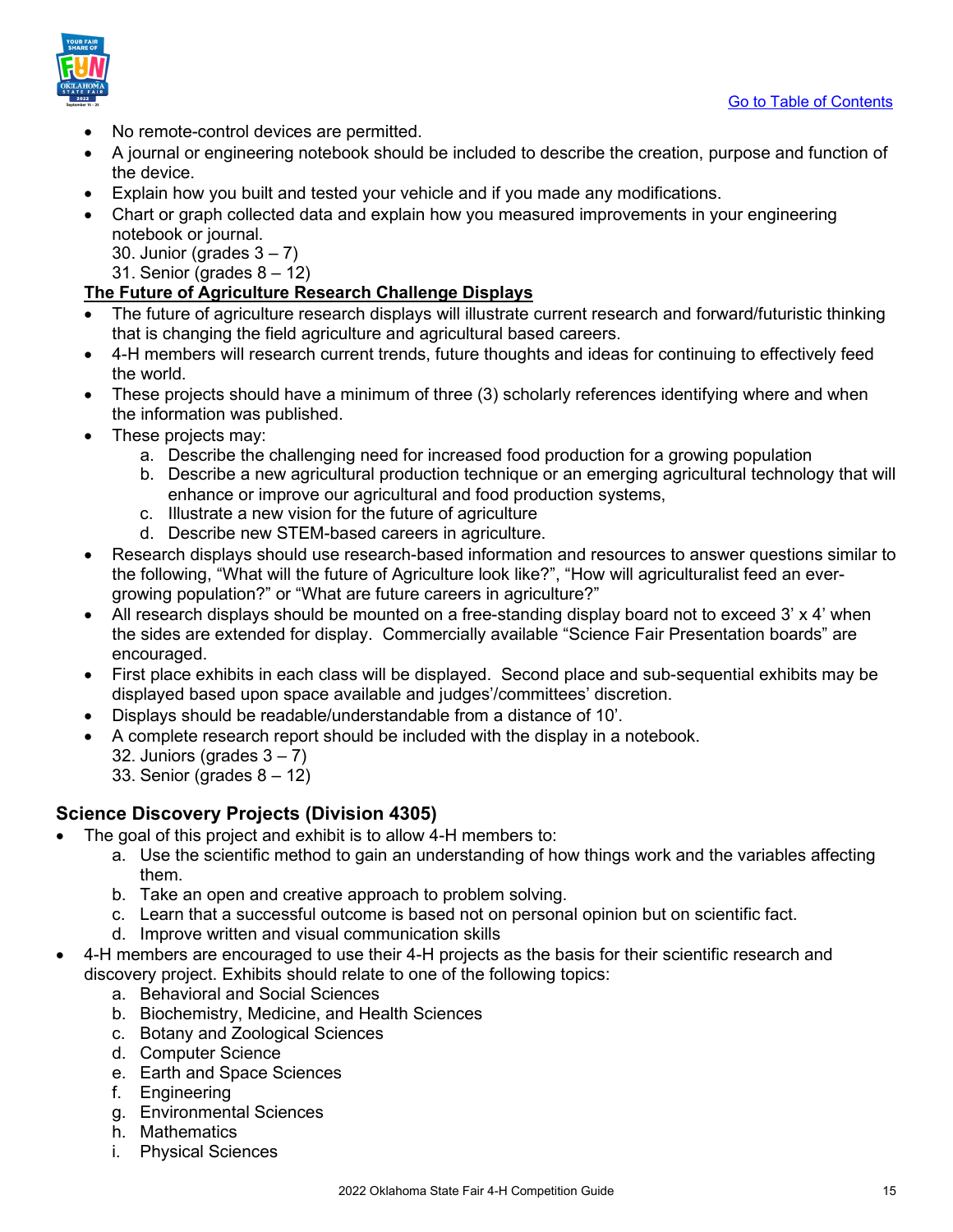

- A few resources for finding project ideas are:
	- a. The WWW Virtual Library: Science Fairs: [http://physics.usc.edu/~gould/ScienceFairs/](http://physics.usc.edu/%7Egould/ScienceFairs/)
	- b. Information about Oklahoma Science Fairs: [https://ossef.zfairs.com](https://ossef.zfairs.com/)
- Displays must be free standing and are limited to 3'x4' (width x depth) when sides are extended. Commercially available "Science Fair" presentation boards are encouraged.
- Counties may enter one (1) exhibit in each class.
- First place exhibits in each class will be displayed. Second place and sub-sequential exhibits may be displayed based upon space available and the judges' discretion.
- Displays without reports will be judged accordingly. Displays with reports will be placed above those missing reports.
- **Awards/Premiums:** 
	- Ribbons will be awarded to the top 10. Classes 01 – 04: First place: \$7 Second place: \$5 Third place: \$3
- **Classes**:
	- 01.Beginning Division (grades 3 5) A display illustrating the project.
	- 02.Intermediate Division (grades 6 8) A display with an accompanying report of approximately two (2) typewritten pages.
	- 03.Advanced Division (grades 9 12) A display and a written report about the project that includes an interview with a scientist, science teacher or someone who is knowledgeable about the area that is being studied. (example: a beekeeper could help with bee projects) Reports should be three (3) to five (5) pages in length.
	- 04.Team Exhibit (all grades) Team may include a maximum of three (3) members. A display and a written report about the project. It is recommended that it include an interview with a scientist, science teacher or someone who is knowledgeable about the area that is being studied. (example: an engineer could help with engineering projects) Reports should be three (3) to five (5) pages in length.

### *CONSUMER/FAMILY SCIENCES*

### <span id="page-15-1"></span><span id="page-15-0"></span>**Design and Construction (Section 4306)**

- **Fall 2022 All Design and Construction projects will be REQUIRED to have the Skill Mastery Sheet securely attached to the project. Use a safety pin and attach directly to the exhibit when at all possible. NEVER attach sheet to a hanger! The sheet MUST be completed by the 4-H member.**
- The skill mastery sheet [\(https://4h.okstate.edu/projects/design-and-construction/curriculum-and](https://4h.okstate.edu/projects/design-and-construction/curriculum-and-patterns.html)[patterns.html](https://4h.okstate.edu/projects/design-and-construction/curriculum-and-patterns.html) is an education tool to guide project work. Click Sample Technique Cards to find instruction for many of the techniques noted in the skill sheets (i.e. facings, zippers, hems, fasteners, etc.).
- Instruction Sheets for the projects listed can be found at: [https://4h.okstate.edu/projects/design-and](https://4h.okstate.edu/projects/design-and-construction/project-guide-sheets.html)[construction/project-guide-sheets.html](https://4h.okstate.edu/projects/design-and-construction/project-guide-sheets.html)
- Fair exhibits have been carefully selected and directed for members to investigate and learn specific skills/information and to demonstrate mastery of these skills/information.
- The end-product/exhibit is being evaluated on the skills "learned/mastered." The skill sheet serves as the member's "personal reflection" and communicates to the judge what was learned. Why is this important? Because in 4-H, the reflection and application of what was learned is more important than the end product/exhibit.
- The skill sheet is to be used as a planning tool. It is important that each 4-H member take responsibility for the life skill of "learning to learn." This may require members, leaders and educators to look up terms and learn techniques as part of the educational process.
- Resources, instructions and project guides are posted online. Members are encouraged to seek out other valid resources which teach proper technique and knowledge in the areas of design and construction.
- *General Skills to be mastered in project/product in ADC, IDC and HTDC:*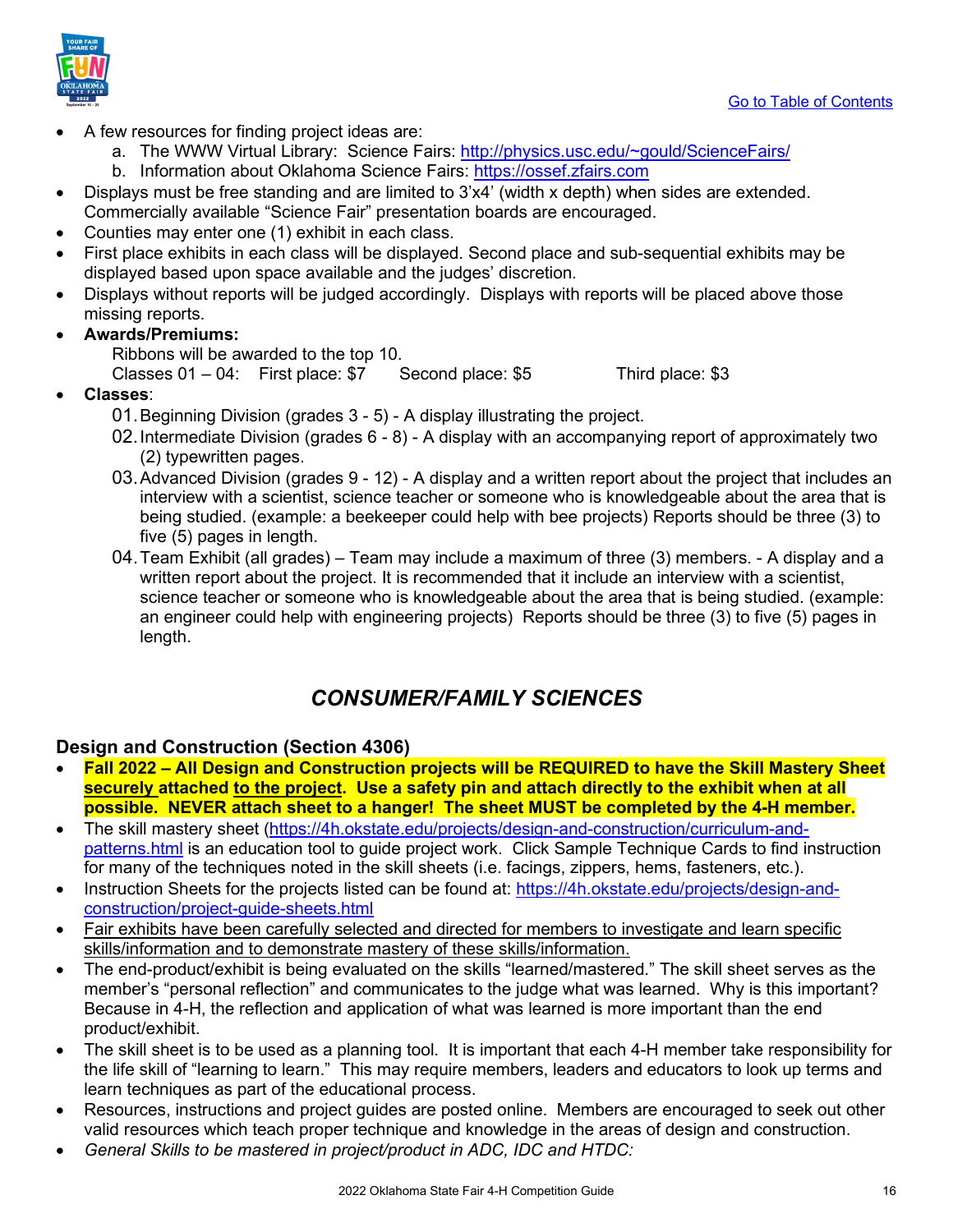

- **Structural Design:** Construction technique, size, form, color and texture suited to the materials and product end use.
- **Elements of Design:** The finished product illustrates the member is learning or "mastering" the basic elements of design - line, shape or form, texture, color, and space.
- **Principles of Design:** The finished product illustrates an awareness and application of the principles of harmony, proportion, balance, rhythm and emphasis adding dimension, interest and/or appeal to the finished product.
- **Surface Design:** This is any lines, shapes, colors, textures, or materials applied to the product or item's design that creates an emotional or personal quality, individuality and creative expression without disturbing initial/end purpose/how it is used. Design is that "something" which makes the item unique to the individual designer.
- **Reports/Descriptions/Expense Sheet/etc.**: Exhibits requiring a report/description/expense sheet of any kind, can be typed or neatly/legible handwritten. Report should be one-two pages. If typed, it must be double spaced using a minimum of 12-point font. **Report MUST be SECURELY attached to the exhibit**.
- A county may enter one (1) exhibit in each class. A 4-H member may enter one (1) exhibit per class.
- Hangers will not be returned.
- **Awards:** Ribbons will be awarded to the top 10 in each class.

### **APPAREL DESIGN & CONSTRUCTION (ADC)**

### **Grades 3-5 - Review section 4306 general instructions. Project must have at least two (2) skills/techniques identified as appropriate for the ADC Level 1 or Level 2 project work. Some classes have specific skills/techniques which must be incorporated into the exhibit.**

- 1. **Simple Tops** (shirt, tank top, t-shirt, vest, poncho, costume, or any other **similar** simple top). No lined garments. Exhibits in classes 01 and 02 are to be SIMPLE. Exhibit must have two (2) or more of the specific skills/techniques listed under any of the following headings Level 1 Mastery Sheet: Buttons, Casing, Hem, Seams, Seam Finishes.
- 2. **Simple Bottoms** (shorts, capris, pants, skirts, costume, or any other **similar** simple bottom). Garments are not to be lined, have pockets or a zipper. Exhibits in classes 01 and 02 are to be SIMPLE. Exhibit must have two (2) or more of the specific skills/techniques listed under any of the following headings Level 1 Mastery Sheet: Hem, Seams, Seam Finishes, Waistband.
- 3. **Simple Lined or Unlined One-piece garment with one or more: pocket, waistband or facing** (top, bottom, robe, jacket, dress, jumpsuit, vest, poncho/shawl costume, or any other **similar** one-piece garment). Exhibit must have two (2) or more of the specific skills/techniques listed under any of the following headings in the Level 1 or 2 Mastery Sheet: Facing, Pocket, Waistband, Zipper, Interfacing, Seam Finish. Waistband can be a flat front band and elastic back.
- 4. **Non-human Apparel** (doll, pet or livestock garment/costume, or any other **similar** item)
- 5. **Simple Sewn Fashion Accessory** (sewn hat, scarf, bag, wallet, purse, mittens, string-pack or textilebased jewelry, or any other **similar** sewn fashion accessory)
- 6. **Knitted/Crocheted Fashion Accessory** (knitted/crocheted hat, scarf, bag, wallet, string-pack, or textile-based jewelry, or any other **similar** knitted/crocheted fashion accessory). Exhibit must have two (2) or more of the specific skills/techniques listed under any of the following headings in the Level 1 or Level 2 Mastery Sheet: Crochet, Knitting.
- 7. **"Recycled/Upcycled" Apparel/Garment/Fashion Accessory** with before and after (garment/accessory being worn) pictures and a written description of the design and construction process/steps the member undertook and reason(s) for "redesign." See Frugal Fashion Instruction Sheet and other OK Recycle and Redesign resources.
- **\*\* See Class 20 All Grades: Apparel Design Project Portfolio**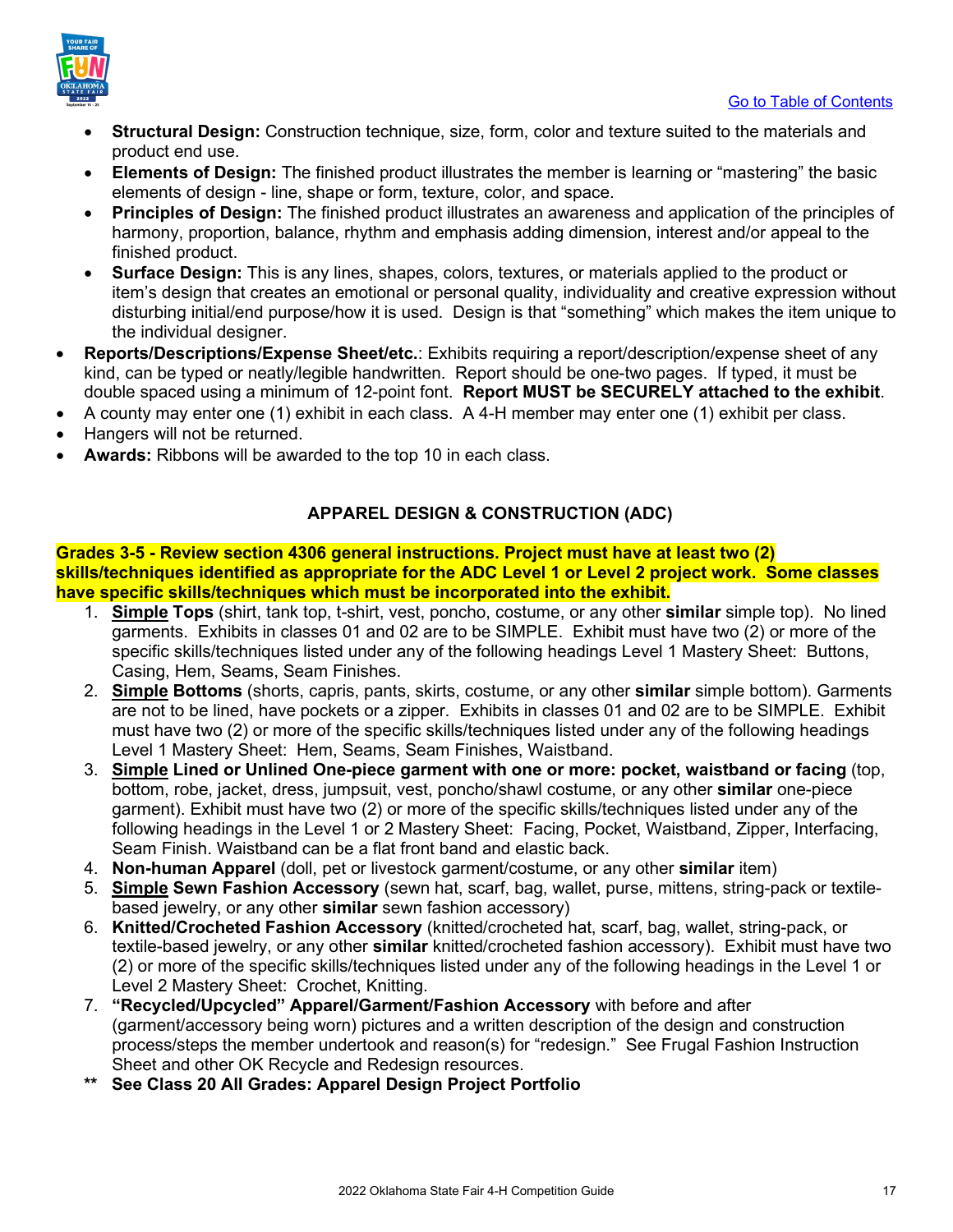

**Grades 6-8 - Review section 4306 general instructions. Project must have at least two (2) skills/techniques identified as appropriate for the ADC Level 2 or Level 3 project work. Some classes have specific skills/techniques which must be incorporated into the exhibit.**

- 8. **Blouse/Shirt with sleeves and closure.** Exhibit must have two (2) or more of the specific skills/techniques listed under any of the following headings in the Level 3 Mastery Sheet: Buttons and Buttonhole, Fasteners, Sleeves, Zipper. No jackets, coats or vests.
- 9. **Lined or Unlined Bottom with zipper and pocket(s)** Exhibit must have two (2) or more of the specific skills/techniques listed under any of the following headings in the Level 3 Mastery Sheet: Interfacing/Underlining, Lining, Pockets, Zippers. Pocket style must be one described on the skill sheet.
- 10. **Lined or Unlined Two-piece garment** (coordinating top and bottom, jacket/vest with bottom/dress, PJ's, uniform, costume, or any other **similar** two-piece coordinate). Exhibit must have two (2) or more of the specific skills/techniques listed under any of the following headings in the Level 3 Mastery Sheet: Buttons and Buttonhole, Fasteners, Interfacing/Underlining, Lining, Pockets, Sleeves, Zipper.
- 11. **Sewn Fashion Accessory** with closure/fastener and seams. (Examples: hat/earmuffs, wallet, bag/purse/backpack, costume accessory (such as gloves, apron, bustier), textile-based jewelry, or any **similar** sewn accessory. See specific skills/techniques listed under the following headings Level 3 Mastery: Buttons and Buttonholes, Fasteners, Seams, and Seam Finish which may apply.
- 12. **Fashion Garment or Accessory** created by Knitting/Crocheting/Tatting/Felting or similar technique. No accessory is to be constructed from commercial/purchased fabric (woven, knit, felt, etc.) Knitted or crocheted exhibit must have two (2) or more of the specific skills/techniques listed under any of the following headings in the Level 3 Mastery Sheet: Crochet and/or Knitting.
- 13. **"Recycled/Upcycled" Apparel/Garment/Fashion Accessory** with before and after (garment/accessory being worn) pictures and a written description of the design and construction process/steps the member undertook and reason(s) for "redesign." See Frugal Fashion Instruction Sheet and other OK Recycle and Redesign resources.
- **\*\* See Class 20 All Grades: Apparel Design Project Portfolio**

**Grades 9-12 - Review section 4306 general instructions. Project must have at least two (2) skills/techniques identified as appropriate for the ADC Level 3 or Level 4 project work. Some classes have specific skills/techniques which must be incorporated into the exhibit.**

- 14. **One-piece lined or unlined garment** (pants, skirt, coat, jacket, dress, jumpsuit, uniform, formalwear, costume, or any other **similar** garment) with two (2) or more of the specific skills/techniques listed under any of the following headings in the Level 4 Mastery Sheet: Collar/Cuff, Buttons and Buttonholes, Fasteners, Hem, Interfacing/Under lining/Interlining, Lining, Seam, Seam/Finish, Zipper.
- 15. **Two-piece lined or unlined ensemble/coordinate** (coat/jacket/vest/shirt/blouse with dress/pants/slacks/skirt/etc., suit, costume, or any other **similar** two-piece coordinate with two (2) or more of the specific skills/techniques listed under any of the following headings in the Level 4 Mastery Sheet: Collar/Cuff, Buttons and Buttonholes, Fasteners, Hem, Interfacing/Under lining/Interlining, Lining, Seam, Seam/Finish, Zipper.
- 16. **Sewn Fashion Accessory** with closure/fastener and seams. (Examples: hat/earmuffs, wallet, bag/purse/backpack, costume accessory (such as gloves, apron, bustier), textile-based jewelry, or any **similar** sewn accessory. See specific skills/techniques listed under the following headings Level 3 Mastery: Buttons and Buttonholes, Fasteners, Seams, and Seam Finish which may apply.
- 17. **Fashion Garment or Accessory** created by Knitting/Crocheting/Tatting/Felting or similar technique. No accessory is to be constructed from commercial/purchased fabric (woven, knit, felt, etc.) Knitted or crocheted exhibit must have two (2) or more of the specific skills/techniques listed under any of the following headings in the Level 4 Mastery Sheet: Crochet and/or Knitting.
- 18. **Functional Fashion Accessory or Garment designed for Special Needs.** *"Special Needs" being the individual requirements of a person with a mental, emotional, physical disability or disease."* **MUST** include a description of whom it was made for, why the need, any special adaptations per the individuals request and any other pertinent information supporting the finished product. (Examples of fashion accessories or garment: apron/tidy-top; garment adaptation; mastectomy pillow; cancer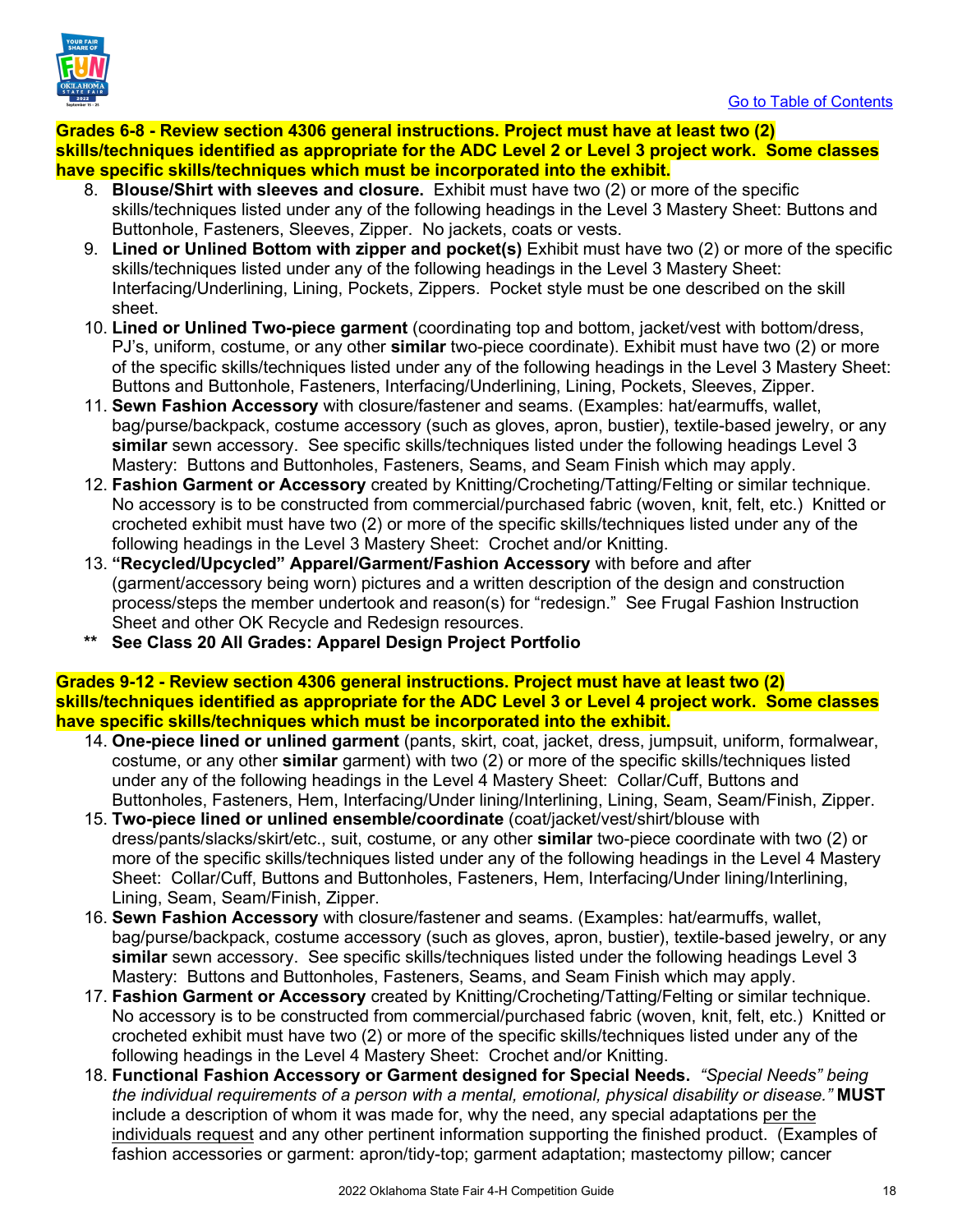

cap/hat; slippers/shoes; wheelchair - coat, gloves, backpack, cell phone caddy; etc. This exhibit is for fashion accessories and garments worn by the person. See IDC class 40 for other special needs item.) See Citizenship through Service Learning and Sewing for Special Needs instructions.

- 19. **Recycling/Upcycling Apparel on a Budget** Focus is on the skill/technique mastery applied to the recycling/upcycling of a garment with a budget of \$10. Must include an expense sheet for any supplies/garments purchased. In kind or on hand supplies (thread, fabric/trim scraps, buttons, interfacing, etc.) used in the design and construction are also to be listed on the expense sheet. Exhibit must include before and after (garment being worn) pictures and a written description of the design and construction process/steps the member undertook. See Frugal Fashion Instruction Sheet and other OK Recycle and Redesign resources.
- **\*\* See Class 20 All Grades: Apparel Design Project Portfolio**

### **All Grades - ADC**

20. **All Grades: Apparel Design Project Portfolio:** A portfolio is a great record keeping tool. It will be a valuable source for ideas and future projects, a place to share any project work done in ADC and provide a place to show samples of new techniques or knowledge explored in ADC. It is a notebook with three (3) sections – 1) Projects/Products, 2) Sample Technique Pages and 3) Creative Inspirations and Ideas. See Design Portfolio instructions. All Portfolios, regardless of grade, will be judged together.

### **INTERIOR DESIGN & CONSTRUCTION (IDC)**

IDC project must be made largely from a textile product unless otherwise stated. A textile is a flexible material made of fiber/thread/yarn. Textiles are formed with various methods including weaving, knitting, crocheting, knotting or felting. Other words for textiles are cloth and fabric.

- **Grades 3-5 Review section 4306 general instructions. Project must have at least two (2) skills/techniques identified as appropriate for the ADC Level 1 or Level 2 project work. Some classes have specific skills/techniques which must be incorporated into the exhibit.** The following headings on the Mastery Sheets are just a few examples of skills/techniques which apply to many of the projects listed in IDC: Buttons, Casing, Gathering, Hem, Seam, Seam Finish, Buttons and Buttonhole, Crochet, Darts, Facing, Fasteners, Interfacing, Knitting, Pleats, and Zipper.
- 21. **Home Accent Kitchen:** apron, food caddy/warmer, appliance cover, message center/board, simple curtains, tablecloth, simple table runner, hand/dish towel, potholders, hot pad, lunch bag, (1) placemat, (2) napkins, or any other **similar** item for the kitchen. *All exhibits should illustrate some skill mastery of hand or machine sewing techniques*
- 22. **Home Accent Bedroom**: Examples: two pillowcases, two coordinating pillows, pair of curtains (no commercially produced linens), or any combination of **two** coordinating pieces (i.e., blanket/quilt with binding, lamp shade, lap desk, rug-latched/woven/braded/etc., painted floor cloth, any other item) for the bedroom).
- 23. **Simple Storage Bag without zipper**: laundry, jewelry, cosmetic/toiletry/shaving/pencil, book/electronic cover, or any other **similar** bag for home/school/office/shop/vehicle/exercise/hobby/barn/etc. No fashion accessory type bags.
- 24. **Home Accent Storage**: bucket caddy, hanging storage unit, under-bed storage, basket liners, storage box, locker storage, scrapbook cover, or any other **similar** item. No bags.
- 25. **Seasonal Décor sewn from fabric**: table runner, (1) placemat with napkin, wall hanging, yard flag/banner/windsock, centerpiece, decoration, or any other **similar** item, sewn by hand or machine stitching. **This class is not intended for full size quilts/blankets which do not fit "seasonal décor."**
- 26. **Recycled/Upcycled Furniture** Painted, stained, refinished, decoupage, tiled or upholstered furniture, or any other appropriate technique not stated to recycle/repurposed a piece of furniture. *Purchasing an unfinished piece of furniture does not qualify as recycling/repurposing.* MUST include before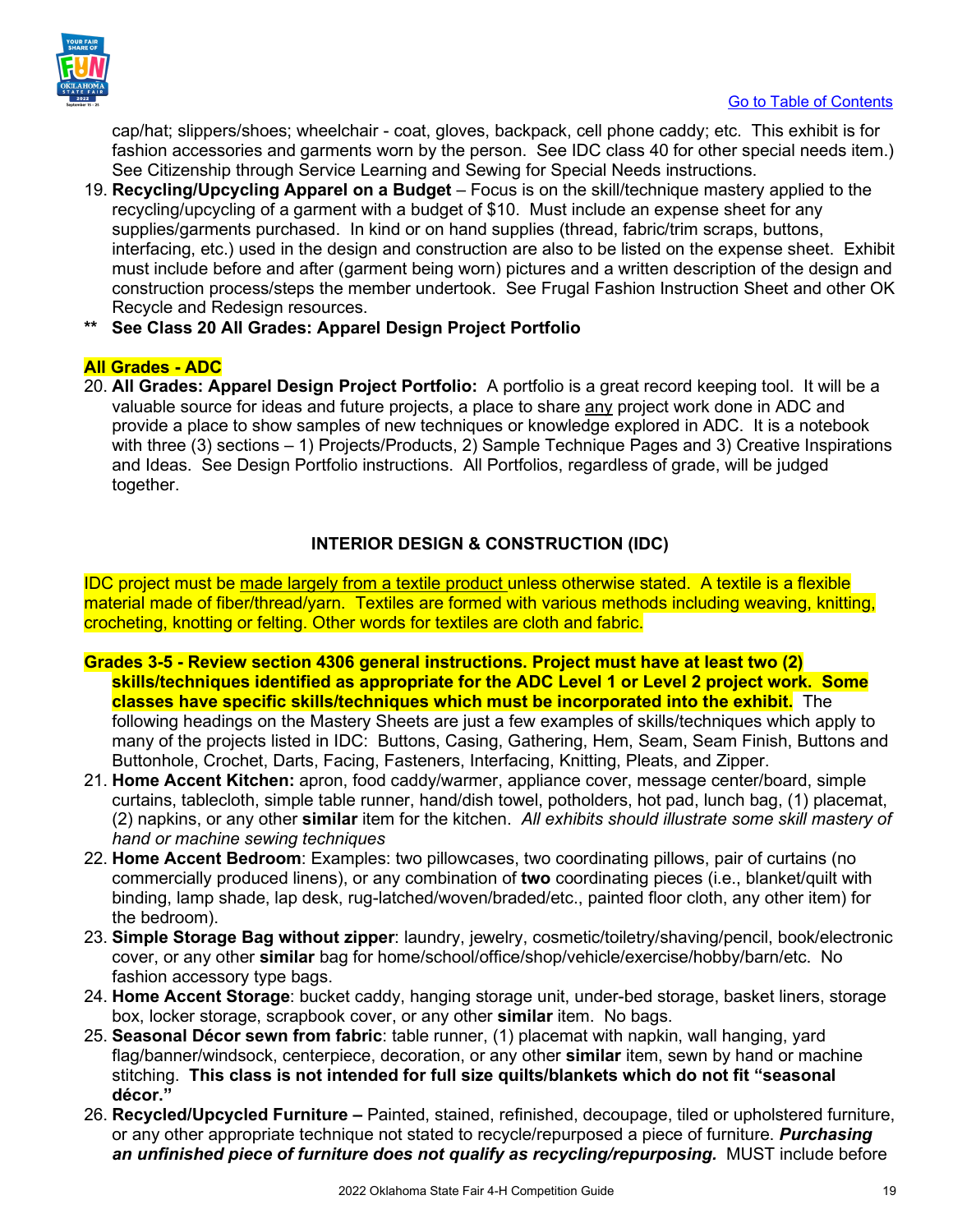

and after (furniture displayed, showing how it was designed to fit a room's décor) photos, a description of the process - inspiration/design process, who it was made for, why the need, any special considerations, or any other pertinent information supporting the finished product. See Recycle and Redesign instruction sheet.

- **\*\* See Class 39 All Grades: Special "Needs" Accessory**
- **\*\* See Class 40 All Grades: Seasonal Décor non fabric**
- **\*\* See Class 41 All Grades: Interior Design Project Portfolio**

**Grades 6-8** - **Review section 4306 general instructions. Project must have at least two (2) skills/techniques identified as appropriate for the ADC Level 2 or Level 3 project work. Some classes have specific skills/techniques which must be incorporated into the exhibit.** The following headings on the Mastery Sheets are just a few examples of skills/techniques which apply to many of the IDC projects listed: Buttons and Buttonhole, Casing, Crochet, Darts, Facing, Fasteners, Gathering, Hem, Knitting, Pleats, Seam, Seam Finish, Zipper, Applique, Interfacing/Underlining, Lining, Pockets, Staystitching, Trim(s), Top Stitching and Zipper.

- 27. **Design Storyboard** For an "Ultimate/Ideal" Room. Include color scheme, wall treatment, floor treatment, floor plan, etc. Exhibit will consist of a multimedia presentation, notebook, or story board (matte or foam core board 20" x 15") with above items and a description of what was learned. Project can include but not limited to pictures, samples, diagram of room arrangement, drawings, narration, cost comparison of supplies, arrangements, and budget/cost, etc. for project. See Storyboard instruction sheet.
- 28. **Home Accent Kitchen:** apron, food caddy/warmer, appliance cover, message center/board, simple curtains, tablecloth, simple table runner, hand/dish towel, potholders, hot pad, lunch bag, (1) placemat, (2) napkins, or any other **similar** item for the kitchen. *All exhibits should illustrate some skill mastery of hand or machine sewing techniques*
- 29. **Home Accent Bedroom**: Examples: two pillowcases, two coordinating pillows, pair of curtains (no commercially produced linens), or any combination of **two** coordinating pieces (i.e., blanket/quilt with binding, lamp shade, lap desk, rug-latched/woven/braded/etc., painted floor cloth, any other item) for the bedroom). Added to beginning level new class 22
- 30. **Storage Bag with some type of closure other than drawstring**: laundry, jewelry, cosmetic/toiletry/shaving/pencil, gym/tool/equipment/sewing bag, book/electronic/computer cover, garment bag, or any other **similar** bag **for** home/school/office/shop/vehicle/exercise/hobby/barn/etc. No fashion accessory type bags.
- 31. **Home Accent Storage**: bucket caddy, hanging storage unit, under-bed storage, basket liners, storage box, scrapbook cover, or any other **similar** item
- 32. **Seasonal Décor sewn from fabric**: table runner, (2) placemats with napkins, wall hanging, yard flag/banner/windsock, centerpiece, decoration, or any other **similar** item, sewn by hand or machine stitching. **This class is not intended for full size quilts/blankets which do not fit "seasonal décor."**
- 33. **Recycled/Upcycled Furniture** Painted, stained, refinished, decoupage, tiled or upholstered furniture, or any other appropriate technique not stated to recycle/repurposed a piece of furniture. *Purchasing an unfinished piece of furniture does not qualify as recycling/repurposing.* MUST include before and after (furniture displayed, showing how it was designed to fit a room's décor) photos, a description of the process - inspiration/design process, who it was made for, why the need, any special considerations, or any other pertinent information supporting the finished product. See Recycle and Redesign instruction sheet.
- **\*\* See Class 39 All Grades: Special "Needs" Accessory**
- **\*\* See Class 40 All Grades: Seasonal Décor non fabric**
- **\*\* See Class 41 All Grades: Interior Design Project Portfolio**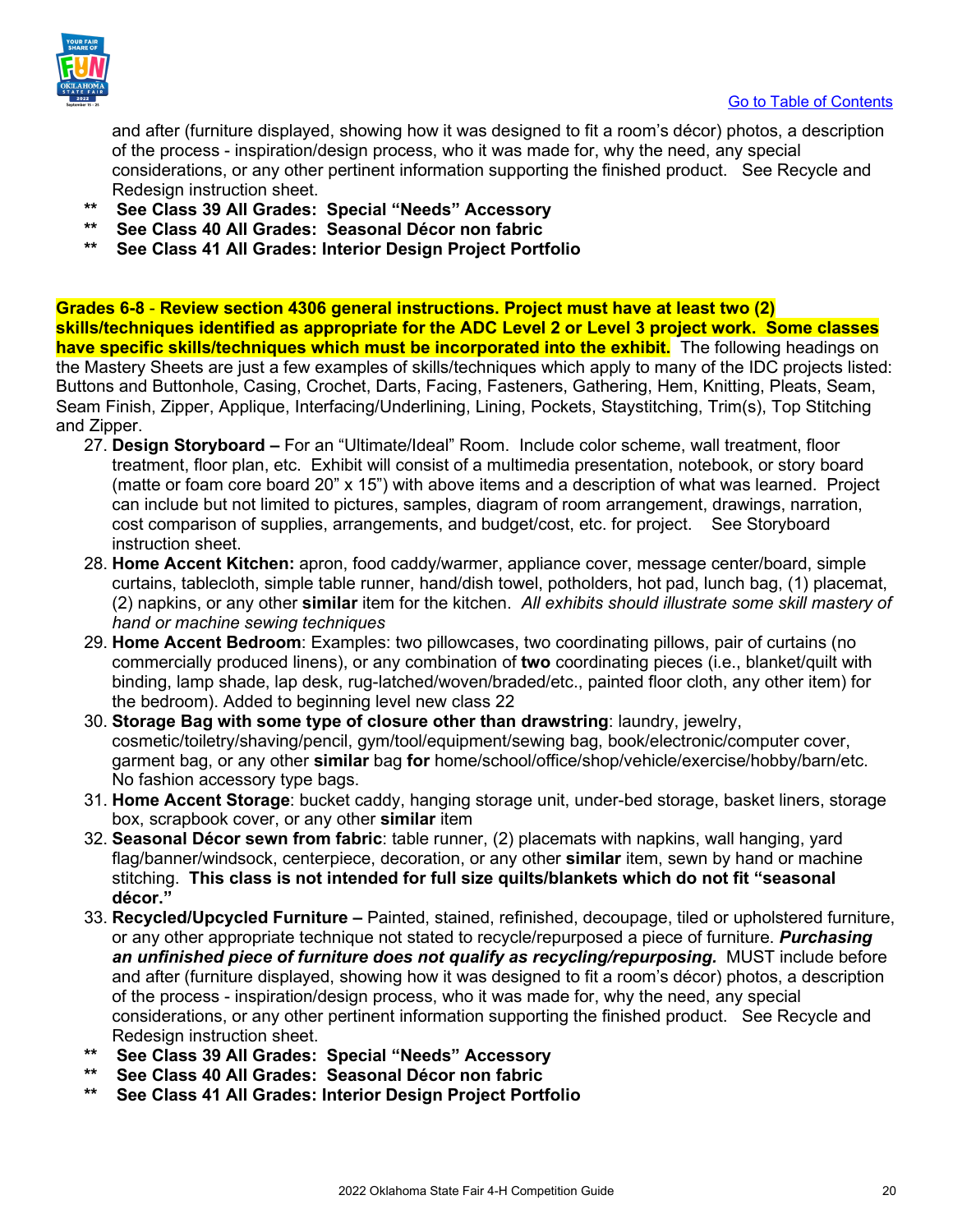



- **Grades 9-12 Review section 4306 general instructions. Project must have at least two (2) skills/techniques identified as appropriate for the ADC Level 3 or Level 4 project work. Some classes have specific skills/techniques which must be incorporated into the exhibit.** The following headings on the Mastery Sheets are just a few examples of skills/techniques which apply to many of the projects listed: Applique, Buttons and Buttonhole, Bias Tape, Couture Technique/Historic Technique, Crochet, Darts, Facing, Fasteners, Hem, Interfacing/Underlining, Knitting, Lining, Mitered Corners, Pleats, Pockets, Seam, Seam Finish, Staystitching, Trim(s), Top Stitching and Zipper.
- 34. **Design Storyboard** For an "Ultimate/Ideal" Room. Include color scheme, wall treatment, floor treatment, floor plan, etc. Exhibit will consist of a multimedia presentation, notebook, or story board (matte or foam core board 20" x 15") with above items and a description of what was learned. Project can include but not limited to pictures, samples, diagram of room arrangement, drawings, narration, cost comparison of supplies, arrangements, and budget/cost, etc. for project. See Storyboard instruction sheet.
- 35. **Home Accent Living/Family room-** any combination of **two-piece coordinates** for the living/family room (slipcovers, lined or unlined curtains/drapes/shades, pillows, lap throw/lap quilt, remote caddy, ottoman, lamp shade, fireplace mantel scarf, doily, or any other **similar** item). No full-size quilts, full size quilts would be exhibited in classes 54 or 55.
- 36. **Home Accent Outdoors/Patio/Camping** any combination of a two-piece coordinate (picnic/BBQ accessories, patio furniture cushions/covers, shades, (1) placemat with napkin (this is a "set" and does not count as a two-piece coordinate), utensil/condiment caddy, insulated carrier, picnic blanket, outdoor sling chair, hammock, sleeping bag, or any other **similar** item not stated for outdoors/patio/camping.
- 37. **Recycled/Upcycled Furniture** Painted, stained, refinished, decoupage, tiled or upholstered furniture, or any other appropriate technique not stated to recycle/repurposed a piece of furniture. *Purchasing*  an unfinished piece of furniture does not qualify as recycling/repurposing. MUST include before and after (furniture displayed, showing how it was designed to fit a room's décor) photos, a description of the process - inspiration/design process, who it was made for, why the need, any special considerations, or any other pertinent information supporting the finished product. See Recycle and Redesign instruction sheet.
- 38. **Seasonal Décor sewn from fabric**: table runner, (2) placemats with napkins, wall hanging, yard flag/banner/windsock, centerpiece, decoration, or any other **similar** item, sewn by hand or machine stitching. **This class is not intended for full size quilts/blankets which do not fit "seasonal décor."**
- **\*\* See Class 39 All Grades: Special "Needs" Accessory**
- See Class 40 All Grades: Seasonal Décor non fabric
- **\*\* See Class 41 All Grades: Interior Design Project Portfolio**

### **All Grades** - **IDC**

- 39. **Functional Home Accessory design for Special "Needs"** *"Special Needs" being the individual requirements of a person with a mental, emotional, physical disability or disease.* MUST include a description of who it was made for, why the need, any special adaptations per the individuals request and any other pertinent information supporting the finished product. (Examples of housing accessories for special needs: sensory swing/activity station; fidget quilt/blanket/mat; bedding/pillows/lap blanket; weighted/pressure/gravity blanket; bed/chair/walker caddy; bath or kitchen accessory; bedrail; storage; etc.) See Citizenship through Service Learning and Sewing for Special Needs instructions.
- 40. **Seasonal Décor non fabric/textile:** wall hanging, centerpiece, decoration, or any other **similar** item not stated. **Exhibit is not to be constructed primarily from fabric or any textile-based product. It can have some textiles (i.e., lace, ribbon, buttons, etc.)**
- 41. **Interior Design Project Portfolio:** A portfolio is a great record keeping tool. It will be a valuable source for ideas and future projects, a place to share any project work done in IDC and provide a place to show samples of new techniques or knowledge explored in IDC. It is a notebook with three (3) sections – 1) Projects/Products, 2) Sample Technique Pages and 3) Creative Inspirations and Ideas. See Design Portfolio instructions. All Portfolios, regardless of grade, will be judged together.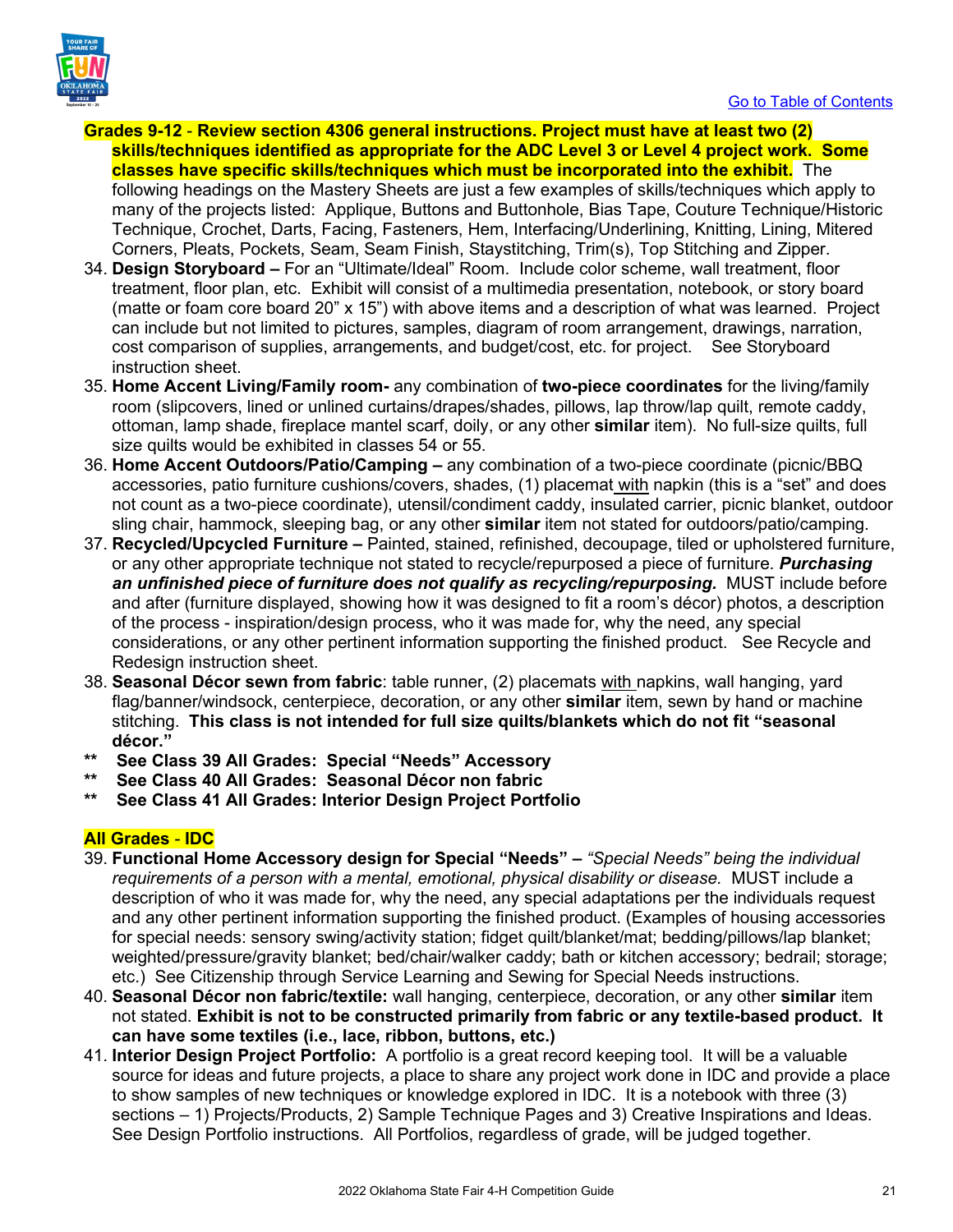

### **HOBBIES/TEXTILE DESIGN AND CONSTRUCTION (HTDC)**

HTDC projects are made from a textile product created by the exhibitor, unless otherwise stated. A textile is a flexible material made of fiber/thread/yarn. Textiles are formed with various methods including weaving, knitting, crocheting, knotting or felting. Other words for textiles are cloth and fabric.

**Grades 3-6 - Review section 4306 general instructions. Project must have at least two (2) skills/techniques identified as appropriate for the ADC Level 1 or Level 2 project work. Some classes have specific skills/techniques which must be incorporated into the exhibit. See sample technique cards for some of the HTDC techniques.**

- **42. Simple Sewn Stuffed animal, doll or puppet with both hand and machine stitching techniques.**  *Focused on showing technique mastery/what was learned constructing the finished product.*
- **43. Decorative Textile Technique:** Skill techniques(s) being mastered/learned screen printing, transfer printing, fabric pens, tie dye, batik, stenciling, block printing or a **similar** method applied to a textile foundation such as a piece of clothing, fashion accessory or home décor purchased or sewn by the exhibitor. *Any skill technique listed in classes 44-47 are not to be exhibited in this class. Focus is on the 1) mastery of one or more decorative textile technique, 2) creativity, and 3) mastery of the use of the elements and principles of design.*
- **44. Textile Fabric Creation:** Skill technique(s) being mastered/learned weaving (beading or textile), latch-hook, braiding, macramé, knitting, crochet, felting, basket weaving or a combination of one of these techniques to create a textile. "Textile" defined as any woven, looped or felted thread or fibre. *Focus is on 1) the mastery of one or more defined textile technique(s) used to complete a finished product 2) creativity and 3) master of the use of the elements and principles of design.* Examples: toy/game (rug for doll house, doll, ball, etc.), home décor (doily, table scarf, pillow, coaster, wall hanging, plant hanger, small basket, linen - dish cloth, scrub, towel, pillow cover, etc.), clothing/fashion accessory (hat, scarf, purse/bag, jewelry, etc.) or **similar** small item. *Any skill technique listed in classes 43, 45-48 are not to be exhibited in this class*.
- **45. Needle Art by Hand:** Skill technique(s) being mastered/learned hand embroidery, counted crossstitch, needlepoint, crewel embroidery, needle punch or smocking applied to towel, pillowcase, garment, home accessory. Pictures must be framed. Base/foundation for needle art can be purchased or sewn by the exhibitor. *Focus is on 1) the mastery of one or more "hand" needle art technique(s), 2) creativity, and 3) master of the use of the elements and principles of design.*
- **46. Needle Art by Machine: Simple** machine embroidery, cross stitch/decorative stitches, or applique applied to small decorative items, home accessories, towel, pillowcase, garment, picture, flag, banner, windsock, etc. Base/foundation for needle art can be purchased or sewn by the exhibitor. *Focused on 1) the mastery of machine created needle art techniques, 2) creativity, and 3) master of the use of the elements and principles of design.* **NO full size quilts.**
- **47. Machine Pieced or Appliquéd Item** –Skill technique(s) being mastered/learned is machine piecing and/or applique in the creation of a "textile/fabric. From the piece, design and construct apparel, fashion accessory, or home décor item. *Focus is on 1) the mastery of one or more "machine pieced or appliqued technique(s)", 2) creativity, and 3) master of the use of the elements and principles of design.* Examples might include picture or wall art, pillow, bag, doll quilt, flag, banner, windsock, etc*.* **NO full size quilts.**
- **48. Repurposed Textile Creation:** Item made from **repurposed textile** material/product which **can be worn/carried or used in the home.** MUST include before and after (a picture being worn or displayed, showing how it was designed to fit room décor) photos, a description of the process - inspiration/design process, who it was made for, why the need, any special considerations, or any other pertinent information supporting the finished product. *Focused on 1) appropriate use of repurposed textile, 2) quality of end product, 3) creativity, and 4) application of the elements and principles of design.* Attach See Recycle and Redesign instruction sheet.
	- **\*\* See Class 57 All Grades: Hobbies and Textiles Design Project Portfolio**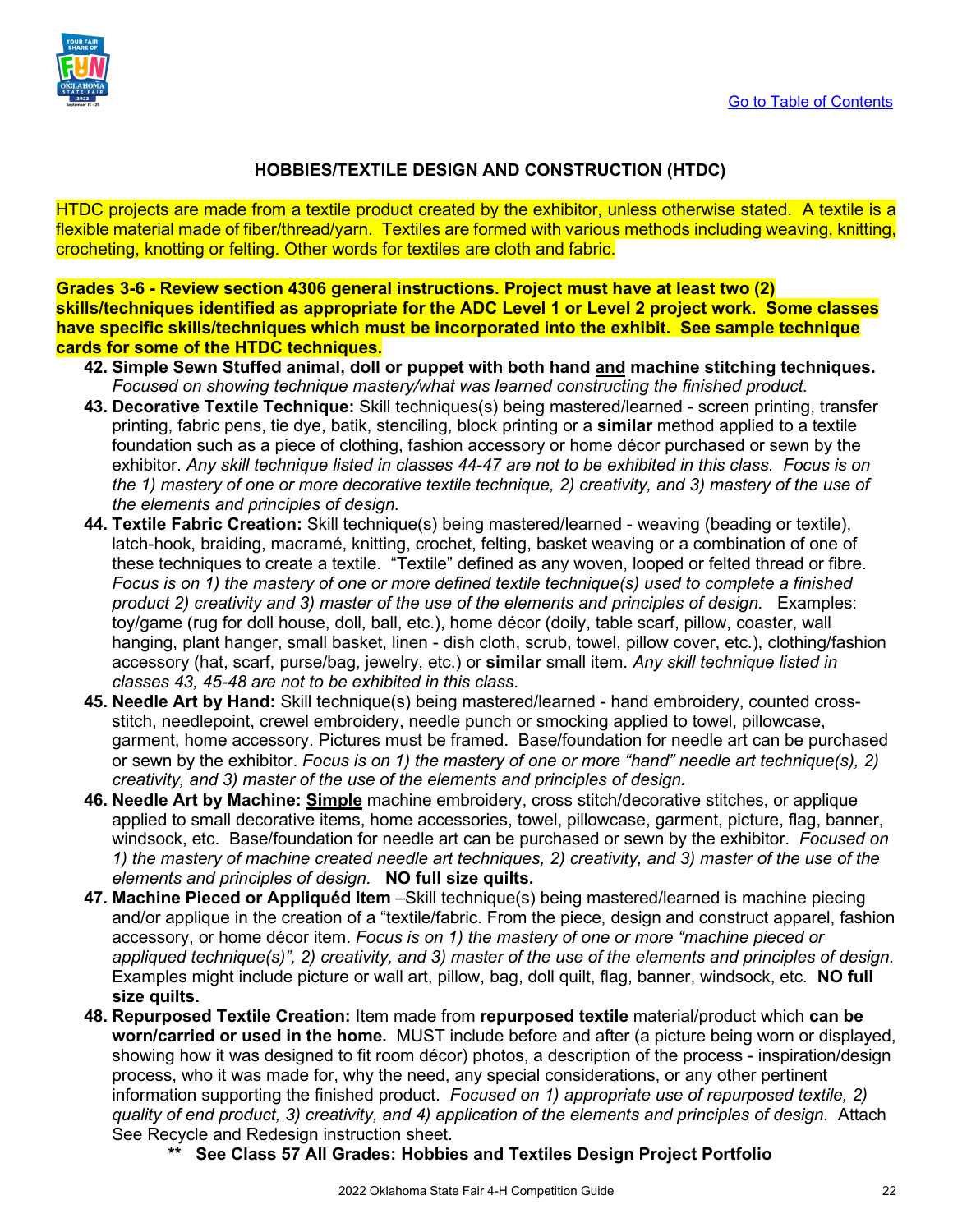

**\*\* See Class 58 All Grades: Quilts of Valor Community Service** 

**Grades 7-12** - **Review section 4306 general instructions. Project must have at least two (4) skills/techniques identified as appropriate for the ADC Level 3 or Level 4 project work. Some classes have specific skills/techniques which must be incorporated into the exhibit. See sample technique cards for some of the HTDC techniques.**

- 49. **Stuffed animal, doll or puppet** with a minimum of two (2) hand and two (2) machine sewing techniques (i.e., embroidered/appliqued/textile painted facial features, hair constructed from yarn/floss/fur, movable parts (arm, mouth, legs, etc.), use of fake fur, or any other **similar combination of techniques** showing mastery of skill/technique applied to the finished product.
- 50. **Decorative Textile Technique**: Create a piece of fabric **using two (2) or more decorative textile techniques** described in class 43. From the piece of fabric, design and construct apparel, fashion accessory, or home décor item. *Any skill technique listed in classes 51-56 are not to be exhibited in this class*. *Focus is on the 1) mastery of technique, 2) the creative and appropriate blending of two or more decorative textile techniques, 3) the fabric/trim fittingly showcased in a finished product, and 4) master of the use of the elements and principles of design.*
- 51. **Textile Fabric Creation**: Design and construction of an original textile [fabric or trim] using at least two (2) techniques described in class 45. Additional techniques might include but are not limited to hand spinning, cotton linter, and tatting. From the textile fabric, design and construct apparel, fashion accessory, or home décor item. *Focus is on 1) the mastery of two or more textile technique(s) used to produce a textile, 2) creative and appropriate use of the "textile" in finished product, and 3) mastery of the use of the elements and principles of design. Any skill technique listed in classes 50, 52-56 are not to be exhibited in this class*.
- 52. **Needle Art by Hand**: Two (2) or more of these "hand" technique(s). Techniques include but not limited to embroidery [floss, yarn (crewel) or ribbon], cross-stitch, needlepoint, needle punch, smocking, Trapunto quilting, hand quilting, or similar techniques. Base/foundation for needle art can be purchased or sewn by the exhibitor*. Exhibit must be a finished product, ready to display/use. Focus is on 1) the mastery of two or more "hand" needle art technique(s), 2) creativity, and 3) a mastery of the use of the elements and principles of design.* **This class is not intended for pieced quilts which do not fit the criteria described**. A pieced quilt would be exhibited in class 54 or 55.
- 53. **Needle Art by Machine**: Two (2) or more of these "machine" techniques: original free motion embroidery/thread painting, "modified" commercial/software-based embroidery design (must *describe modification(s) on skill mastery sheet)*, Trapunto quilting, quilting, applique, or other advanced needle art technique(s) applied to clothing, fashion accessory or home/school/office décor. Base/foundation for needle art can be purchased or sewn by the exhibitor. *Focus is on 1) the mastery of two or more "machine" created needle art techniques, 2) creativity, and 3) a mastery of the use of the elements and principles of design***. This class is not intended for pieced quilts which do not fit the criteria described.** A pieced quilt would be exhibited as class 54 and 55.
- 54. **Hand Pieced and/or Hand Appliquéd Item finished with Hand quilting. Piecing and/or applique and quilting MUST have been done by hand, not by machine.** Examples might include picture or wall art, pillow, bag, doll quilt, table runner, lap robe, etc. *Focus is on1) the mastery of "hand work," 2) creativity and 3) the mastery of the use of the elements and principles of design.*
- 55. **Machine Pieced and/or Machine Appliquéd Item finished with Machine Quilting.** Quilting must be done by the exhibitor. Examples might include picture or wall art, pillow, bag, doll quilt, lap robe, table runner, etc*. Focus is on 1) the mastery of one or more "machine pieced or appliqued technique(s)," 2) creativity, and 3) mastery of the use of the elements and principles of design.*
- 56. **Repurposed Textile Creation**: **Item made from repurposed textile material/product which can be worn, used in the home, at school, in the office, on the job**, **car/boat/vehicle**, etc. MUST include before and after (a picture being worn or displayed, showing how it was designed to fit room décor) photos, a description of the process - inspiration/design process, who it was made for, why the need, any special considerations, or any other pertinent information supporting the finished product**.** *Focused on 1) appropriate selection of textile, 2) appropriate construction techniques for end use, 3) creativity, and 4) the use of the elements and principles of design*. See Recycle and Redesign instruction sheet.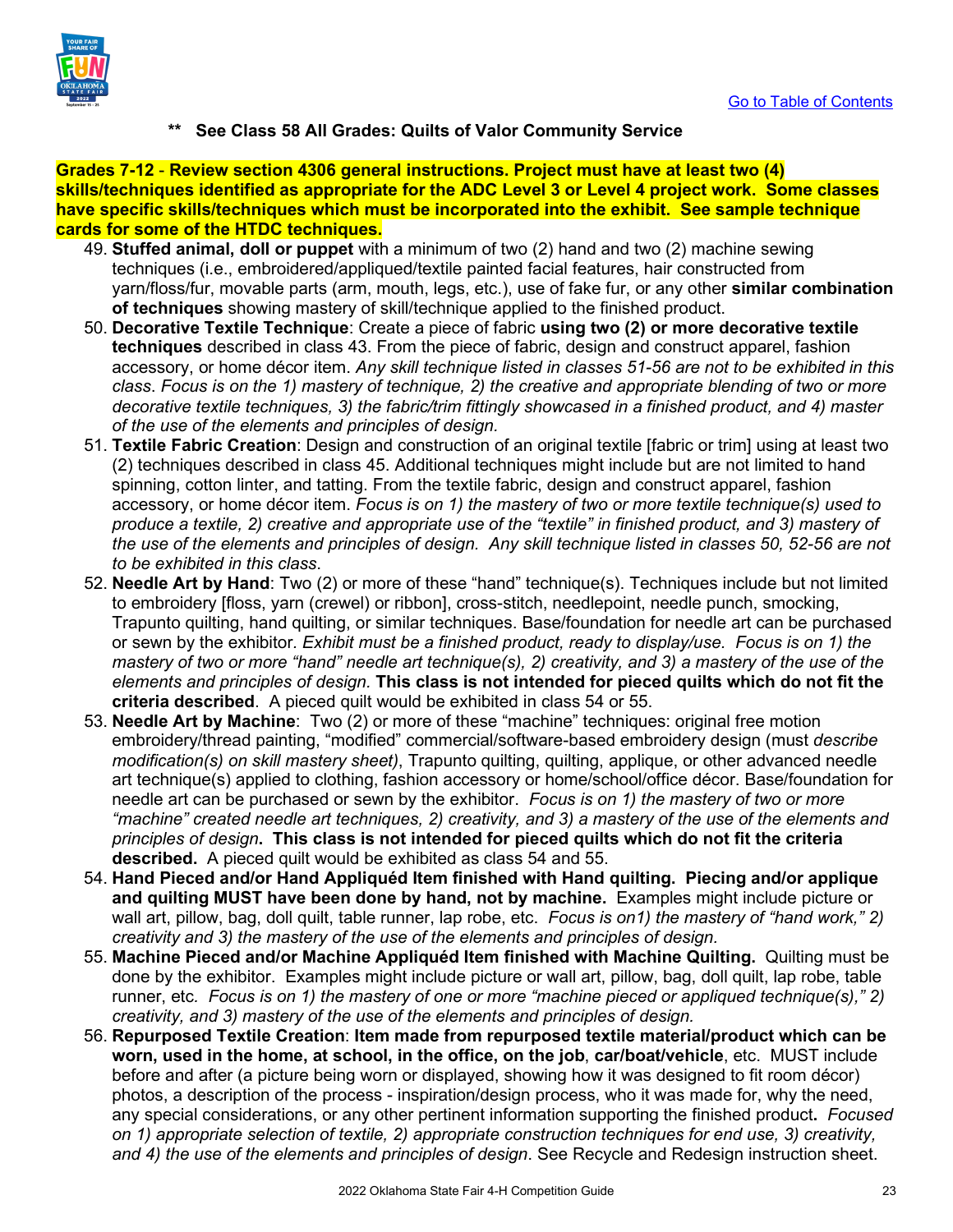

- **\*\* See Class 57 All Grades: Hobbies and Textiles Design Project Portfolio**
- **\*\* See Class 58 All Grades: Quilts of Valor Community Service**

### **All Grades - HTDC**

- 57. **Hobbies and Textiles Design Project Portfolio:** A portfolio is a great record keeping tool. It will be a valuable source for ideas and future projects, a place to share any project work done in HTDC and provide a place to show samples of new techniques or knowledge explored in HTDC. It is a notebook with three (3) sections – 1) Projects/Products, 2) Sample Technique Pages and 3) Creative Inspirations and Ideas. See Design Portfolio instructions. All Portfolios, regardless of grade, will be judged together.
- 58. **Quilts of Valor Community Service** Group or individually constructed quilt, constructed for the express purpose of being presented to a Veteran as part of the Quilts of Valor program. When available, attach the presentation script used in the Awards Ceremony or a copy of the report submitted to Quilts of Valor [\(https://www.qovf.org/take-action/report-a-quilt-of-valor-award/\)](https://www.qovf.org/take-action/report-a-quilt-of-valor-award/). Pictures of the presentation welcome. Be sure to have the veteran's approval to use their picture for display.

### <span id="page-23-0"></span>**Babysitting/Childcare (Division 4307)**

- A county may enter one (1) exhibit in each class. Individual 4-H member can enter one exhibit per class in appropriate grade group.
- Please reference the Oklahoma 4-H Military Partnership guide for Babysitting, updated in 2020. [https://4](https://4-hmilitarypartnerships.org/resources/educator-resources/youth-babysitting) [hmilitarypartnerships.org/resources/educator-resources/youth-babysitting](https://4-hmilitarypartnerships.org/resources/educator-resources/youth-babysitting) for more information.
	- **Awards/Premiums**: Only first thru fifth place will be displayed, or as space allows. Ribbons will be awarded to the top 10.<br>First place: \$7 Se Second place: \$5 Third place: \$3

• **Classes**:

### **Junior (grades 3 – 7)**

- 01.**Baby book**: Any practical size, minimum of five (5) pages covering at least 9 to 10 months of development. Includes photographs, drawings mementos and comments on developmental milestones. Must be clear the 4-H'er has contributed child development information to book. Baby books prepared earlier by parents may not be entered unless the 4-H'er reworks the information. Handwriting should be the youth preparing the exhibit not an adult (see unit 1, page 13). Do not confuse with class 05 children's book.
- 02.**Puzzles help children learn** any size. Two (2) puzzles developmentally appropriate for children at two (2) distinct age and ability levels. Each puzzle must have its own storage container. Puzzles must be sturdy and covered so they can be cleaned with damp cloth. Describe the child each puzzle would be appropriate for by giving the child's age, interest and ability. Puzzles should be suitable for either boys or girls. Do not indicate that a puzzle is for boys or girls only. (See unit 1, page 13). Commercially made puzzles are not eligible.
- 03.**Childcare poster** must be 14"x22", and permanently signed and dated on the back prior to lamination. Judging committee may mark or punch if not marked. Text of poster should be visible for at least 10 feet away. Choose one (1) of these topics to develop poster: behavior and guidance, include pictures and fact about child development (see unit one, pages 14-15, no. 706); safety risks and procedures, include common safety risks that a babysitter needs to be aware of and procedures to address the safety issue (see unit 1, pages 4-7, no. 575; unit 2, pages 16-17, 28-29; and 4-H army child & youth services babysitting student guide pages 25-44; ages and stages of development (page 10, no. 575; and 4-H army child & youth services babysitting student guide, pages 49-50).
- 04.**Basic first aid kit** create a basic first aid kit from scratch that includes the basic supplies to take care of small accidents such as: bumps, scrapes, stings and sprains. Include an emergency contact list that includes but is not limited to: emergency numbers for police, fire department, poison control, veterinarian, etc. Include a supply list and the cost to put the kit together. The kit should be in a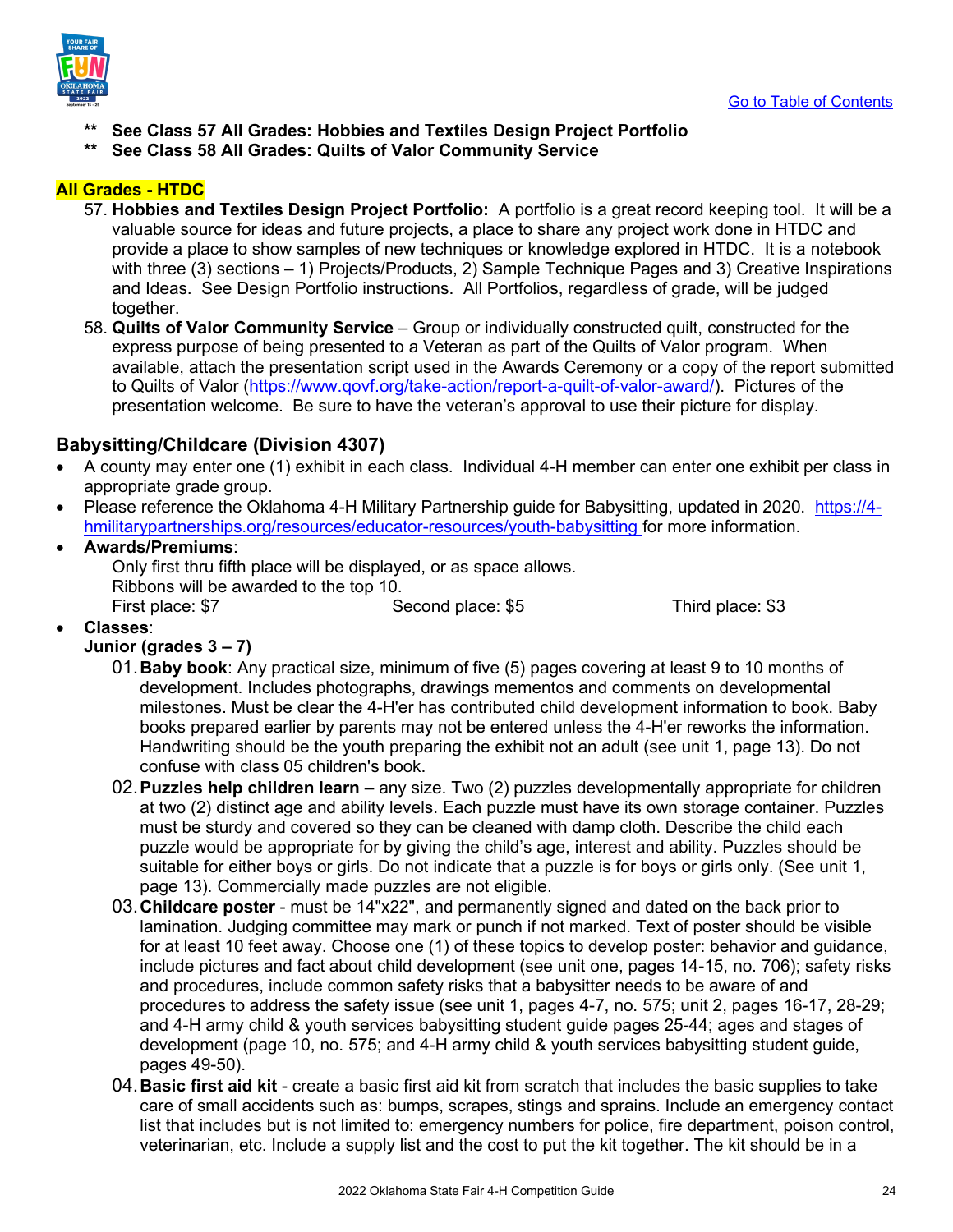

container with a lid or zipper closure. Make sure there is a label on the kit that identifies it as a first aid kit. See 4-H army child & youth services babysitting student guide, pages 37-41.

### **Senior (grades 8 – 12)**

- 05.**Children's book** written, illustrated and constructed by the 4-H'er. May be written for a specific with text relating to that child or for children of a certain age range. Indicate appropriate age range. Construction paper, computer printout, cloth or poster board may be used. Illustrations may be drawn, photographs, appliqués, magazine pictures or reassembled from other books. See books for children, no. 707. Do not confuse with class 01 baby book.
- 06.**Surprise Suitcase** Fill suitcase with homemade or store-bought items for children you babysit. Could include: books, puzzles, games, play dough, balls and costumes. Indicate the appropriate age of the child to use each item. Include records of how children have responded to the materials. Package in suitcase that can be taken to the home. See child care kit, no. 722. May include commercial puzzles. Contents need to be in a suitcase or a container with a lid.
- 07.**Create a game**  create a board game or card game to teach a specific topic to a child. Examples might include, but are not limited to: hygiene practices, exercise and fitness, and safety etc. Game boards must be 14"x22" and must be permanently signed and dated on the back prior to lamination. Judging committee may mark or punch if not marked. Make sure to laminate game boards, cards or any pieces made of paper so that they are durable. Include written instructions of the rules of the game. Note in the instructions the age appropriateness of the game.

### *HEALTH/LIFESTYLE EDUCATION*

### <span id="page-24-1"></span><span id="page-24-0"></span>**Food Science & Nutrition (Division 4308)**

- Counties may enter one (1) food preparation and preservation exhibit per class.
- Individual 4-H members can enter one (1) exhibit per class but are restricted to those exhibits designed for his/her grade group.
- Educational exhibits must fit 3'x4' (width x depth) space, with sides extended. Exhibits must be free standing with sides attached. Poster must be constructed on poster board 14"x22". Posters and displays must be permanently signed and dated on the back prior to lamination. Judging committee may mark or punch if not marked. Text of posters and displays should be readable from at least 10 feet away.
- Criteria for evaluating educational displays and posters include:
	- $\circ$  Originality of idea: 20 points<br> $\circ$  Educational value: 50 points
	- o Educational value: 50 points<br>○ Display value: 30 points
		- Display value: 30 points
- All food products must be on a paper plate and in a sealed plastic bag. The superintendent will only exhibit a slice of cake or bread, and one (1) cookie, muffin or roll of all exhibits, and will dispose of all excess food.
- 4-H'ers may use recipes indicated in the food science manuals or any other recipe that fits the exhibit requirements. Cakes must be made from scratch, using shortening mixing method - no angel food or chiffon-type. Bread machines may be used for the bread exhibits, but bread must be made from scratch no mixes.
- Dried foods should be exhibited in a sealed, plastic sandwich bag.
- Canned foods should be placed in colorless, standard-canning jars such as those made by Kerr, Ball, etc., and properly sealed with two (2) piece lids - no paraffin on jams and jellies. Other types of jars will be rejected. Judges will remove the screw-bands at time of judging. Labels should be neat and plainly written. Jars of jams and jellies being considered for ribbons may be evaluated for taste in addition to traditional attributes.
- Resources can be found at:<https://4h.okstate.edu/events/okc-tulsa-state-fair/index.html> and <https://4h.okstate.edu/projects/nutrition-health-wellness/index.html>
- **Awards/Premiums:**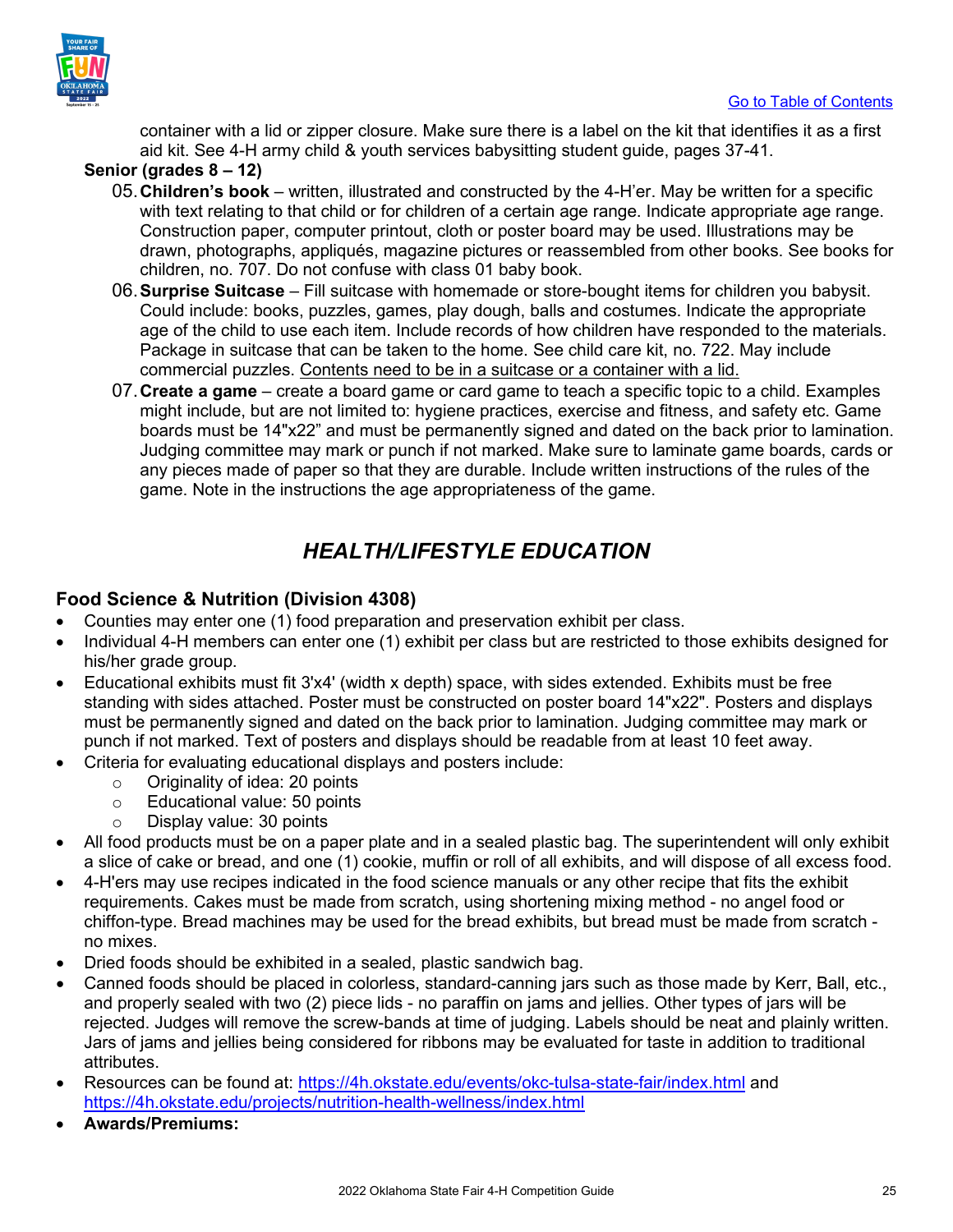

- o Only the top 5 exhibits in each food preparation class will be displayed. All other exhibits may be picked up after judging is complete. Any exhibit not picked up the day of judging will be disposed of by fair officials.
- 
- $\circ$  Ribbons will be awarded to the top 10.<br> $\circ$  First place: \$7 Second place: \$5 o First place: \$7 Second place: \$5 Third place: \$3

• **Classes:**

### **Food Preparation Exhibits**

*Only one piece of 1st thru 5th place food preparation exhibits will be displayed. Non-placing exhibits will be discarded if not picked up.* 

Level 2 (grades  $3 - 5$ )

01. Three (3) muffins

02. Three (3) rolled biscuits

03. Three (3) baked drop cookies - no shaped cookies, such as: snickerdoodle or peanut butter Level 3 (grades  $6 - 8$ )

04. One (1) half loaf of any yeast bread, not a sweet dough, made by hand or in a bread machine.

05. Three (3) yeast cinnamon rolls without icing.

06. Three (3) rolled sugar-type cookies – no gingerbread recipes

- Level 4 (grades  $9 12$ )
	- 07. One (1) half loaf or portion of breads from another culture. Include a one (1)-page story on how this bread fits into that culture and its nutritional contribution.
	- 08. One (1) half of one 8" layer un-iced shorten type cake no angel food or chiffon

### Food Preservation Exhibits

*Jar rings should be left on for display. Home-canned food entries should be presented in standard jars made for home canning, with a raised pattern or lettering, clear, uncolored glass and two-piece lids.* Level 2 (grades  $3 - 5$ )

09. One (1) pint or half  $\binom{1}{2}$  pint jar of jam or jelly processed in boiling water canner

10. Two (2) pieces of fruit leather

11. One (1) pint or half  $(\frac{1}{2})$  pint of salsa/picante sauce

Level 3 (grades  $6 - 8$ )

12. One (1) pint jar cucumber pickles or vegetable relish

13. One (1) pint or quart of any single canned fruit - not pickled

14. Half  $(\frac{1}{2})$  cup of a single dried fruit sealed in a plastic sandwich/freezer bag

Level 4 (grades  $9 - 12$ )

15. One (1) pint or quart jar pressure canned vegetables - no tomatoes or pickles

16. One (1) pint or quart jar of plain canned tomatoes

### **FOOD SCIENCE & NUTRITION POSTER & EDUCATIONAL DISPLAYS**

Posters and educational displays must be permanently signed and dated on the back prior to lamination. Judging committee may mark or punch if not marked. Text of posters and displays should be readable from at least 10 feet away. Posters size is 14"x22" and educational displays should be no larger than 3'x4' (depth x width) and self-standing.

### **Diversity Exhibits**

Level 2 (grades  $3 - 5$ )

17. Educational poster basted on breads or cheeses of another country or countries.

Level  $3 & 4 - (q \cdot 6) & 6 - 12$ 

18. Educational poster based on the foods from another culture. Can be based on a cultural celebration.

### **Nutrition Exhibits**

Level 2 (grades  $3-5$ )

19. Educational poster based on recipe modification for healthful eating

Level 3 (grades  $6 - 8$ )

20. Educational poster based on the nutritional contributions of fruits and vegetables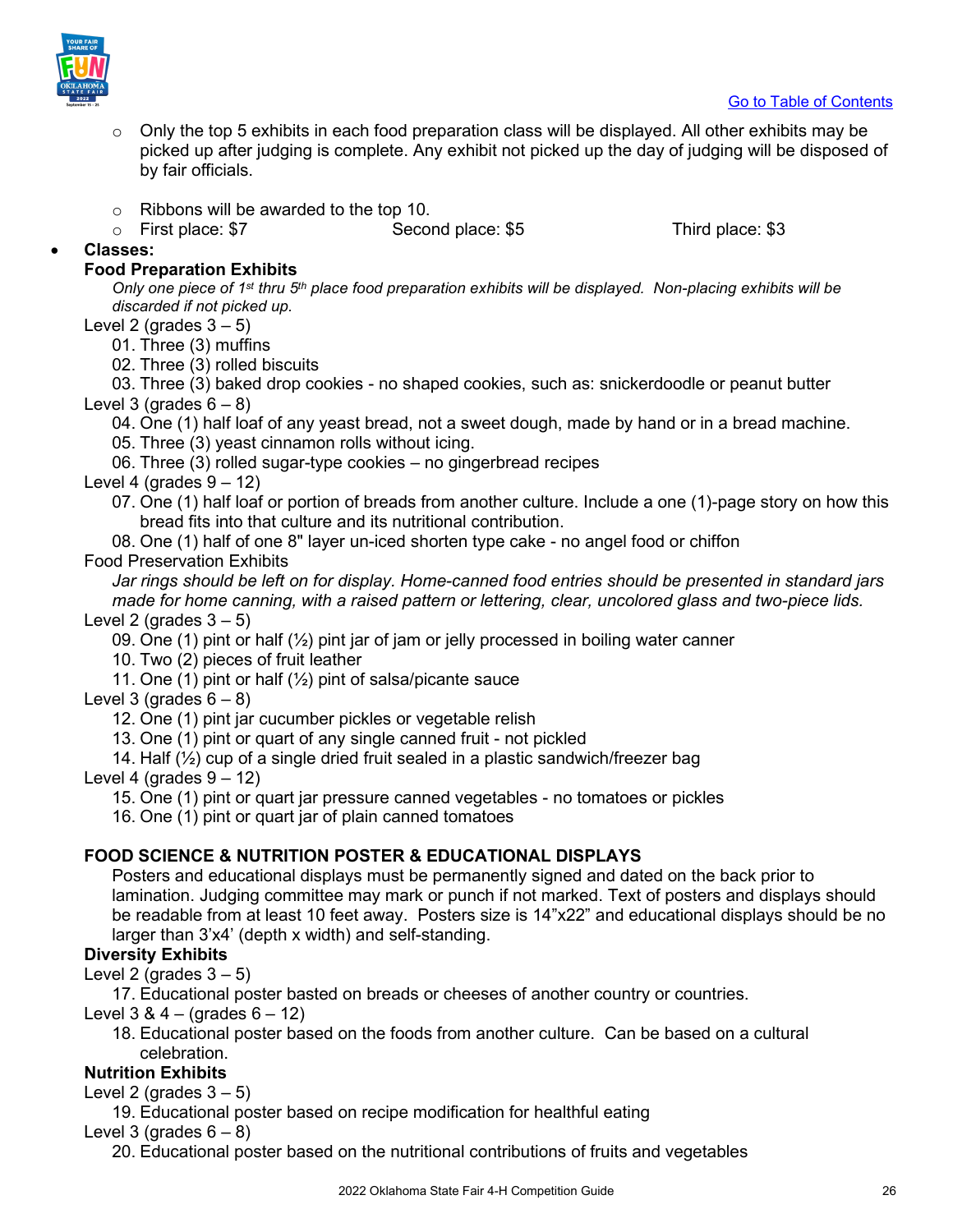



### Level 4 (grades  $9 - 12$ )

21. Educational display based on a recipe modification to include:

Original recipe and what modifications were made, benefits of the modifications. How did the modifications impact the above factors?

What were other people's responses to the modifications?

### **Food or Kitchen Safety Exhibits**

Level 2 (grades  $3 - 5$ )

22. Educational poster based on food or kitchen safety.

Level 3 (grades  $6 - 8$ )

23. Educational poster based on protein food safety

Level 4 (grades  $9 - 12$ )

24. Educational poster based on outdoor cookery or grilling

### **Other Exhibits**

Level 2 (grades  $3 - 5$ )

25. Educational poster illustrating a place setting for a specific occasion or menu.

Level 3 (grades  $6 - 8$ )

26. Educational display based on a breakfast bread buffet them. Should include, menu, buffet layout, decorations, invitations, and any additional information.

<span id="page-26-0"></span>Level 4 (grades  $9 - 12$ )

27. Educational poster based on careers in the food industry.

### *PERSONAL DEVELOPMENT AND LEADERSHIP*

### <span id="page-26-1"></span>**Personal Development (Division 4309)**

- All curriculum for Personal Development posted on the Oklahoma 4-H website at: <https://4h.okstate.edu/projects/personal-development/index.html>
- **Picture Perfect YOUth Curriculum and Leader Guide**: this new curriculum provides specific lessons in each level of the curriculum (beginner, intermediate and advanced) with fair project instructions. On the table of contents of each project manual, lessons with fair projects are noted with a blue ribbon icon. The score sheet for evaluating fair projects is included in all manuals and the leader guide.
- **Heritage scrapbook classes**: the heritage scrapbook project also has a new curriculum. It is posted on the link provided above. This manual provides specific activities for each grade division (beginner, intermediate, advanced). Specific activities are required for each grade division and other activities are optional. The heritage scrapbook should grow each year. All instructions for completing the heritage scrapbook are provided in each activity in the Heritage Scrapbook manual. The score sheet for evaluating the Heritage Scrapbook is included in the manual and Picture-Perfect YOUth Leader Guide. Please note that instructions for activities in the Heritage Scrapbook are in **BOLD** in each lesson. Make sure you refer to the score sheets to double check that all required information is included in the scrapbook for each activity.
- **Scrapbook classes**: the 4-H scrapbook project has a specific curriculum that teaches youth the basics of scrapbooking. The manual is available on the website link above. Youth are encouraged to go through these six (6) lessons before beginning a scrapbook project. The score sheet for evaluating the scrapbooking classes is provided in the 4-H scrapbooking manual.
- **Posters and educational displays** should follow the guidelines found on page 6 of the 4-H Oklahoma State Fair rule book unless different instructions are provided in the project manual.
- A county may enter one (1) exhibit in each class. Individual 4-H members can enter one (1) exhibit in each class.

### • **Awards/Premiums:**

Ribbons will be awarded to the top 10 in each class. First place: \$7 Second place: \$5 Third place: \$3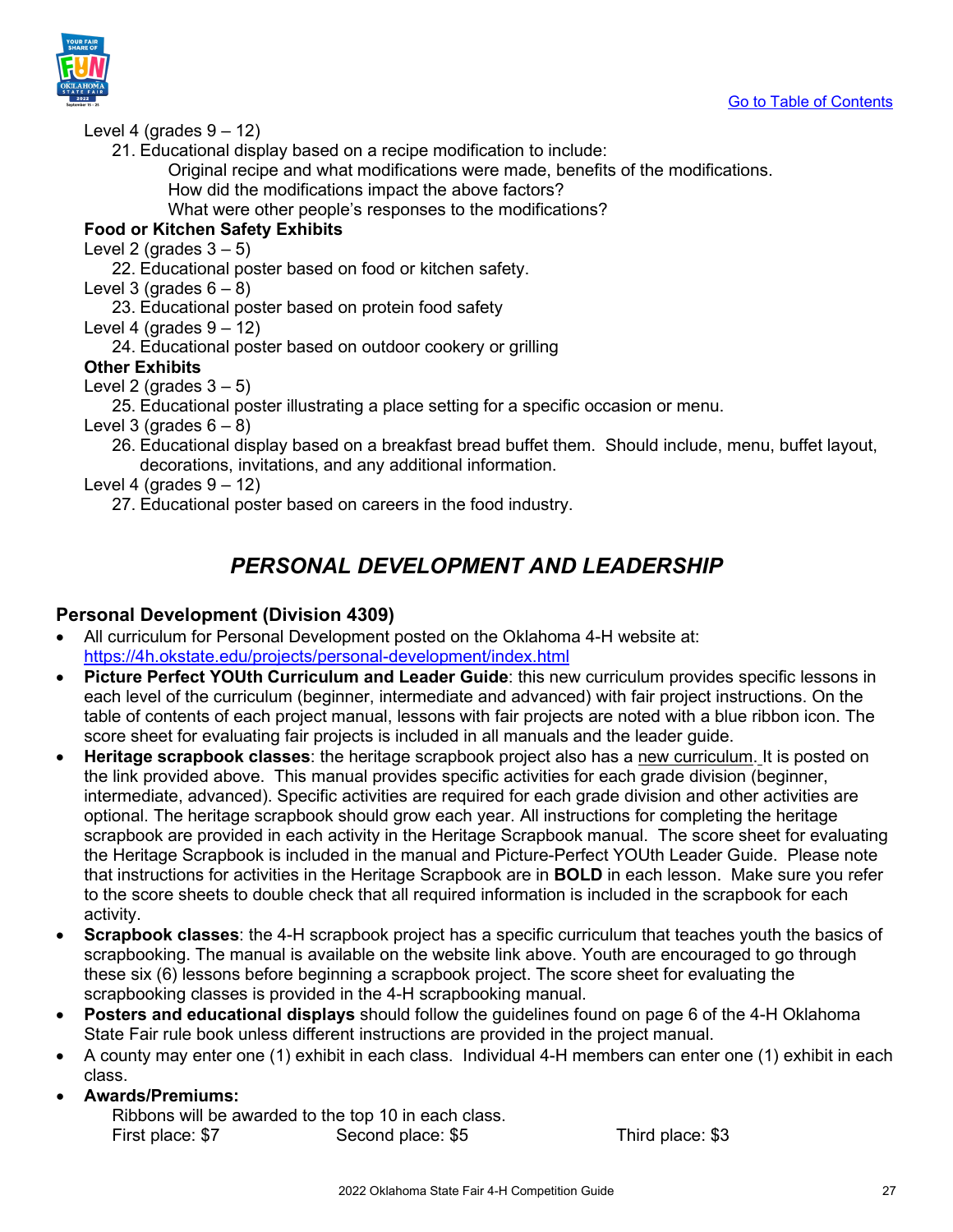

### • **Classes**:

- Beginner level (grades 3 5)
	- 01. **My Short-Term Goals poster** Picture Perfect YOUth beginner manual: Let's Take A Goal Setting Ride, page 7
	- 02. **Hello to the House poster** Picture Perfect YOUth beginner manual: Who am I? Who are YOU?, page 32
	- 03. **That's Write! Poster** Picture Perfect YOUth beginner manual: Manners Matter: That's Write!, page 41.

*The Thank you note subject for 2022 entry is as follows: Dr. Medford, the local veterinarian, recently taught a workshop to your 4-H club on proper care of pets during summer heat. In your thank you note include one thing you learned during Dr. Medford's workshop.* 

- 04. **My Hands of Service display** Picture Perfect YOUth beginner manual: Helping Hands in Action, page 62
- 05. **Emergency Preparedness kit** Picture Perfect YOUth beginner manual: Safe in My World, page 87
- 06. **Heritage Scrapbook** required activities: My Family Tree, Picture This, My Heredity Profile, This is Me; optional activities - Preserving my Family Traditions and Customs, Digital Scavenger Hunt, Can I Interview You?
- 07. **Scrapbook** four (4) to six (6) pages pages are counted just like pages of a book, not plastic sleeves. Scrapbooks should center on a specific theme such as 4-H projects, family vacations, birthday celebrations, a specific family holiday, etc

Intermediate Level (grades  $6 - 8$ )

- 08. **Problem Solving poster –** Picture Perfect YOUth intermediate manual: Solutions for Problem-Solving, page 16
- 09. **Media Messages** Picture Perfect YOUth intermediate manual: The People in our Lives, page 46
- 10. **Leadership Banner Poster** Picture Perfect YOUth intermediate manual: Modeling Leadership, page 58
- 11. **My thumbprint of Character Poster** Picture Perfect YOUth intermediate manual: I.D. Good Character, page 79
- 12. **Cyber Space Safety Board Game** Picture Perfect YOUth intermediate manual: Cyber Space: Keep It Safe, page 89
- 13. **Heritage Scrapbook** Required activities: My Family Tree, Picture This, My Heredity Profile, This is Me, My Day in History, Letter Writing: A Lost Art, Favorite Family Recipe, Hello, My Name is.. Optional activities: Cultural Museums of Oklahoma, Digital Scavenger Hunt, Can I Interview You?
- 14. **Scrapbook** Eight (8) to 10 pages pages counted just like pages of a book, not plastic sleeves. Scrapbooks should center on a specific theme such as 4-H projects, family vacations, birthday celebrations, a specific family holiday, etc.

Advanced level (grades 9 – 12)

- 15. **Goal Setting Collage Poster** Picture Perfect YOUth advanced manual: Be SMART About Goals, page 15
- 16. **The Who, What, Why and How of an Interview Creative Writing Poster** Picture Perfect YOUth advanced manual: Communicating Well with Others, page 34
- 17. **Teambuilding Game Display** Picture Perfect YOUth advanced manual: Teamwork: Towering to Success, page 53
- 18. **My BEST Marketable Skills display** Picture Perfect YOUth advanced manual: Making Your Mark!, page 73
- 19. **Vehicle Emergency Kit** Picture Perfect YOUth advanced manual: Destination: Safe, page 81
- 20. **Heritage Scrapbook** required activities: My Family Tree, Picture This, My Heredity Profile, This is Me, My Day in History, Letter Writing: A Lost Art, Favorite Family Recipe, Hello. My Name is…, My Family Genogram, My Life Timeline, Cultural History Exploration, Family Holidays. optional activities: My Family Poem, Digital Scavenger Hunt, Can I Interview You?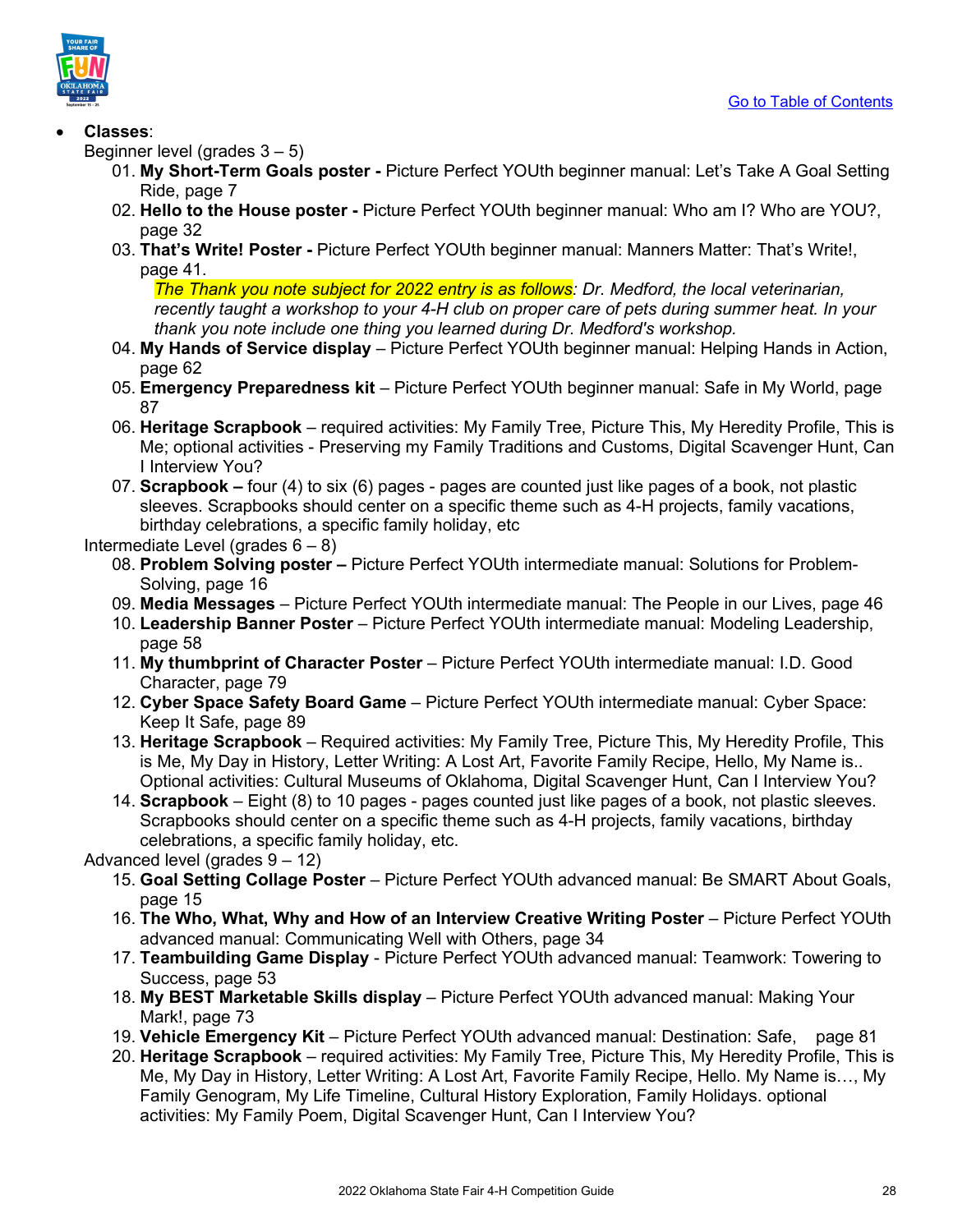

21. **Scrapbook** - 12 to 16 pages - pages counted just like pages of a book, not plastic sleeves. Scrapbooks should center on a specific theme such as 4-H projects, family vacations, birthday celebrations, a specific family holiday, etc

### <span id="page-28-0"></span>**Postmark (Division 4310)**

- This exhibit consists of postmarks, not stamps. Exhibits may be illustrated. All postmarks must be mounted on either 8½"x11" note paper or photo album page of any color in a binder. All entries are limited to 30 pages for the collection, plus an additional page for the collection objective. Plastic cover pages are acceptable to protect the mounts. Any class may be illustrated.
- Judging criteria: appearance and neatness, readability, material relates to chosen topic, and a brief written description telling purpose or objective of your collection.
- **NOTE:** Metered postage marks must not be used in non-metered class exhibits and non-metered postmarks in metered classes.
- Collections from a commercial source are not eligible for exhibit (i.e.: through a postal society membership). At least one-third of the postmarks in any collection must have been added during the current project year.
- All entries must be clearly marked on the front cover or inside the front cover with the member's name and county.
- 4-H'ers may enter one exhibit per class in their grade group.

### • **Awards/Premiums:**

- Only first thru fifth place will be displayed. Ribbons will be awarded to the top 10 in each class.
- First place: \$7 Second place: \$5 Third place: \$3

### • **Classes**:

Beginning level (grades  $3 - 5$ )

01.Postmark for 10 post offices in home county or surrounding area

- 02.30 Oklahoma postmarks
- 03.20 topical, any category

04.25 metered postage marks

Intermediate level (grades  $6 - 8$ )

### 05.30 hand cancelled

- 06.10 to 30 postmarks that tell a story
- 07.30 or more different slogans
- 08.30 topical, any category
- 09.30 metered postage marks

### Advanced level (grades 9 – 12)

- 10.100 or more hand cancelled postmarks
- 11.30 to 75 postmarks that tell a story
- 12.50 or more different slogans
- 13.50 or more topical, any category
- 14.50 metered postage marks

### *SCIENCE AND TECHNOLOGY DIVISION*

### <span id="page-28-2"></span><span id="page-28-1"></span>**Electric Exhibit (Division 4311)**

• All exhibits must illustrate applications and utilize electrical energy. The exhibit must have been constructed by the exhibitor during the year exhibited and must meet electrical safety standards. All exhibits, except lamps will be judged on electrical wiring and connections, electrical components, usefulness of exhibit,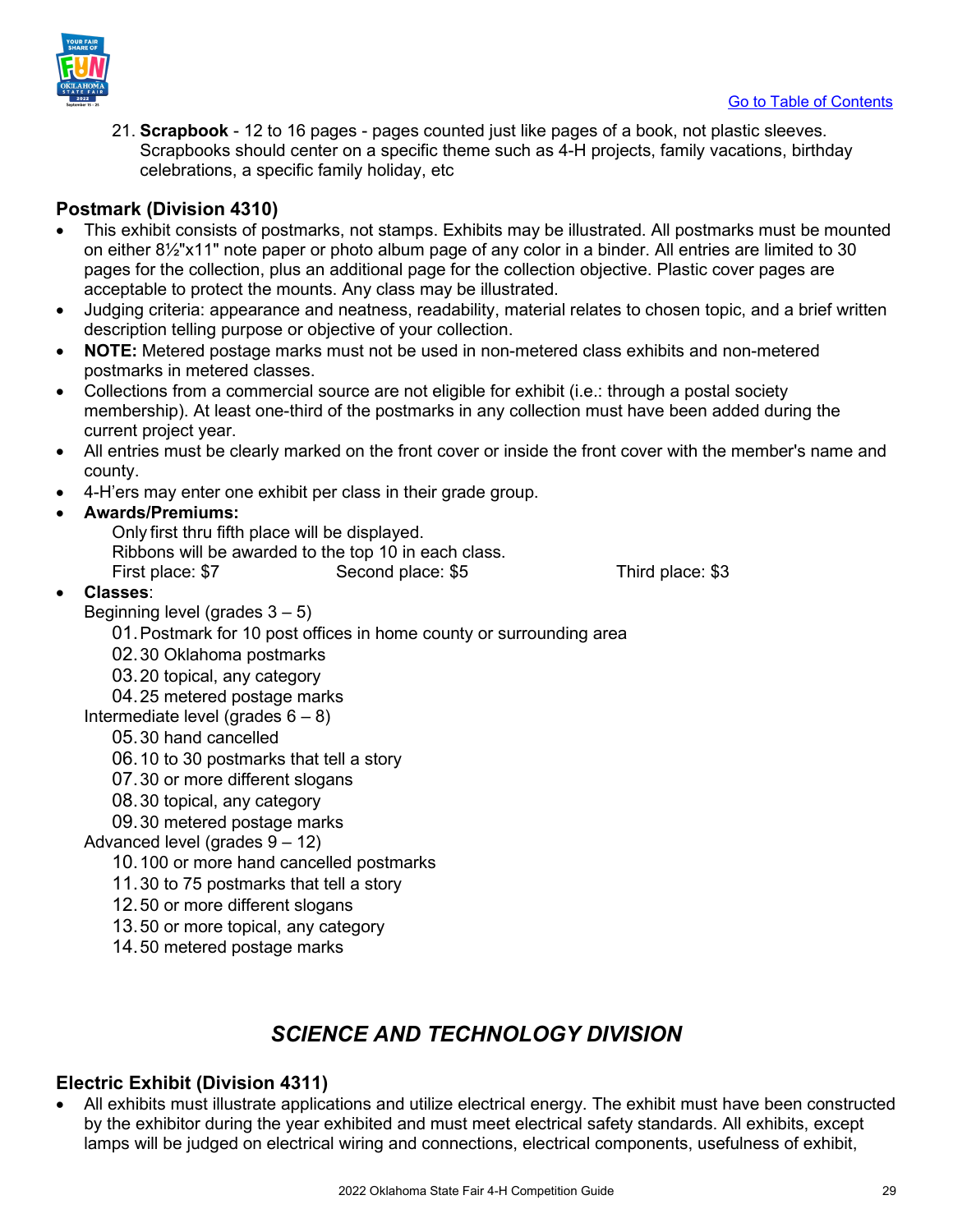

working condition, complexity and design, appearance, originality, workmanship, and safety. Lamps will be judged as described for each class.

- A 4-H member can have only one (1) exhibit in each class.
- Exhibits should be permanently signed and dated on the bottom or in an inconspicuous location. If not marked judges may mark or punch.

### • **Awards/Premiums:**

Only first thru fifth place will be displayed. Ribbons will be awarded to the top 10 in each class. First place: \$7 Second place: \$5 Third place: \$3

### • **Classes**:

- 01.**Electric Projects** (grades 3 7) Entries include electromagnets, motors, buzzers and direct current circuit boards.
- 02.**Kit Lamps/Kit Construction** (all grades) Electrical wiring and connections, light source and suitability, as a reading lamp will be judged. Lamps can be floor, desk or wall models.
- 03.**Original Lamps** (all grades) Originality, workmanship, electrical wiring and connections, light source, and suitability, as a reading lamp will be judged. Lamps can be floor, desk or wall models (no kits).
- 04.**Educational poster on careers in the electrical field** (all grades) Poster must be 14"x22"
- 05.**Electric and Electronic Circuits** (grades 3 7) The exhibit should be mounted on a board and clearly show all circuits. The exhibit should be operational and demonstrate a useful principle or be functional. The exhibit should include an explanation of the principal being demonstrated.
- 06.**Electric and Electronic Circuits** (grades 8 12) The exhibit should be mounted on a board and clearly show all circuits. The exhibit should be operational and demonstrate a useful principle or be functional. The exhibit should include an explanation of the principal being demonstrated.
- 07.**Exhibit** (grades 8 12) Exhibit demonstrating skill or knowledge such as, wire sizing, proper wiring of an electrical cord plug, wall outlet, wall switch, 3-way switch, etc. The exhibit should include an explanation of the principal being demonstrated.
- 08.**Exhibit** (grades 8 12) Exhibit of a wiring diagram for a home, other building or electric supply system for a community.
- 09.**Electric Concept Poster** (grades 3 7) Exhibit showing a basic electric concept or explaining the proper use of electricity in modern life. The poster should be 14"x22".
- 10.**Electronics/Lighting Selection Poster** (grades 8 12) Exhibit is on information that consumers might use in making a selection of any electronic devices such as computers, games, telephones, lighting fixtures, bulbs or other electronic device. The poster should be 14"x22".

### <span id="page-29-0"></span>**Model Rocketry (Division 4312)**

- Posters must be 14"x22". Exhibitors are encouraged to laminate all posters or cover them with clear plastic film. Display boards should be limited to a maximum of 2'x3' and must have a single  $\frac{1}{4}$ " hole drilled at the top center of board to allow for display. Text of posters or displays should be readable from at least 10 feet away. Model rockets, posters and displays should be permanently signed and dated in an inconspicuous location. If not marked the judging committee may mark or punch exhibits.
- NO LIVE ROCKET ENGINES WILL BE ALLOWED IN ANY EXHIBIT. Homemade rockets could be dangerous to fly.
- A county can enter only one (1) exhibit in each class. 4-H members can enter only one (1) exhibit in each class.
- Attach a 3"x 5" index card to each rocket, explaining:
	- o Construction material, how constructed and goal of project
	- o Year in project
	- o Grade of member
	- o Whether or not made from kit
	- o Other pertinent information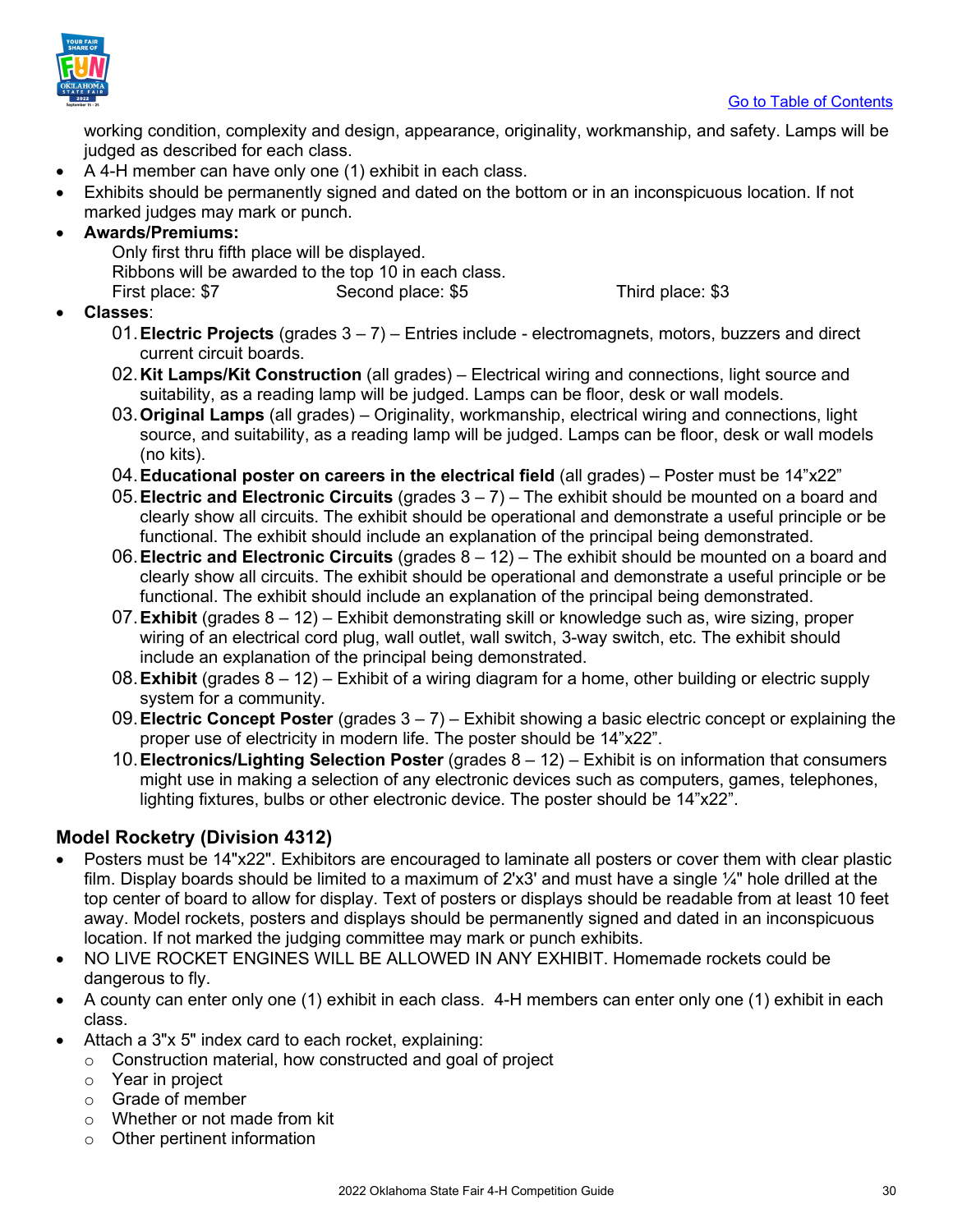

### • **Awards/Premiums:**

- $\circ$  Only first thru fifth place will be displayed.
- $\circ$  Ribbons will be awarded to the top 10 in each class.<br>  $\circ$  First place: \$7 Second place: \$5
- o First place: \$7 Second place: \$5 Third place: \$3

• **Classes**:

Juniors (grades  $3 - 7$ )

- 01.Poster showing the parts of a model rocket, with an explanation of the purpose of each part
- 02.Poster explaining the function of the model rocket engine
- 03.Poster showing one (1) or more points from model rocketry safety code
- 04.Model rocket made from a kit that is safe and functional for flight
- 05.Model rocket designed and built by exhibitor that is safe and functional for flight (These rockets include water rockets, air power rockets, or any rocket built without a commercial kit.)
- 06.Poster on any other topic pertaining to model rocketry project (Examples: history of rocketry, NASA rockets, commercial rockets, recent rocket launches, purpose of rockets, rocket designs, etc.)

Seniors (grades 8 – 12)

- 07.Poster or display showing the parts of a model rocket, with an explanation of the purpose of each part
- 08.Poster or display explaining the function of the model rocket engine
- 09.Poster or display showing one or more points from model rocketry safety code
- 10.Model rocket made from a kit that is safe and functional for flight (These rockets include water rockets, air power rockets, or any rocket built without a commercial kit.)
- 11.Model rocket designed and built by exhibitor that is safe and functional for flight (Examples: history of rocketry, NASA rockets, commercial rockets, recent rocket launches, purpose of rockets, rocket designs, etc.)

### <span id="page-30-0"></span>**Wood Science and Industrial Arts (Division 4313)**

- The wood science exhibits should demonstrate a project experience that emphasizes the development of woodworking skills, such as: sawing, sanding, planning, alignment of joints, neat use of fasteners (nails, screws, etc.), and careful application of finishes. Judging will focus on the evidence of these skills.
- These exhibits will consist of articles made by 4-H Club members the past year. The project is not limited to current project idea sheets. It must be proportional, functional and include the same techniques as the listed classes.
- Miscellaneous and refinished class items should be similar in size to the exhibits in the classes listed for the grade division. 4-H members can enter one (1) exhibit per class and are restricted to exhibits designed for his or her grade group.
- Wood science exhibits should be permanently signed and dated in an inconspicuous location. If not marked judge may mark.

### • **Awards/Premiums:**

Only first thru fifth place will be displayed. Ribbons will be awarded to the top 10 in each class. First place: \$7 Second place: \$5 Third place: \$3

### • **Classes**:

Wood Science (Junior – grades  $3 - 7$ ; Senior –  $8 - 12$ )

- 01.Jr. Woodcarving Article
- 02.Sr. Woodcarving Article
- 03.Jr. Woodcraft: Original Design
- 04.Sr. Woodcraft: Original Design

### Beginning level (grades 3 – 5)

- 05.Wall mounted rack for hot pads, ties, paper towels or other wall mounted item
- 06.Puzzle or game
- 07.Spice, what-not or other small shelves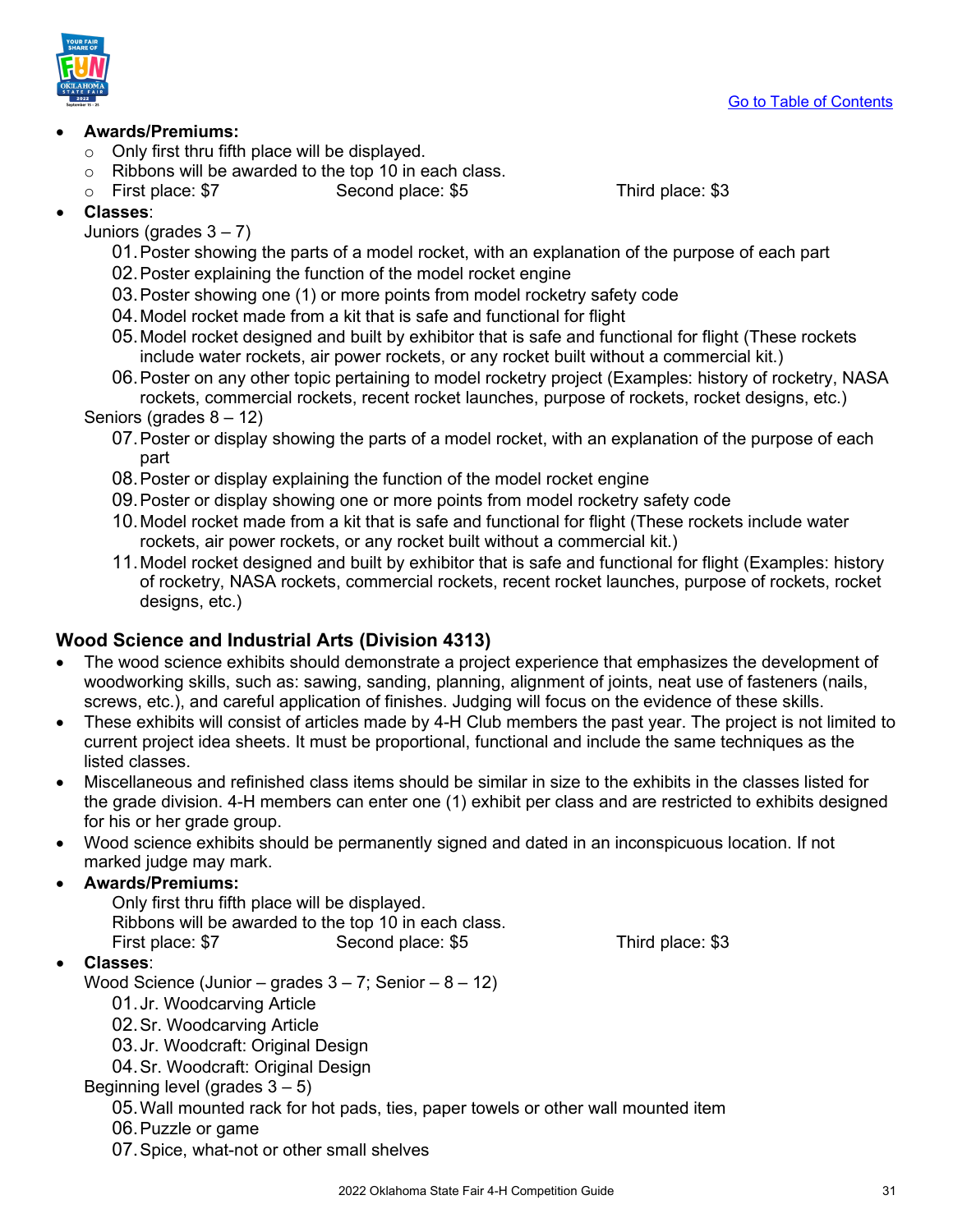

- 08.Bookends
- 09.Miscellaneous

Intermediate level (grades  $6 - 8$ )

- 10.Bookcase or entertainment center, without doors
- 11.Gun, baseball bat, fishing rod or similar rack
- 12.Refinished item attach before picture & story with history of item, cost sheet and description of process used
- 13.Miscellaneous

Advanced (grades 9 – 12)

- 14.Gun, curio or display cabinet, with doors
- 15.Table
- 16.Chest
- 17.Miscellaneous
- 18.Refinished item: attach a before picture & story with history of item, cost sheet and description of process used
- Metalwork (Jr. is grades  $3 7$ , Sr. is grades  $8 12$ )
	- 19.Jr. Metalwork: Embossed, tooled, etched
	- 20.Sr. Metalwork: Embossed, tooled, etched
	- 21.Jr. Metalwork: Soldered
	- 22.Sr. Metalwork: Soldered
	- 23.Jr. Metalwork: Arc Welding
	- 24.Sr. Metalwork: Arc Welding
	- 25.Jr. Metalwork: Gas Shielded Arc Welding
	- 26.Sr. Metalwork: Gas Shielded Arc Welding
	- 27.Jr. Metalwork: Free Hand Plasma Cutting
	- 28.Sr. Metalwork: Free Hand Plasma Cutting
	- 29.Jr. Metalwork: Computer Aided Plasma Cutting
	- 30.Sr. Metalwork: Computer Aided Plasma Cutting

### *ENVIRONMENTAL EDUCATION AND EARTH SCIENCES*

### <span id="page-31-1"></span><span id="page-31-0"></span>**Shooting Sports (Division 4314)**

- **NO** live ammunition, actual firearms or parts of firearm that could be reassembled should be included. Any manufactured part of a sporting arm may not be displayed. **NO** knives, axes, etc., may be entered.
- For exhibits other than posters, attach a 3"x5" inch notecard to the back of the exhibit describing the exhibit, what was done to create or prepare this exhibit, and how the exhibit relates to the shooting sports project.
- The 4-H member's name and age must be included (attached to) with the exhibit. Exhibits deemed to be inappropriate will not be displayed.
- Exhibits suggested but not limited to: posters, educational displays, journals, slings, quivers, gun stocks, decoys and equipment.
- All exhibits will be judged on the basis of instructions and standards explained in the Oklahoma "501: 4-H Shooting Sports Exhibit Preparation Guidelines Leaders/Members Guide" no. 690(1/2007), which is available through the County Extension Office and on the Oklahoma State 4-H website: [https://4h.okstate.edu/projects/shooting-sports-curriculum/site-files/docs/shooting-sports--project-prep](https://4h.okstate.edu/projects/shooting-sports-curriculum/site-files/docs/shooting-sports--project-prep-guide-updated-logo.pdf)[guide-updated-logo.pdf](https://4h.okstate.edu/projects/shooting-sports-curriculum/site-files/docs/shooting-sports--project-prep-guide-updated-logo.pdf)
- Posters must be 14″x22″. For display purposes, exhibitors are encouraged to laminate all posters or cover them with clear plastic film. Posters must be permanently signed and dated on the back. If not marked the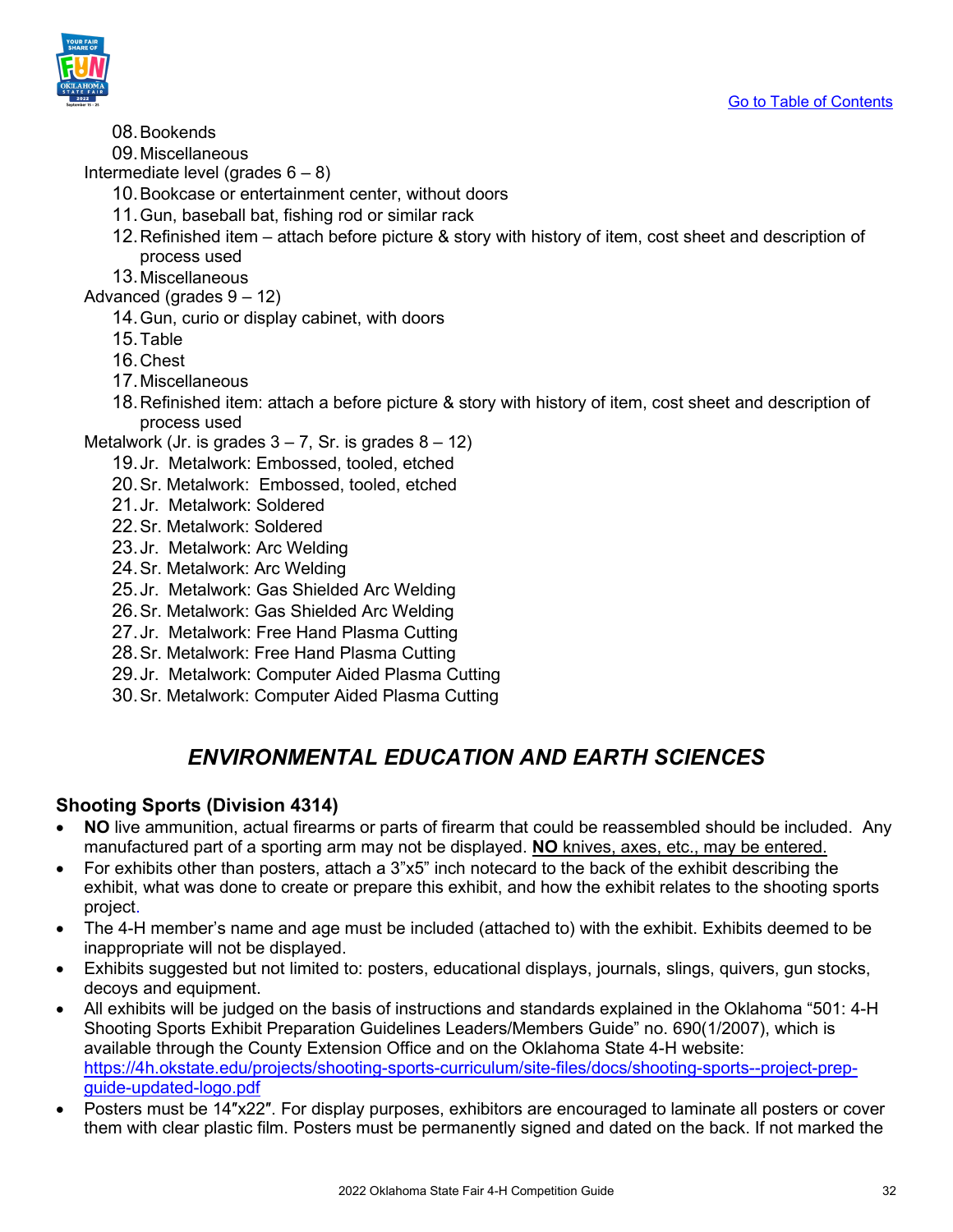

judging committee may mark or punch. Posters may be horizontal or vertical. Text of poster should be readable from at least 10 feet away.

- Educational display must be 3-dimensional and mounted on a freestanding display board not to exceed 3'x3' (width x depth) when the sides are extended for display. Commercially available "science fair" presentation boards are recommended.
- If you use text, pictures, drawings, artwork or other information not created by you in your exhibit you must cite the source.
- **Awards/Premiums:** 
	- $\circ$  Only first thru fifth place will be displayed.
	- $\circ$  Ribbons will be awarded to the top 10 in each class.<br>  $\circ$  First place: \$7 Second place: \$5
	- o First place: \$7 Second place: \$5 Third place: \$3
- **Classes**:
	- Junior Division (grades 3 7)

An explanation card must be attached to and/or included in each exhibit listed below describing the subject and what is being illustrated.

- 01. Archery Safety: any related item made
- 02. All Other Discipline Safety: any related item made
- 03. Archery: any related item made
- 04. Air Pistol: any related item made
- 05. Air Riffle: any related item made
- 06. .22 Riffle: any related item made
- 07. Shotgun: any related item made
- 08. Hunting & Wildlife: any related item made, including: tanned hides, dried and mounted wings, cleaned skulls or other wildlife parts preserved by the 4-H member. Full taxidermy-style mounts will not be accepted, due to limited space.

### Senior Division (grades  $8 - 12$ )

An explanation card must be attached to and/or included in each exhibit listed below describing the subject and what is being illustrated.

- 09. Archery Safety: any related item made
- 10. All Other Discipline Safety: any related item made
- 11. Archery: any related item made
- 12. Air Pistol: any related item made
- 13. Air Riffle: any related item made
- 14. .22 Pistol: any related item made
- 15. .22 Riffle: any related item made
- 16. Shotgun: any related item made
- 17. Muzzleloading: any related item
- 18. Hunting and Wildlife: any related item made, including: tanned hides, dried and mounted wings, cleaned skulls or other wildlife parts preserved by the 4-H member. Full taxidermy-style mounts will not be accepted due to limited space.

### <span id="page-32-0"></span>**Entomology Insect Exhibit (Division 4315)**

- The exhibits in entomology are planned to build on prior educational experience.
- A 4-H member may enter only one insect collection. All insects must be mounted on standard insect pins which can be purchased from the State 4-H Office. Each insect should be identified by its common name, using the correct spelling. A typed master list indicating the scientific order and common name of each specimen should accompany the display. The master list document is located at [https://4h.okstate.edu/events/okc-tulsa-state-fair/site-files/docs/insect-collection-master-list.pdf.](https://4h.okstate.edu/events/okc-tulsa-state-fair/site-files/docs/insect-collection-master-list.pdf)
- Exhibit collections for classes 01 thru 05 are allowed a maximum of five (5) foreign and/or out-of-state collected insects.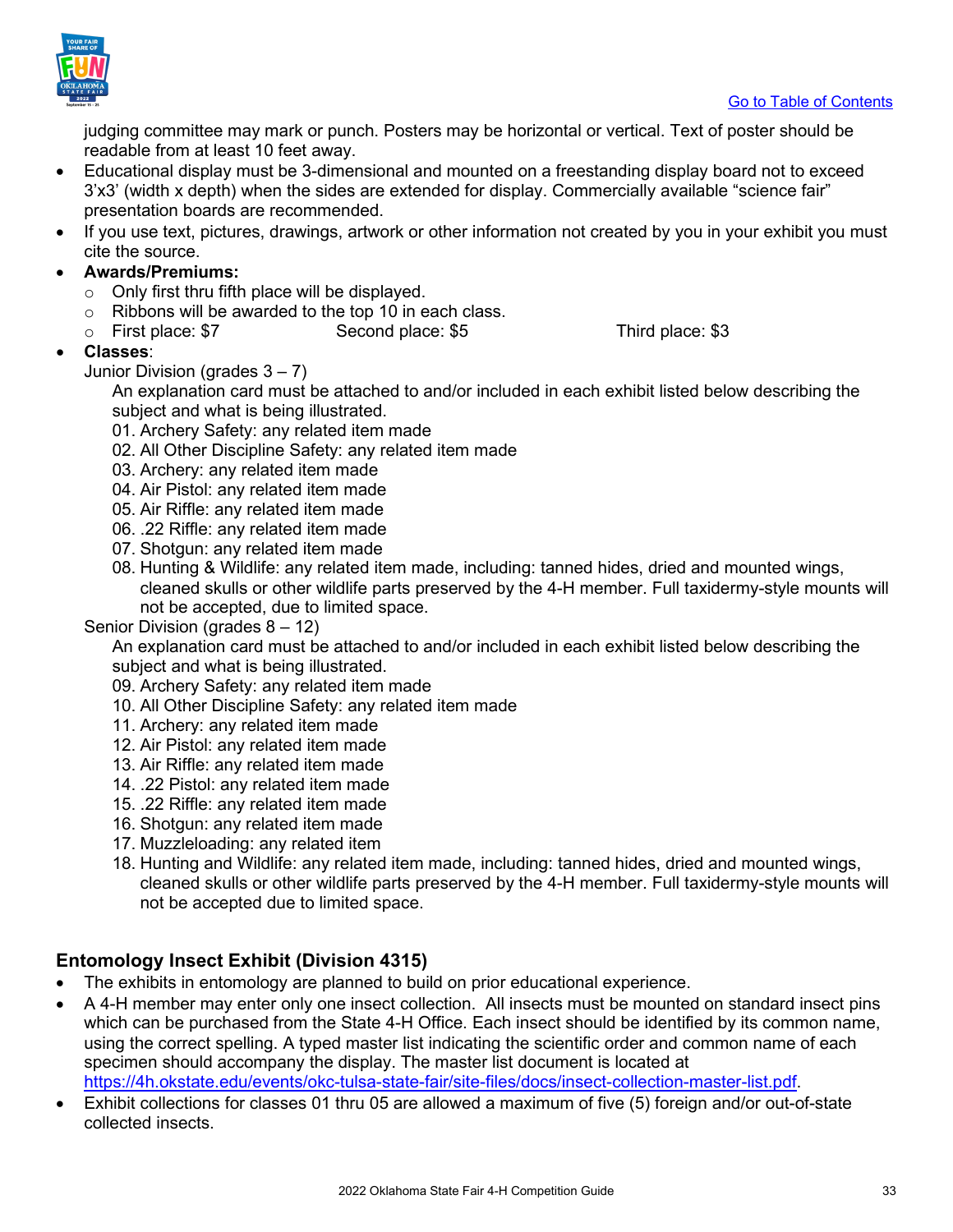

- Exhibits in class 01 (Frist Year) must be displayed in the folding insect storage box which can be purchased in bulk at<http://www.bioquip.com/search/DispProduct.asp?pid=1012AM> or individually from the State 4-H office and covered with plastic wrap.
- Exhibits in classes 02 thru 05 must be in insect display boxes measuring 19"x16.5"x3". This is the size of a Cornell University drawer. Boxes can be purchased at, <http://www.bioquip.com/search/DispProduct.asp?pid=1012AM> or made using the pattern available at [https://4h.okstate.edu/events/okc-tulsa-state-fair/site-files/docs/entomology-exhibit-display-box.pdf.](https://4h.okstate.edu/events/okc-tulsa-state-fair/site-files/docs/entomology-exhibit-display-box.pdf) Boxes that are not this size will be DISQUALIFIED. At least one-third of the specimens in any collection must have been collected during the current project year building upon your previous collections.
- For more information, instructions and judging criteria, please see State 4-H Website.
- **Awards/Premiums:**

Only first thru fifth place will be displayed.

Ribbons will be awarded to the top 10 in each class.

Class 01 – 05: First place: \$7 Second place: \$5 Third place: \$3

- **Classes**:
	- 01. **First year**: The exhibit shall consist of 25 adult insects, representing at least five (5) orders, which are displayed in folding insect storage box 9"x13"x2.5". This box can be purchased in bulk at, <http://www.bioquip.com/search/DispProduct.asp?pid=1002F> or individually from the State 4-H Office. Cover with plastic wrap
	- 02. **Second year**: The exhibit shall consist of 40 adult insects, representing eight (8) orders which are displayed in the insect display box as indicated above.
	- 03. **Third year**: The exhibit shall consist of 50 adult insects, representing 10 orders which are displayed in the insect display box as indicated above.
	- 04. **Fourth year** The exhibit shall consist of 75 adult insects, representing 12 orders, which are displayed in the insect display box as indicated above.
	- 05. **Fifth year & beyond**: The exhibit shall consist of 100 adult insects, representing 14 orders which are displayed in the insect display box as indicated above. There is no limit on the number of years this class may be entered, if exhibit has additions or major modifications. At least one-third of the specimens in any collection must have been collected during the current project year building upon your previous collections.
	- 06. **Self-Determined Entomology Exhibit**: Designed to allow exhibitors to prepare educational Entomology exhibits. Exhibits should be educational, neat and attractive and easy to understand. A one-page written report explaining the nature or purpose of the project must accompany the exhibit. a) Careers in Entomology; b) Biodiversity-the roles insects play in the ecosystem; c) Invasive species; d) Integrated Pest Management.

### **4-H Honey Exhibit**

- Only one (1) exhibit allowed in each class per individual.
- Honey should be placed in colorless, one-pint honey jars or standard, colorless one-pint fruit jars, such as: Kerr, Ball, Mason, etc. Other types of jars will be rejected. Jar covers should be new, if possible, and be screwed on tightly to prevent leakage. There should be  $\frac{1}{4}$ " -  $\frac{1}{2}$ "air space below the lid.
- Honey should be clear and free from foreign particles.
- Comb honey should be perfectly capped, free from stains, bee-bread and finger prints. Edges should be clean-cut, not ragged. One (1) piece only in each jar, as wide as the jar mouth will permit and 3.5-4" inches in length.
- Labels should be neat and plainly written or printed and include: Name, Club, Type of Honey, and Month and Year Collected.
- **Awards/Premiums**: Ribbons will be awarded to top 10 in each class. First place: \$7 Second place: \$5 Third place: \$3
- **Classes:**
	- 07. **Comb Honey**, one-pint jar 08. **Extracted Honey**, one-pint jar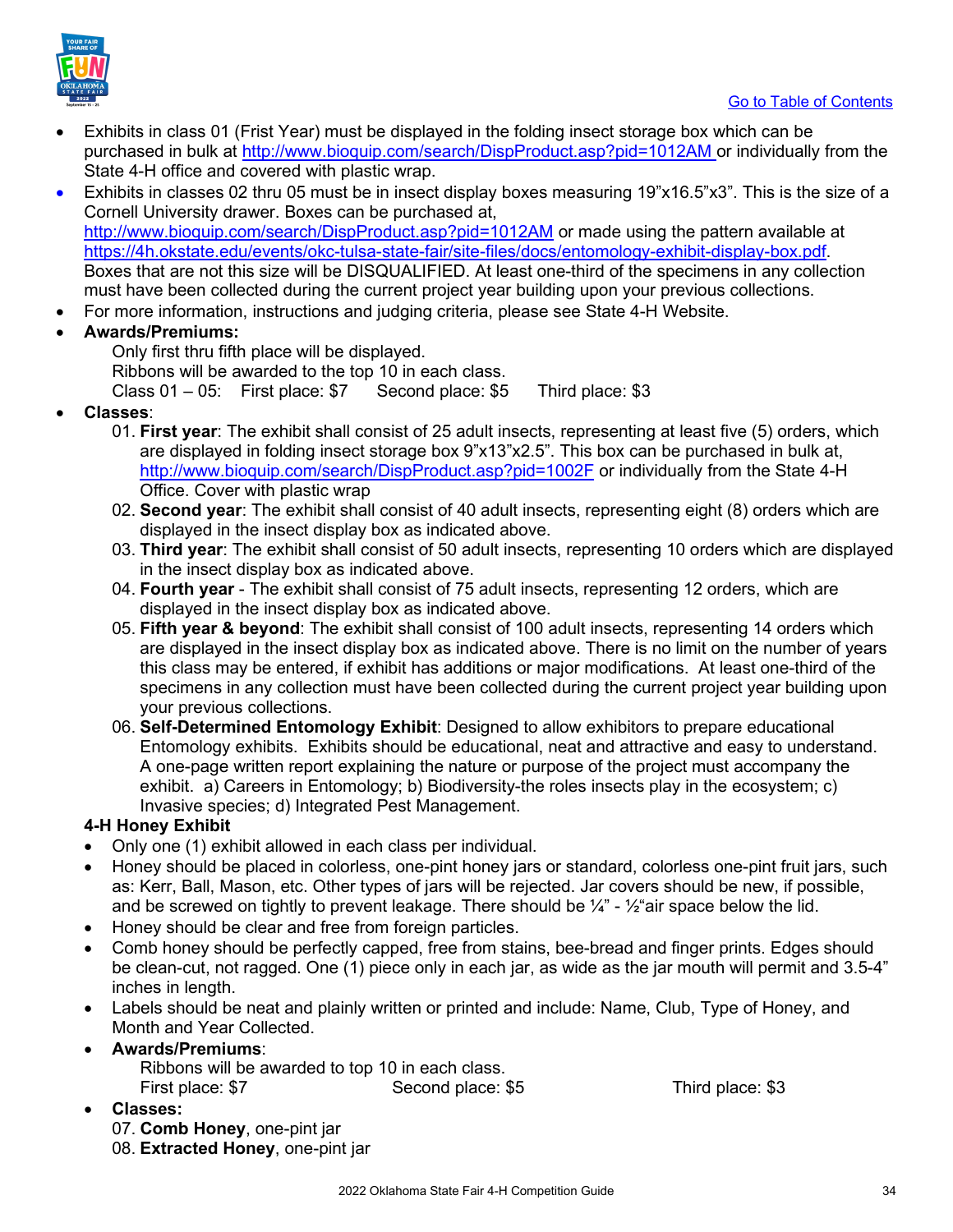



### <span id="page-34-0"></span>**Forestry (Division 4316)**

- A member may enter one (1) exhibit per class but is restricted to only those exhibits designed for his or her grade group.
- Forestry boards and exhibits MUST be signed and dated on the back by the exhibitor.
- Two (2) holes, 1/2" diameter and 1" from the top should be drilled in the wood board to facilitate displaying the exhibit*.*
- **Awards/Premiums**:
	- $\circ$  Only first thru fifth place will be displayed.
	- $\circ$  Ribbons will be awarded to the top 10 in each class.<br>  $\circ$  First place: \$7 Second place: \$5
	- Second place: \$5 Third place: \$3
- **Classes:**

### **Tree Leaf Exhibit**

*Exhibits in classes 01 – 03 must conform to all requirements, including labeling & display requirements, outlined in 4-H fact sheet no. 236, Collecting and Exhibiting Tree Leaves, (revised 9/2007) [https://4h.okstate.edu/projects/environmental-science/site-files/docs/foresty/collecting-and-exhibiting](https://4h.okstate.edu/projects/environmental-science/site-files/docs/foresty/collecting-and-exhibiting-tree-leaves.pdf)[tree-leaves.pdf](https://4h.okstate.edu/projects/environmental-science/site-files/docs/foresty/collecting-and-exhibiting-tree-leaves.pdf)* 

- 01.Grades 3 5: Collection of 10 leaves from trees native to Oklahoma no introduced species. One (1) specimen must be from a native evergreen - pine or juniper. Include a twig & buds with each broadleaf specimen. Exhibit must be properly labeled and displayed on a 22"x28" board.
- 02.Grades 6 8: Collection of 15 leaf specimens, representing at least three (3) of the five (5) basic leaf types, from trees native to Oklahoma - no introduced species. Two (2) specimens must be from native awl or scale-leaf evergreen - pine or juniper. Non-native species are acceptable only if they have been introduced for planting windbreaks and shelterbelts. Include a twig with buds with each broadleaf specimen. Exhibit must be properly labeled and displayed on 28"x44" board. Two (2) 28"x22" boards hinged in the middle are more portable.
- 03. Grades 9 12: Collection of 20 leaf specimens, representing four (4) of the five (5) basic leaf types, from trees native to Oklahoma. Three (3) specimens must be from needle, scale or awl-leaf evergreens. Species of pine not native to Oklahoma are acceptable if they have been introduced for planting windbreaks and shelterbelts. The palmate leaf sample must come from a native Oklahoma species.

### **Wood Sample Exhibit**

*Wood sample exhibits should conform to instructions outlined by grade group in Oklahoma 4-H fact sheet no. 238, Wood Sample Exhibits,* **ALL MEMBERS SHOULD USE THE GUIDELINES FOR CLASS II EXHIBITS** *(revised 2/2007) [http://4h.okstate.edu/projects/environmental-science/site](http://4h.okstate.edu/projects/environmental-science/site-files/docs/foresty/wood-sample-exhibits.pdf)[files/docs/foresty/wood-sample-exhibits.pdf](http://4h.okstate.edu/projects/environmental-science/site-files/docs/foresty/wood-sample-exhibits.pdf)*

04. All Grades – The exhibit shall consist of eight (8) wood samples four (4) hardwoods and four (4) softwoods, mounted on plywood  $\frac{1}{4}$ x22"x20" (thick x width x height).

### **Self-Determined Exhibit**

*Note: Open to 4-H members of all grades. Exhibit suggestions are listed in 4-H Members guide, 4-H Forestry Self-Determined Exhibits, no. 239, (revised 3/2005)* 

[https://4h.okstate.edu/projects/environmental-science/site-files/docs/foresty/forestry-self-determined-](https://4h.okstate.edu/projects/environmental-science/site-files/docs/foresty/forestry-self-determined-project.pdf)

[project.pdf.](https://4h.okstate.edu/projects/environmental-science/site-files/docs/foresty/forestry-self-determined-project.pdf) This exhibit shall consist of a poster, model, or any one of a great number of other creative efforts by the club member which relates to the science and technology of forestry or is otherwise directly related to forestry. If display not to exceed 36"x36" (depth x width) or poster not to exceed 14"x22"

05. Self-determined exhibit, grades 3 – 7

06. Self-determined exhibit, grades 8 – 12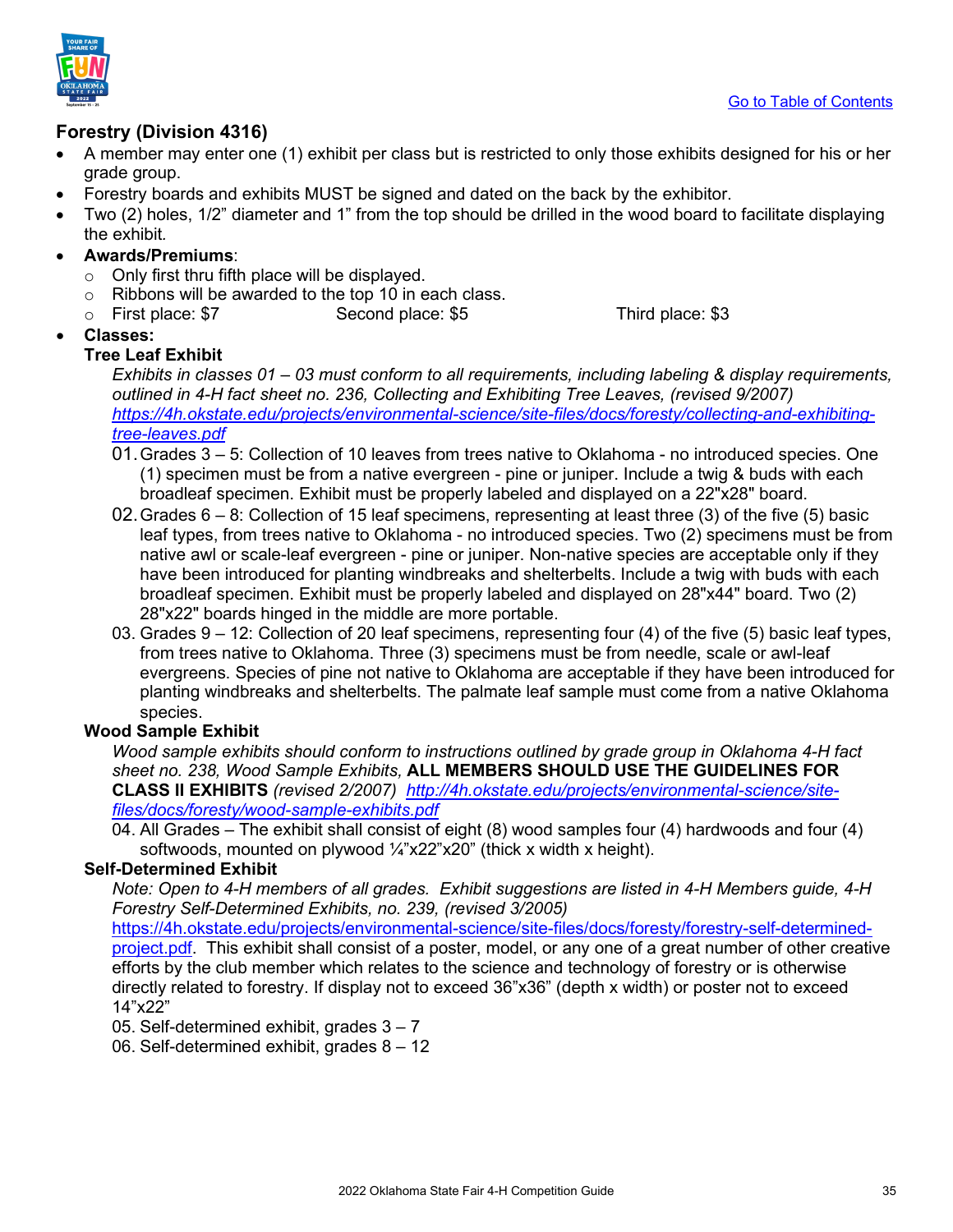

### <span id="page-35-0"></span>**Geology (Division 4317)**

- Any eligible 4-H member may participate in collecting, identifying and preparing a rock-mineral-fossil exhibit. An individual 4-H member can enter one exhibit per class.
- Rock-mineral-fossil exhibitors should securely display their specimens in a box no larger than 24" x 24". Box can be wood, plastic or cardboard but have a method of covering the rocks, minerals and fossils.
- Each sample should be mounted or in a compartment and labeled in a neat, orderly manner. Labels should include common name, date, location found and mineral use. At least one-third of the specimens in any collection must have been added during the current project year.

### • **Awards/Premiums:**

Ribbons will be awarded to the top 10 in each class.<br>First place: \$7 Second place: \$5

Second place: \$5 Third place: \$3

- **Classes**:
	- 01. **15 different unpolished rocks**, minerals or fossils collected from Oklahoma
	- 02. **30 different unpolished rocks**, minerals or fossils, including specimens of sedimentary, igneous and metamorphic
	- 03. **Self-Determined exhibit** Educational exhibit depicting some phase of geology, testing of minerals, polished rocks, etc. Display should not exceed 24"x24"

### **Energy/Petroleum Exhibits**

Posters must be on 14"x22" poster board. Each must be signed and dated on the back in permanent marker prior to laminating. Judging committee may mark or punch if not marked. Text of posters and displays should be readable from at least 10ft away. Displays should be self-standing and not bigger than 3'x4' (width x depth) when sides are extended.

Junior Division (grades 3 – 5)

### 04. **Poster on well-site safet**y

- 05. **Energy/Petroleum Display** Subject of the display should be petroleum products, different types of energy, how they work or different careers in energy.
- 06. **Energy/Petroleum Science Experimental Display** Science fair type. 4-H members are encouraged to: a) use their 4-H projects as the basis for their scientific research and discovery; b) use the scientific method to gain an understanding of how things work and the variables that affect them; c) take an open and creative approach to problem solving; d) learn that a successful outcome is based not on personal opinion but on scientific fact; e) use written and visual communication skills.

### Intermediate Division (grades 6 – 8)

- 07. **Photograph Exhibit** over a state park or geological region (not limited to Oklahoma). Four (4) photos mounted on 14"x14" poster board with detailed explanations and information.
- 08. **Poster on Water Mineral Issue** Subject of poster should be one of the following: a) What water hardness and mineral testing can determine; b) Secondary recovery methods; c) Dangers of lead in the water.
- 09. **Energy or Petroleum Science Experimental Display** Science fair type. 4-H members are encouraged to: a) use their 4-H projects as the basis for their scientific research and discovery; b) use the scientific method to gain an understanding of how things work and the variables that affect them; c) take an open and creative approach to problem solving; d) learn that a successful outcome is based not on personal opinion but on scientific fact; e) use written and visual communication skills.

Senior Division (grades 9 – 12)

- 10. **Poster of a press release** collected about the energy information and your interpretation; possibly the Energy Index or other Topic.
- 11. **Energy or Petroleum Display** Subject of the display should be areas of the Oklahoma Energy Index; different drilling techniques and how they work; or careers in the energy industry.
- 12. **Energy or Petroleum Science Experimental Display** (Science-Fair type) 4-H members are encouraged to: a) use their 4-H projects as the basis for their scientific research and discovery; b) use the scientific method to gain an understanding of how things work and the variables that affect them; c) take an open and creative approach to problem solving; d) learn that a successful outcome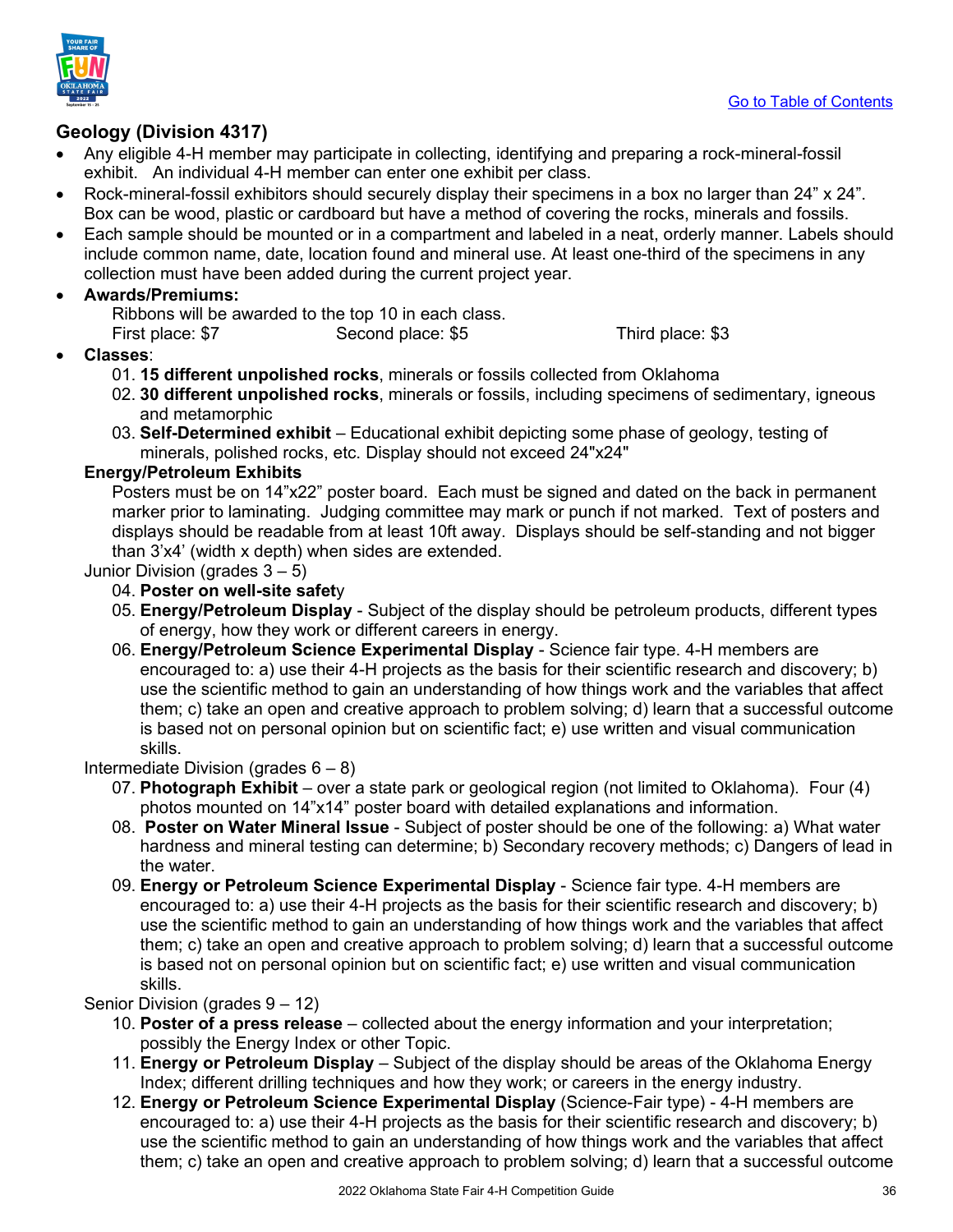

is based not on personal opinion but on scientific fact; e) use written and visual communication skills.

### <span id="page-36-0"></span>**Wildlife Projects (Division 4318)**

- Only one (1) exhibit will be allowed in each class per individual in their respective grade category.
- All exhibits will be judged on the basis of instructions and standards explained in the 4-H Wildlife Project Exhibit Preparation Guidelines, no. 720 revised 12/2006. This, and other publications listed below, are available at the County Extension Office or [https://4h.okstate.edu/projects/environmental](https://4h.okstate.edu/projects/environmental-science/index.html)[science/index.html.](https://4h.okstate.edu/projects/environmental-science/index.html)
- List of links for facts sheets listed in the below category-Lit #721 - Self determined 4-H Wildlife and Fisheries Project Ideas: [https://4h.okstate.edu/projects/environmental-science/site-files/docs/wildlife-and-fisheries/self-determined](https://4h.okstate.edu/projects/environmental-science/site-files/docs/wildlife-and-fisheries/self-determined-wildlife-and-fisheries-project-ideas-721.pdf)[wildlife-and-fisheries-project-ideas-721.pdf](https://4h.okstate.edu/projects/environmental-science/site-files/docs/wildlife-and-fisheries/self-determined-wildlife-and-fisheries-project-ideas-721.pdf)  Lit #719 – Food and Cover Cards: [https://4h.okstate.edu/projects/environmental-science/site](https://4h.okstate.edu/projects/environmental-science/site-files/docs/wildlife-and-fisheries/wildlife-food-and-cover-card-719.pdf)[files/docs/wildlife-and-fisheries/wildlife-food-and-cover-card-719.pdf](https://4h.okstate.edu/projects/environmental-science/site-files/docs/wildlife-and-fisheries/wildlife-food-and-cover-card-719.pdf)  Lit #473 – Animal Tracks: [https://4h.okstate.edu/projects/environmental-science/site-files/docs/wildlife-and](https://4h.okstate.edu/projects/environmental-science/site-files/docs/wildlife-and-fisheries/animal-tracks-473.pdf)[fisheries/animal-tracks-473.pdf](https://4h.okstate.edu/projects/environmental-science/site-files/docs/wildlife-and-fisheries/animal-tracks-473.pdf)  Lit #620 – Introduction to Birding: [https://4h.okstate.edu/projects/environmental-science/site](https://4h.okstate.edu/projects/environmental-science/site-files/docs/wildlife-and-fisheries/introduction-to-birding-620.pdf)[files/docs/wildlife-and-fisheries/introduction-to-birding-620.pdf](https://4h.okstate.edu/projects/environmental-science/site-files/docs/wildlife-and-fisheries/introduction-to-birding-620.pdf)  Lit #621 – Using Binoculars: [https://4h.okstate.edu/projects/environmental-science/site-files/docs/wildlife](https://4h.okstate.edu/projects/environmental-science/site-files/docs/wildlife-and-fisheries/using-binoculars-621.pdf)[and-fisheries/using-binoculars-621.pdf](https://4h.okstate.edu/projects/environmental-science/site-files/docs/wildlife-and-fisheries/using-binoculars-621.pdf)  Lit #622 - Bird Identification: [https://4h.okstate.edu/projects/environmental-science/site-files/docs/wildlife](https://4h.okstate.edu/projects/environmental-science/site-files/docs/wildlife-and-fisheries/bird-identification-622.pdf)[and-fisheries/bird-identification-622.pdf](https://4h.okstate.edu/projects/environmental-science/site-files/docs/wildlife-and-fisheries/bird-identification-622.pdf)  Lit #723 – Bird Feeder Station Report: [https://4h.okstate.edu/projects/environmental-science/site](https://4h.okstate.edu/projects/environmental-science/site-files/docs/wildlife-and-fisheries/bird-feeding-station-report-723.pdf)[files/docs/wildlife-and-fisheries/bird-feeding-station-report-723.pdf](https://4h.okstate.edu/projects/environmental-science/site-files/docs/wildlife-and-fisheries/bird-feeding-station-report-723.pdf)  Lit #724 – Bird House Observation Report: [https://4h.okstate.edu/projects/environmental-science/site](https://4h.okstate.edu/projects/environmental-science/site-files/docs/wildlife-and-fisheries/birdhouse-observation-report-724.pdf)[files/docs/wildlife-and-fisheries/birdhouse-observation-report-724.pdf](https://4h.okstate.edu/projects/environmental-science/site-files/docs/wildlife-and-fisheries/birdhouse-observation-report-724.pdf)  Lit #772 – Birds and Nests Observation: [https://4h.okstate.edu/projects/environmental-science/site](https://4h.okstate.edu/projects/environmental-science/site-files/docs/wildlife-and-fisheries/bird-and-nest-observation-772.pdf)[files/docs/wildlife-and-fisheries/bird-and-nest-observation-772.pdf](https://4h.okstate.edu/projects/environmental-science/site-files/docs/wildlife-and-fisheries/bird-and-nest-observation-772.pdf) 
	- Lit #237 Leaf Presses and Collecting Hints: [https://4h.okstate.edu/projects/environmental-science/site](https://4h.okstate.edu/projects/environmental-science/site-files/docs/wildlife-and-fisheries/leaf-presses-and-collecting-hints-237.pdf)[files/docs/wildlife-and-fisheries/leaf-presses-and-collecting-hints-237.pdf](https://4h.okstate.edu/projects/environmental-science/site-files/docs/wildlife-and-fisheries/leaf-presses-and-collecting-hints-237.pdf)  Lit #718 – Wildflower Card: [https://4h.okstate.edu/projects/environmental-science/site-files/docs/wildlife-](https://4h.okstate.edu/projects/environmental-science/site-files/docs/wildlife-and-fisheries/wildflower-card-718.pdf)

[and-fisheries/wildflower-card-718.pdf](https://4h.okstate.edu/projects/environmental-science/site-files/docs/wildlife-and-fisheries/wildflower-card-718.pdf) 

- Include references for information. At least one (1) reference must be from a source other than the internet.
- All 4-H exhibits should be the original work of the 4-H member. When information is taken from books. publications, magazines or the internet, it should be expressed in the 4-H members own words. The 4-H member must reference the source of the information by using an asterisk (\*) or a number, if more than one (1), and name the actual source at the end or bottom of the paper, poster or educational display following an asterisk or the corresponding number in text.
- No copyrighted or trademark protected written or visual material (pictures, photos, drawings, illustrations, etc.) should be used from books, magazines, publications or the internet without permission from the original creator. If the 4-H'er applies for, and is granted, permission to use a copyrighted or trademark protected item, a copy of the permission form or letter needs to be attached to the back of the exhibit and properly cited with an asterisk or number. If an item that is not protected is used its source must be cited and referenced by using an asterisk or number, and the source information placed at the end of the paper, poster or educational display, following an asterisk or corresponding number.
- All posters, resource maps and displays must be permanently signed and dated on the back. If not marked, the judging committee may mark or punch. Text of posters or educational displays should be readable from at least 10 feet away. All exhibits on boards must have hangers. Eye screws and wire preferred. No sawtoothed hangers.

### • **Awards/Premiums:**

- o Only first thru fifth place will be displayed.
- $\circ$  Ribbons will be awarded to the top 10 in each class.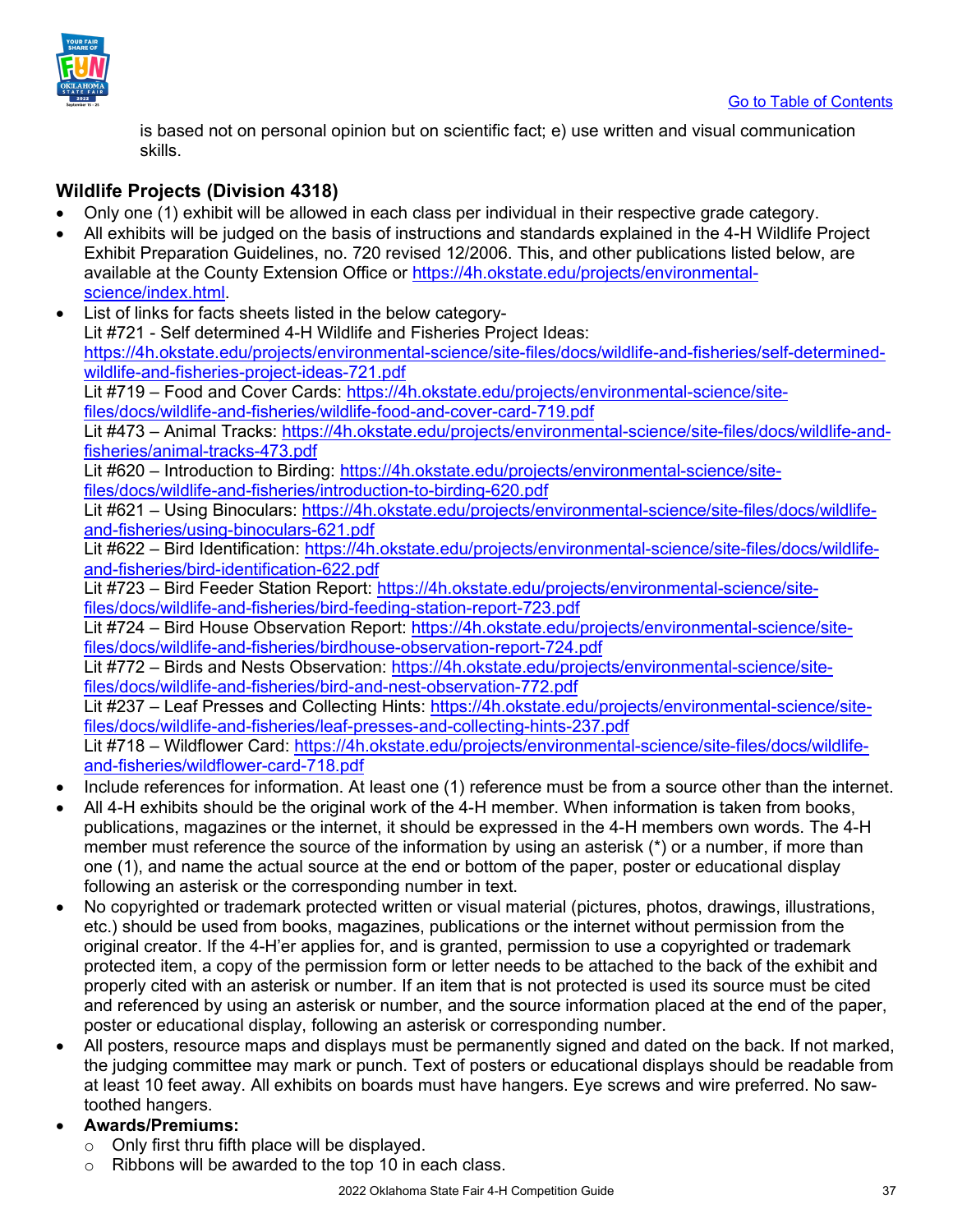

 $\circ$  First place: \$7 Second place: \$5 Third place: \$3

### • **Classes**:

#### **OKLAHOMA WILDLIFE**

*Exhibits entered in this section should relate to a specific category of game/non-game animals or birds.* **Junior (Grades 3 – 7)**

- 01. Scrapbook of Oklahoma Wildlife (cutouts, pictures or drawings) of at least five (5) mammals, five (5) birds and five (5) reptiles or amphibians. Give common name and what habitat they can be found in, Common names should be specific (i.e. black rat snake, pygmy rattlesnake, etc.)
- 02. Self-Determined Exhibit. Posters must be 14" x 22". Displays must not exceed 3' x 4'. (width x depth).

### **Senior (Grades 8 – 12)**

- 03. Educational Poster (must be 14"x22") on careers in Natural Resources.
- 04. Self-Determined Exhibit. Posters, must be 14" x 22". Displays must not exceed 3' x 4' (width x depth). Possible examples include but are not limited to: description of a Wildlife Management Area detailing area, location, habitat, management, and wildlife population trends (if known); or a poster with an emphasis on the life cycle, status, range map and habitat of an Oklahoman threatened or endangered species. Species names must be use for plants and wildlife in addition to common names. See Lit. #721 "Self-Determined 4-H Wildlife and Fisheries Project Ideas" revised 12/06 for additional examples.

### **All Grades**

- 05. (A) A collection of fifteen (15) different kinds of plants, trees or shrubs known to provide food or cover for wildlife, mounted on food and cover cards or (B) a seed board with fifteen (15) different kinds of seeds eaten by wildlife. No more than four (4) varieties may be cultivated crops. All of the specimens must have been collected during the current project year. For each plant or seed included list one (1) wildlife species that use that plant or seed (on the cover card or board). All plant species must be native to Oklahoma except that up to four (4) of the plants (or seeds) may be from cultivated crops (Wildlife Food and Cover Card Lit #719)
- 06. Exhibit of the tracks of eight (8) wild animals or birds commonly found in Oklahoma. POSITIVE or NEGATIVE plaster casts should be mounted on masonite or plywood, not to exceed 12" x 24". Label each track with kind of animal or bird, which county track was found in, what habitat it was found in and what date the track was cast. See 4-H Lit. #473 Animal Tracks for more instructions and details.
- 07. Wildlife Single Photo Entry illustrating one of the following 1) wildlife in its natural habitat 2) interaction between two or more wildlife species 3) wildlife displaying a unique behavior 4) an animal at the zoo. Prints must be no smaller than 3.5 inch x 5 inch and no larger than 5 inch x 7 inch. Digital photos may not be manipulated or altered except for color and contrast adjustments, cropping, exposure adjustments, and red eye reduction. Prints must be securely attached to the surface of a poster board or mat board. No double matting, use of multiple layers or more than one color. The entire print must be seen and cannot be masked in any way. Boards must be no larger than 10" x 10". Captions are optional, but not required. Photos are to be taken by the exhibitor.

### **4-H FISHERIES**

### **Junior (Grades 3 – 7)**

- 08. Display board showing the steps in tying two (2) kinds of fishing knot used in tying lines or leaders. Use cord instead of fishing line. Mount on board suitable for hanging, not to exceed 12"x12".
- 09. Notebook describing habits and appearance of five (5) fish found in Oklahoma. Information on each fish to include photo, drawing or cut-out picture, proper common name, kind of food eaten, distinctive physical characteristics, best ways to catch and other topics of interest to anglers.
- 10. Display of five (5) member assembled lures, together with the materials from which they were assembled, mounted on a board not to exceed 12"x16". Lures may be spinners, jigs, flies, plugs or a combination of these. May be entirely homemade or assembled from purchased supplies.
- 11. Self-Determined Fish Project: Educational report, display or project created by the member. Topic to deal with fish, fishing, fish farming, aquatic food chains or pollution in Oklahoma waters. Displays not to exceed 3'x4' with sides extended. Posters must be 14"x22".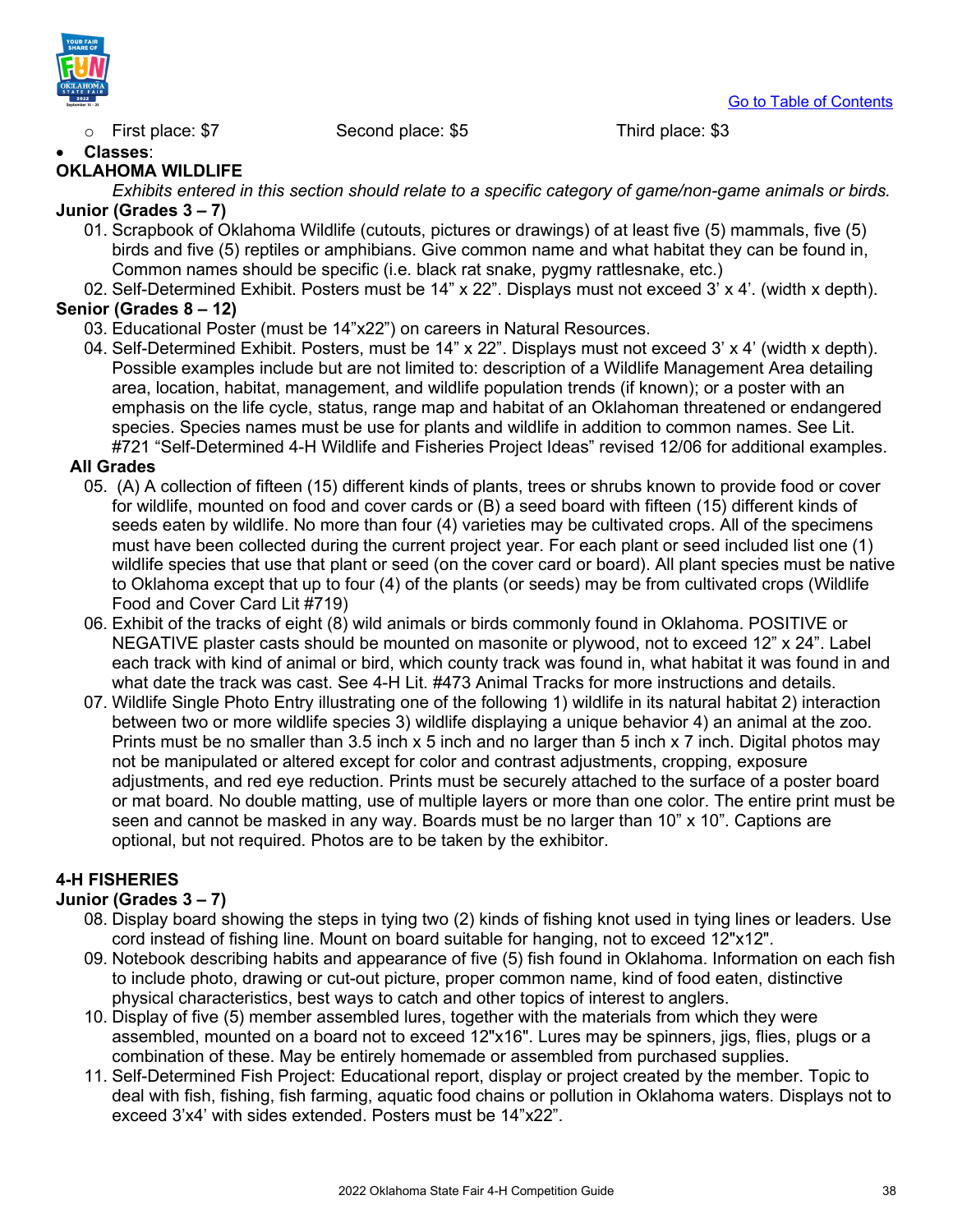

### **Senior (Grades 8 – 12)**

- 12. Notebook describing habits and appearance of 10 fish found in Oklahoma. Information on each fish to include photo, drawing or cut-out picture, proper common name, kind of food eaten, distinctive physical characteristics, best ways to catch and other topics of interest to anglers.
- 13. Display of five (5) fishing flies tied by the exhibitor. The material and shape of the exhibit will be exhibitor's choice but cannot exceed 12"x12". Attach a report to the board with the following information about each fly: type of fly, type of fish it is used to catch, habitat conditions it is used in and the cost to purchase/make.
- 14. Display of five (5) fishing lures. Lures may be any type commonly used in sport fishing. The material and shape of the exhibit board will be exhibitor's choice but cannot exceed 12"x12". Attach a report to the board with the following about each lure: type of lure, type of fish it is used to catch, habitat conditions it is used in and cost to purchase/make.
- 15. Self-Determined Fish Project Educational report, display or project created by the member. Topic to deal with fish, fishing, fish farming, aquatic food chains or pollution in Oklahoma waters. Displays not to exceed 3'x4' (width x depth) with sides extended. Posters must be 14"x22".

### **4-H BIRD**

### **Junior (Grades 3 – 7)**

- 16. Display of a home constructed bird feeder (may be from a kit): must include a 3"x5" index card tacked to the feeder with the following information: 1) what species was it constructed for; and 2) what habitat and site location (should include height) it would be placed in. **Should be functional and not decorative.**
- 17. Display of a single unit birdhouse, home constructed (may be from a kit): must include a 3"x5" index card tacked to the house with the following information: 1) what bird species was the house constructed for and 2) what habitat and site location (should include height) the house will be placed in. **Should be functional and not decorative.**
- 18. Notebook of 15 pictures, drawings or photos of birds seen and identified by the member and labeled with common name of each.
- 19. Self-Determined Poster: Poster must be 14"x22". See "Self-Determined 4-H Wildlife & Fisheries Project Ideas" Oklahoma 4-H publication no. 721, revised 12/2006 for ideas. See 4-H Wildlife & Fisheries Project Lit. No. 720 "Exhibit Preparation Guidelines Leaders/Members Guide, revised 12/2006, for guidelines.

### **Senior (Grades 8 – 12)**

- 20. Notebook of twenty-five (25) pictures, drawings or photos of birds seen and identified by member and labeled with common name of each.
- 21. Display of a Purple Martin bird house, home constructed (may be from a kit). **Should be functional and not decorative.**
- 22. Self-Determined Bird Project. If poster, must be 14" x 22". If display must not exceed 3'x 4' (width x depth). See "Self-Determined 4-H Wildlife & Fisheries Project Ideas" Oklahoma 4-H Pub. #721 (revised 12/06) for ideas. See 4-H Wildlife Project Lit No. 720 "Exhibit Preparation Guidelines Leaders/Members Guide" (revised 12/06) for guidelines.

### **All Grades**

- 23. Observation report for Bird Feeder used during previous year, including photo of feeder at location used (report #723 found on OK Lit. online under Wildlife & Fisheries). May use feeder constructed or a purchased feeder.
- 24. Observation report for Bird House used during previous year, including photo of feeder at location used (report #724 found on OK Lit. online under Wildlife & Fisheries). May use birdhouse constructed or a purchased house.

### **4-H WILDFLOWER STUDY**

At least one-third of the specimens must have been collected during the current project year. For information on pressing plants, see 4-H publication no. 237 (revised 04/2004), Leaf Pressing and Collecting Hints, to prepare plants for collections and exhibits. Posters should be hand generated and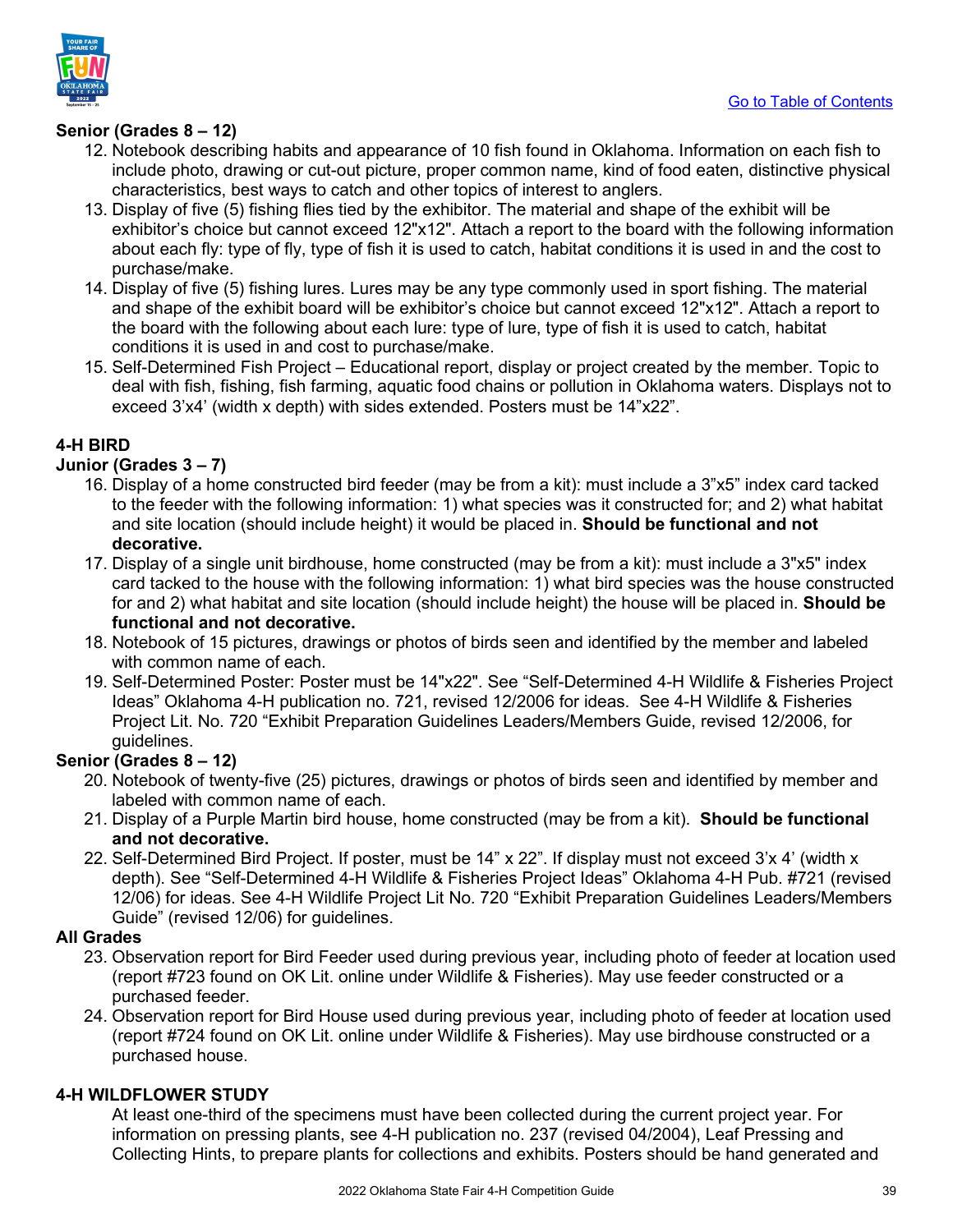

not downloaded from the internet or computer. Download the Wildflower Card (Oklahoma 4-H Lit no.718) at, [https://4h.okstate.edu/projects/environmental-science/index.html.](https://4h.okstate.edu/projects/environmental-science/index.html)

Please print form on card stock or heavy paper and hole punch.

### **Junior (Grades 3 – 7)**

- 25. Collection of eighteen (18) Oklahoma wildflowers properly pressed and mounted on wildflower cards. Label with common name flower family and tell location and date collected. Display in a notebook.
- 26. Drawing or diagram showing parts of a wildflower blossom, not to exceed 8.5"x11".
- 27. Display two (2) principle wildflower families showing four (4) or more pressed flowers of each family labeled with common name. A brief description of each flower family should be included. Posters must be 14" x 22" or display in a notebook.
- 28. Self-Determined Poster (14" x 22"). See "Self Determined" 4-H Wildlife & Fisheries Project Ideas" Oklahoma 4-H Pub. #721 (revised 12/06) for ideas.

### **Senior (Grades 8 – 12)**

- 29. Collection of twenty five (25) Oklahoma wildflowers properly pressed and mounted on wildflower cards. Label with common name, scientific name, flower family, location collected, date collected and habitat collected from. Display in a notebook.
- 30. Poster on historical and/or cultural uses of wildflowers in Oklahoma. Poster must by 14"x22".
- 31. Special collections. Collection of specimens in some special category, i.e. one (1) family, poisonous, dyes, edibles or specific season such as early spring. Posters must be 14" x 22" or displayed in a notebook on card stock pagers or wildflower cards (Lit. # 718).
- 32. Self-Determined Exhibit. If poster must be 14" x 22". Display must not exceed 3'x 4' (depth x height). See "Self-Determined 4-H Wildlife & Fisheries Project Ideas" Oklahoma 4-H Pub. #721 (revised 12/06) for ideas.

### **All Grades**

33. Make a collection, mount and press, at least five (5) leaves of plants showing leaf arrangements (opposite, alternate and whorled); types of leaves (simple, pinnately compound, palmately compound); leaf margins (toothed, smooth and lobed). If poster must be 14" x 22" or display in notebook on card stock pages or wildflower cards (Lit # 718).

### <span id="page-39-0"></span>**Environmental Stewardship (Division 4319)**

- A 4-H member may enter one exhibit per class but is restricted to those exhibits designed for his or her grade group.
- Exhibits will be judged based on the criteria outlined in the 4-H project fact sheets available from the County Extension Office.
- Text of posters should be readable at least 10 feet away. Include references for information. At least one (1) reference must be from a source other than the internet. Posters must not be printed directly from the internet—this is plagiarism.
- Each piece of exhibits containing more than one (1) item must be labeled with exhibitor's name and county. Posters **must** be signed and dated on the back.
- Publications listed in this section can be found at, [https://4h.okstate.edu/projects/environmental](https://4h.okstate.edu/projects/environmental-science/index.html)[science/index.html.](https://4h.okstate.edu/projects/environmental-science/index.html)
- **Awards/Premium**:

Ribbons will be awarded to the top 10 exhibits in each class. First place: \$7 Second place: \$5 Third place: \$3

- **Classes**:
	- 01. **Vermi-Composting with Worms** (grades 3 7): Compost sample and poster that explains how to compost with worms. Must include report (one (1) page) for one (1) or more of the following areas: bins for vermi-composting, feeding and care, moisture requirements and harvesting compost. Poster must be on 14"x22" and include a photograph of your compost bin. One (1) pint of compost (worm castings) in a sandwich-size zip-lock bag or pint jar with lid must be included.
	- 02. **Exploring Streams and Lakes** Poster (grades 3 7): Poster must be 14"x22" with photos showing a stream, lake or pond you have visited. Photos should show things like shorelines or creek banks,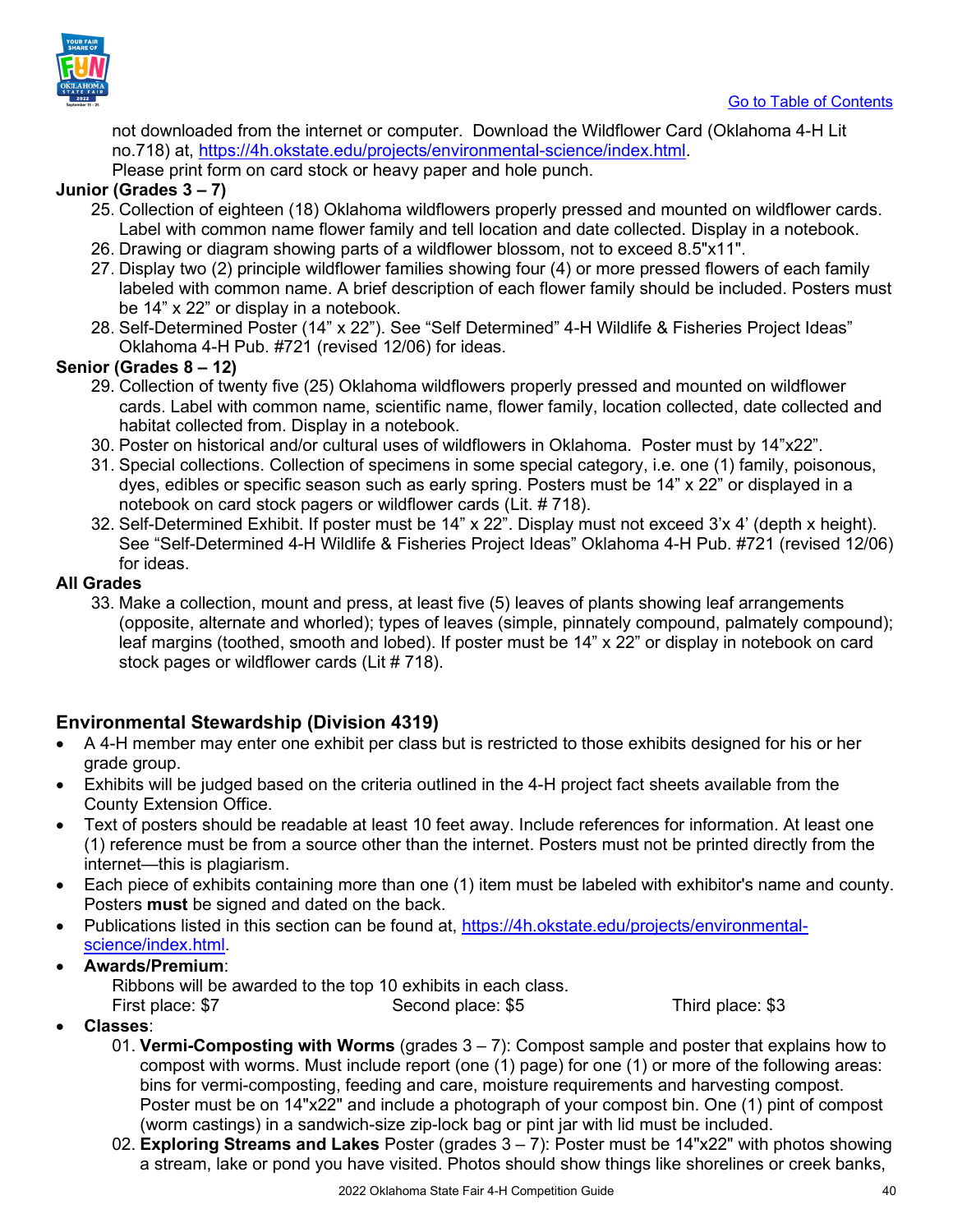

#### [Go to Table of Contents](#page-1-0)

appearance of the water, condition of vegetation on the shore or banks, and problem areas such as erosion, trash or obvious pollution. For more ideas, see Lit. no. 19, Water Quality of Streams and Lakes, related report form is no. 20. Each photo must have a caption explaining what is shown. Overall, the poster should tell what you think is helping or harming the water, or the plants and animals that live there. Changes should be shown over time for projects after the first year. The poster title should include: name of water body, if applicable, and the town or county where it is located.

- 03. **Water Critters** (grades 3 7): Display a collection of pond, lake or stream critters (invertebrates only – no animals with backbones e.g. fish or frogs) preserved in one (1) to three (3) baby food jars with rubbing alcohol as described in Lit. no. 21, Aquatic Organism. Securely attach a completed Critter ID bookmark (see Lit. no. 29, Stream and Lake Critter Identification) to the jar using tape and a string around the jar neck. Do not include more than one (1) of each critter type. Collect only critters found on or in the water, not adult flies. Write a short paragraph telling about the value of water critters - read and summarize in your own words Lit. no. 21 or related materials. Optional: include one (1) single-sided page of labeled photos or drawings of the site/ collecting activity.
- 04. **Where Does My Water Come From** Poster (grades 3 7): Poster must be 14"x22" showing/ describing the source of your water (lake, aquifer, private well) and/or what is done to it (water treatment plant, in-home filtration system) before it gets to your home. For ideas, see Lit. no. 19, Water Quality of Streams.
- 05. **Natural Resources of My County** Poster (grades 3 7): Poster must be 14"x22" with photos showing a mixture of local natural resources like prairies, forests, scenic views, water bodies, agriculture, wildlife or similar things. Each photo must have a caption naming the resource. Overall, the poster should convince the reader that your county is a great place to live. Poster title should be at least 1" tall and include the country name.
- 06. **Recycled Item** (grades 3 7): useable item made from trash other than craft type item. Original ideas and useful items will rank higher. Attach 3"x5" card listing all materials used.
- 07. **Aquatic Habitat** Poster (grades 3 7): Poster must be 14"x22" with photos showing a stream, lake or pond you have visited. Photos should illustrate distinct habitats such as shoreline vegetation; undercut banks, rocky shores, riffles, pools or runs. Each photo must have a caption explaining what it shows. For more ideas, see Lit. no. 21, Aquatic Organism. Overall, the poster should comment on things you observed that could be helping or harming the critters or their habitat. Changes should be shown over time for projects after the initial year. The poster title should include water body name, if applicable, and town/county where located.
- 08. **Homemade stream or lake sampling equipment** (grades 3 7): Display one (1) piece of stream or lake sampling equipment you have made. Write a one (1)-page report explaining its purpose and how to use it. Some possibilities include secchi disks, plankton tows, deep-water samplers and kick nets. For instructions on how to make equipment, see TVA booklet, Homemade Sampling Equipment. Optional: Include one (1) single-sided page of labeled photos or drawings showing equipment in use.
- 09. **What is a Watershed**? Poster (grades 8 12): Must be 14"x22". Describe what watersheds are and how they work. Title must contain the word "watershed". For ideas, see Lit. no. 24, Human Impact on Streams.
- 10. **Natural Resources of My County** Poster (grades 8 12): Poster must be 14"x22" with your photos showing a mixture of local natural resources like prairies, forests, soils, scenic views, water bodies, agriculture, wildlife or similar things. It is desirable to show people using the resource. Each photo must have a caption naming the resource and explaining how people use and enjoy it. Overall, the poster should convince the reader that your county is a great place to live. Poster title should be at least 1" tall and include the country name.
- 11. **Stream, Pond or Lake** Poster (grades 8 12): Poster must be 14"x22" with photos showing a stream, pond or lake you have visited. Poster should show things people have done/might do, along the shore or in the watershed that can harm this stream, pond or lake. For ideas, see Lit. nos. 21 and 24. Poster title must include name of water body and town/county where located.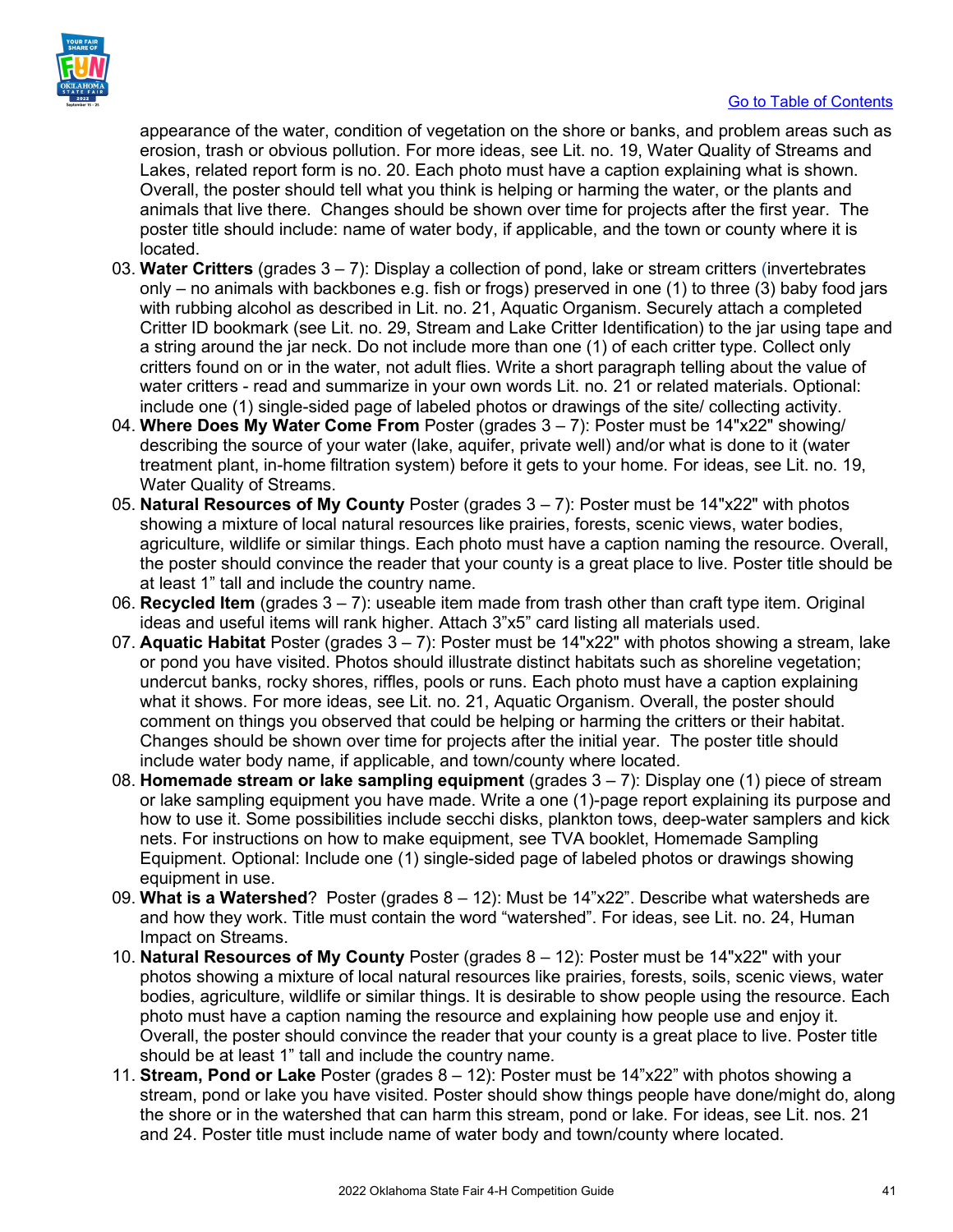

- 12. **Water Critters** (grades 8 12): Display a collection of pond, lake or stream critters (invertebrates only – no animals with backbones e.g. fish or frogs) preserved in baby food jars with rubbing alcohol as described in Lit. no. 21, Aquatic Organism. Collect in only one (1) water body. Separate critters from different habitats into different jars, labeled with habitat name. Do not include more than one (1) of each critter type in each collection jar. Collect only critters found on/in the water, not adult flies. Write a one (1)-page report on three (3) of your critters explaining how they are adapted to their habitat. For ideas, see Lit. no. 21, Aquatic Organism. Use the Bookmark Critter ID rating form instructions (Lit. no. 29) to calculate the water quality rating for your water body and include results in your report.
- 13. **Homemade stream or lake sampling equipment** (grades 8 12): Display one (1) piece of stream or lake sampling equipment that you have made. Write a one (1)-page report explaining its purpose and how to use it. Some possibilities include secchi disks, plankton tows, deep-water samplers, and kick nets. For instructions on how to make equipment, see TVA booklet, Homemade Sampling Equipment. Optional: include one (1) single-sided page of labeled photos or drawings showing equipment in use.
- 14. **Illegal Dumping** Poster (grades 8 12): Poster must be 14"x22". Discourage illegal dumping and explain how illegal dumps can contaminate water or create other problems.
- 15. **Landfill Display** (grades 8 12): Display showing how landfills work. Display must not exceed 3'x4' when sides are extended.
- 16. **Recycled Item** (grades 8 12): useable item made from trash other than craft type item. Original ideas and useful items will rank higher. Attach 3"x5" card listing all materials used.
- 17. **Group Environmental Project Display** (all grades): This exhibit is to consist of a display and written report of an environmental project carried out by four by four (4) or more 4-H members under the supervision of a 4-H leader. The project may focus on any area of environmental stewardship including recycling, education about a local environmental issue, planting trees or other area of interest. Display must not to exceed 3'x4'. Judging criteria:
	- o A brief project description and statement of purpose and objectives
	- $\circ$  Creativity and quality of project
	- $\circ$  A brief summary of project activities, extent to which objectives were achieved, knowledge gained, significance of the project to the environment in the community, and the number of people involved and/or impacted by project
	- $\circ$  Media campaign: include copies of newspaper clippings and other publicity related to the project
	- o Photographs may be included
- 18. I**ndividual Self-Directed Environmental Stewardship Project** (all grades): educational report, display or exhibit on the efforts of the member to protect or improve the environment in or near his/her community. Projects may include topics such as: protecting water quality, recycling, illegal dumping, household hazardous wastes, reducing soil erosion on farmland, controlling urban runoff or other topics relevant to the community. Project may include: 1) hands-on efforts, such as, controlling erosion by tree planting or use of buffer strips; 2) educational programs conducted in the community, including numbers reached and newspaper clippings, such as, minimizing solid waste; or 3) a combination of hands-on and educational.

### *PLANTS AND ANIMALS*

### <span id="page-41-1"></span><span id="page-41-0"></span>**Crops (Division 4320)**

- The exhibitor must grow all crop exhibits during the year exhibited. Only one exhibit allowed in each class per individual.
- Grain may not be returned to the exhibitor except for the following legumes: alfalfa, sweet clover and vetch. Grain and seed exhibits should be brought and exhibited in one (1) gallon clear jars, plastic or glass, with a lid. Alfalfa and small seeded legumes can substitute half-gallon clear jars. Exhibits of bolls of cotton, ears of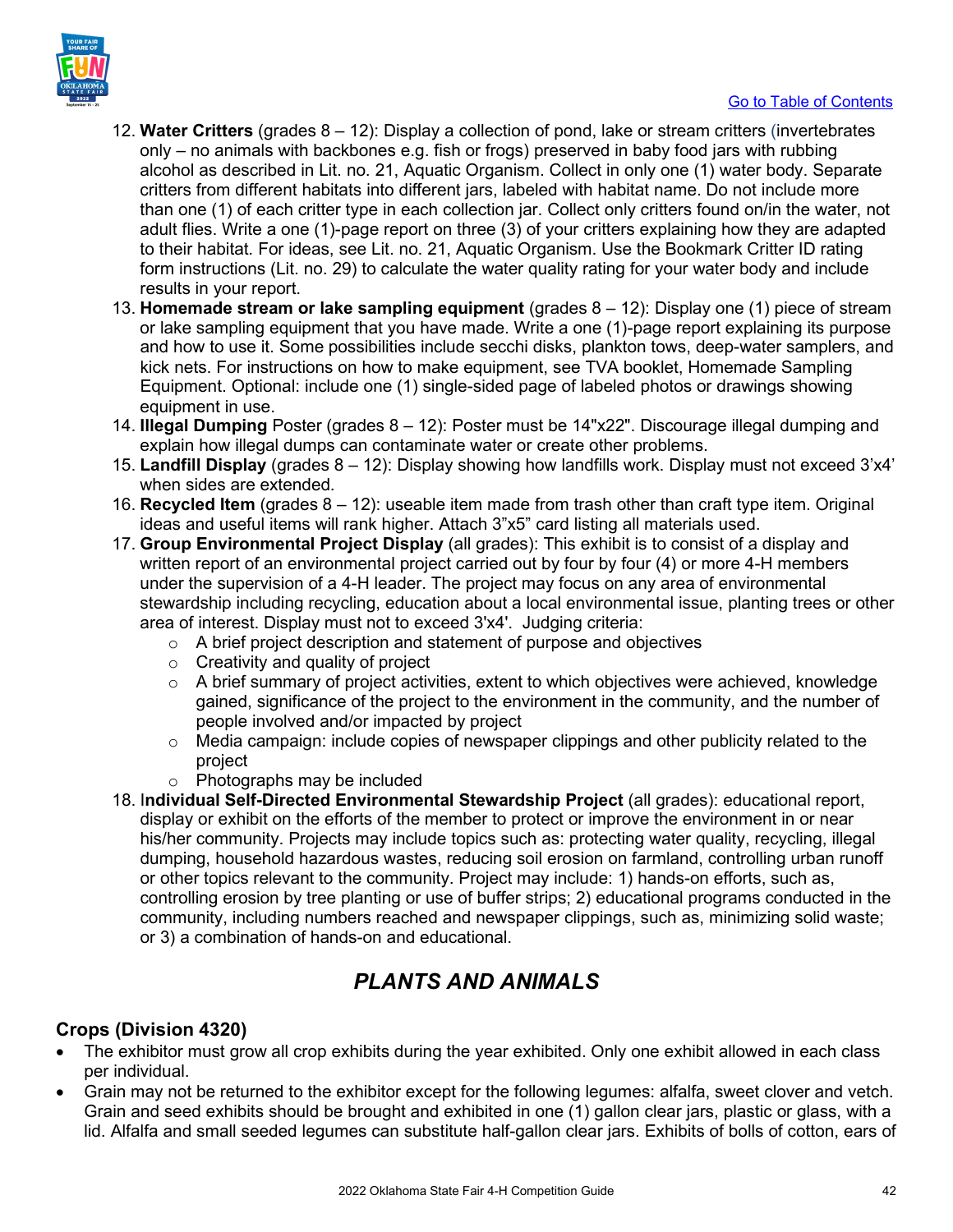

corn or heads of grain sorghum should be brought and exhibited in a shallow wooden, plastic or cardboard box of appropriate size for the respective exhibit.

### • **Awards/Premiums:**

Ribbons will be awarded to the top 10 in each class. First place: \$7 Second place: \$5 Third place: \$3

### • **Classes:**

### **4-H Cotton Exhibit (20 Open Bolls)**

*Exhibit to be shown with petiole attached, bract leaves removed and burr side up.*  01. Any Variety

### **4-H Corn Exhibit (10 ears)**

02. Corn ears

### **4-H Grain sorghum Exhibit (10 heads)**

*Exhibit to be trimmed with 2½ Inches of peduncle left on the head.*  03. Grain Sorghum

**4-H Threshed Grain Sorghum Exhibit (15lbs Grain)**

04. Grain sorghum

### **4-H Canola Exhibit (15lbs Grain)**

05. Canola

### **4-H Small Grain Exhibit**

*All exhibits of wheat must be labeled as to specific variety or name of hybrid. Small grain exhibit shall be approximately one peck. For suggested varieties, see the Oklahoma Cooperative Extension Fact Sheet PSS-2168 Maturity Classification of Wheat Varieties,* [https://extension.okstate.edu/fact](https://extension.okstate.edu/fact-sheets/maturity-classification-of-wheat-varieties.html)[sheets/maturity-classification-of-wheat-varieties.html](https://extension.okstate.edu/fact-sheets/maturity-classification-of-wheat-varieties.html)

06. Very Early and Early Maturity Hard Red Wheat Varieties

- 07. Medium Maturity Hard Red Wheat Varieties
- 08. Late and Very Late Maturity Hard Red Wheat Varieties
- 09. Hard White Winter Wheat Varieties
- 10. Any other wheat variety including Hard White Varieties and Soft Red Varieties
- 11. Oats, any variety
- 12. Rye, any variety
- 13. Barley, any variety

### **4-H Legume Seed Exhibit**

- 14. Alfalfa (two (2) quarts)
- 15. Other small seeded legumes, such as vetch, sweet clover, etc. (two (2) quarts)
- 16. Soybeans (one (1) peck)
- 17. Other large seeded legumes, such as cowpeas, mung beans, winter peas etc. (one (1) peck)

18. Peanuts, any type/variety (one (1) peck)

### **Peanut Information Exhibit**

- Eligibility: Any 4-H member interested in learning more about peanuts and the peanut industry may prepare an exhibit. The exhibit shall consist of an educational exhibit that will fit a 3' wide x 4' deep space. Must be free-standing with sides attached. A 4-H notebook should be included in the display. Each county may have one exhibit in each class. The exhibit should provide information about one (1) phase of the peanut industry such as: history, use, production, processing or importance. The exhibit should increase the public awareness of the importance and impact of the specific sector of the peanut industry selected. The notebook should include any involvement the exhibitor has had with peanuts, such as teaching others, giving talks or demonstrations, preparing peanut foods, planning programs, producing peanuts, etc. The notebook may be typed or handwritten and should include pictures. Criteria for judging:
	- 30 points: Completeness of education lesson
	- 30 points: Public appeal
	- 40 points: Notebook
- **Awards/Premium:**

Ribbons will be awarded to the top 10 in each class.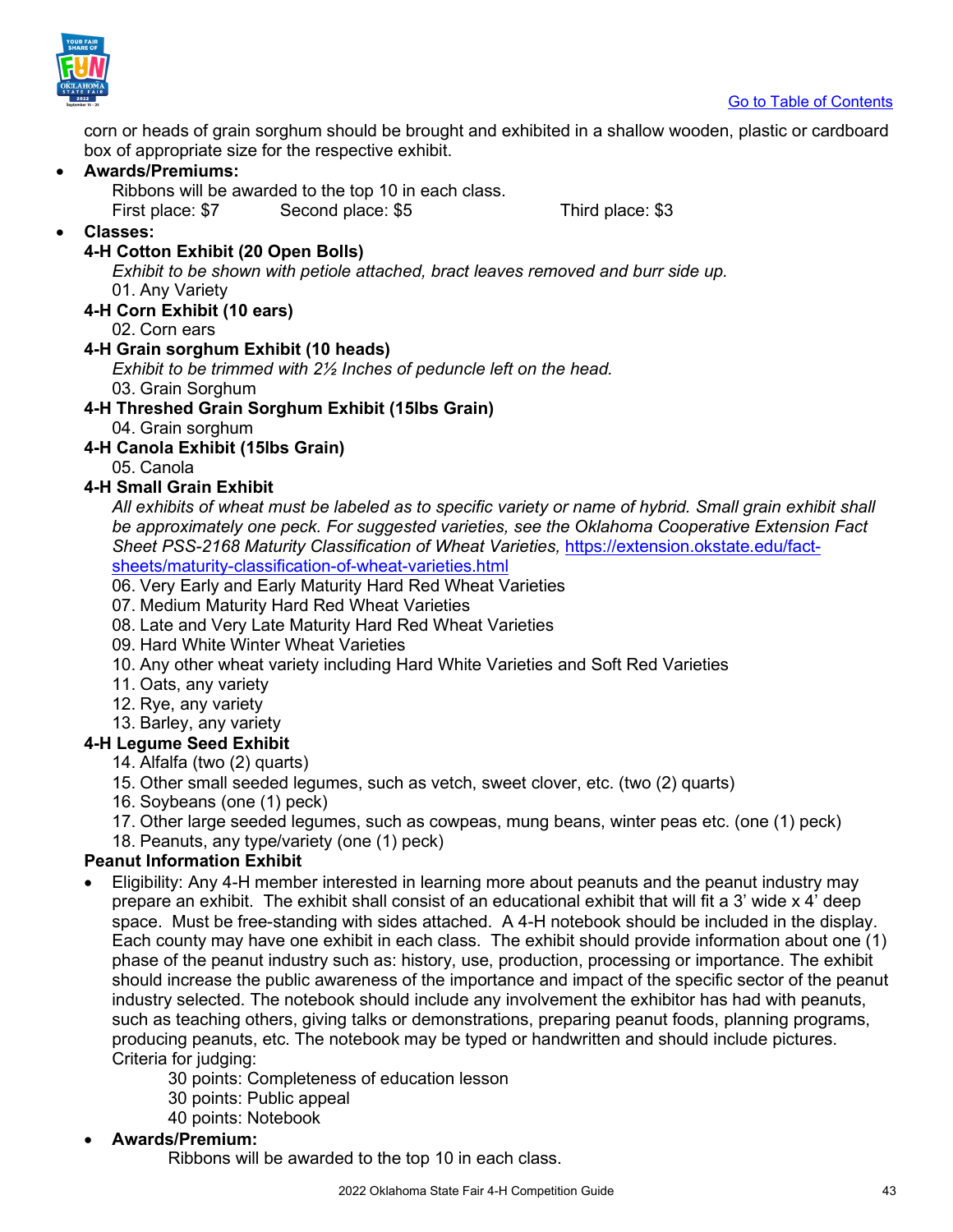

Awards will be given to first place in each class. First place: \$7 Second place: \$5 Third place: \$3

- 19. Junior Division (grades  $3 7$ )
- 20. Senior Division (grades 8 12)

### **Crops In Our Lives Poster Exhibit**

- Poster must be 14"x22" and be permanently signed and dated on the back prior to laminating. The judging committee may mark or punch if not marked. Text of posters should be readable from at least 10 feet away.
- Awards/Premium:

Ribbons will be awarded to the top 10 in each class.

First place: \$7 Second place: \$5 Third place: \$3

- Choose an agronomic crop and create a poster depicting one (1) of the following topics related to that crop:
	- a. History (domestication process, global spread via immigrants, etc.)
	- b. Production
	- c. Use in different cultures
	- d. Use in different processed foods
	- 21. Grades 3 5
	- 22. Grades  $6 8$
	- 23. Grades 9 12

### <span id="page-43-0"></span>**Forage Plants (Division 4321)**

- 4-H members may have one (1) exhibit per class. The exhibitor's name, age and county must be on the back of the display board. References for the displays are:
	- o Field Guide to Oklahoma Plants, OSU Rangeland Ecology and Management Publication, contact OSU County Extension Office or Natural Resources Conservation Service Office
	- o National Range Judging Contest 4-H Manual no. 149
	- o A Checklist of Prairie, Shrubland, and Forest Understory Plants of Oklahoma, OSU Fact Sheet F-2872
	- o Bobwhite quail Habitat Evaluation and Management Guide, OSU Circular E-904
	- o White-tailed Deer Habitat Evaluation and Management Guide, OSU Circular E-979
- Classes are exhibits of ten (10) native or introduced, annual, biennial or perennial plants, mounted on plywood, pegboard or other suitable material approximately 3'x4'. Two (2) holes ½" in diameter and 1" from the top should be drilled in the board to facilitate displaying the exhibit. Exhibitor must sign and date the board on the back.
- Plant specimens must have been collected during the current project year. Single plants or bundles should not exceed 1" in diameter. No plant should extend above or below the display board. Plants must be labeled with the common name. Judges will use references listed above. Label with letters approximately ½" high. Labels may be placed above, below, or across the plants.

### • **Awards/Premiums**:

Ribbons will be awarded to the top 10 in each class.

First place: \$7 Second place: \$5 Third place: \$3

- **Classes:** 
	- 01. Forages with desirable grazing value for cattle
	- 02. Forages with undesirable grazing value for cattle
	- 03. Forages with desirable browsing value for wildlife (must list species)
	- 04. Forages with undesirable browsing value for wildlife (must list species)

### <span id="page-43-1"></span>**Home Gardening (Division 4322)**

- Only one (1) exhibit allowed in each class per individual.
- **Awards/Premium**:
	- Ribbons will be awarded to the top 10 in each class.

First place: \$7 Second place: \$5 Third place: \$3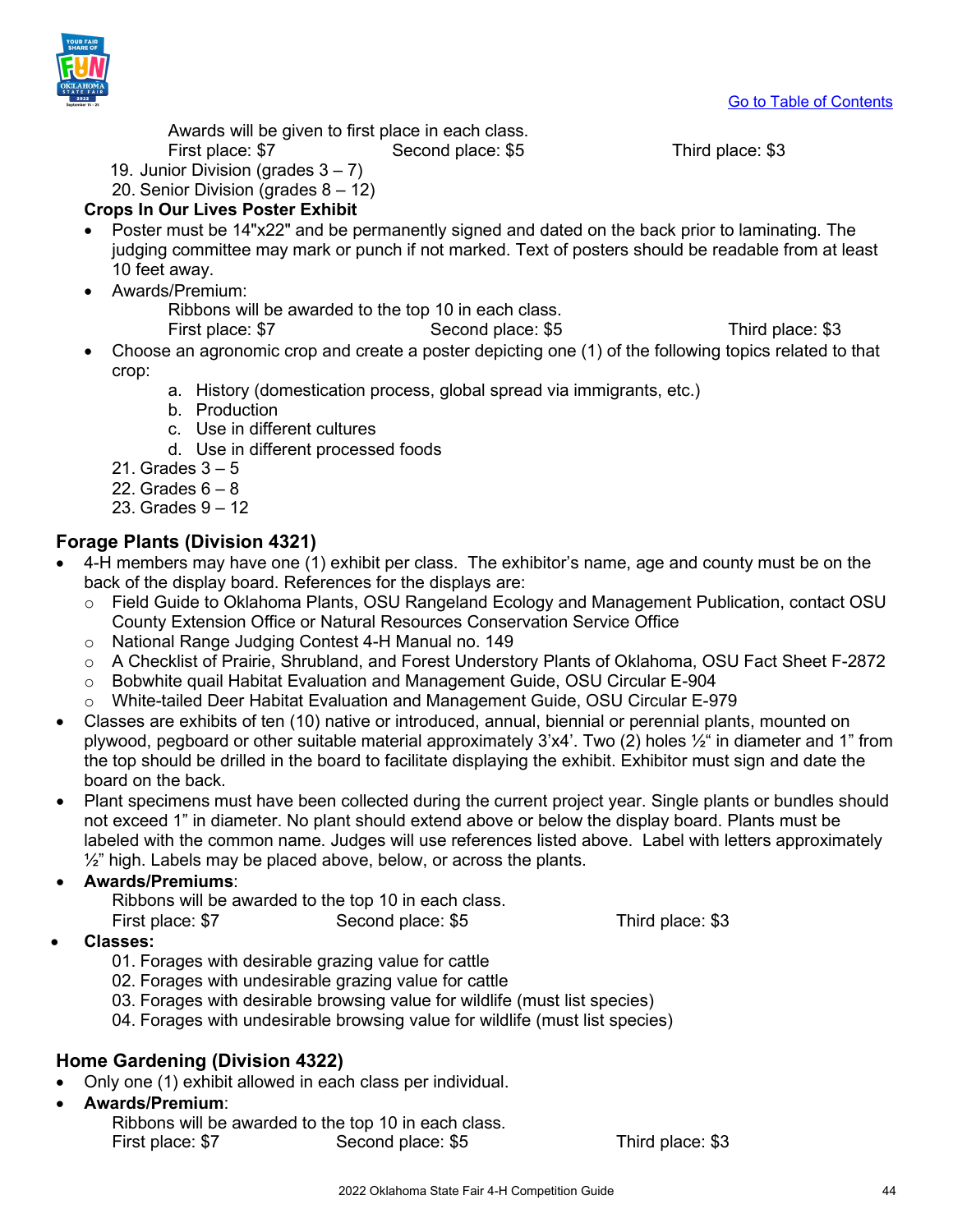

### • **Classes**:

- 01. Potatoes, yellow, white or russet, 3 specimens
- 02. Potatoes, red, 3 specimens
- 03. Okra, 6 pods
- 04. Onions, yellow, 3 specimens
- 05. Onions, white, 3 specimens
- 06. Onions, red, 3 specimens
- 07. Pumpkin, field type (oblong), one
- 08. Pumpkin, jack-o-Lantern (round and flat), one
- 09. Squash, winter, acorn, one
- 10. Squash, winter, butternut, one
- 11. Squash, winter, other
- 12. Eggplant, 2 specimens
- 13. Squash, summer, zucchini, 2 specimens
- 14. Squash, summer, yellow straight neck, 2 specimens
- 15. Squash, summer, yellow crook neck, 2 specimens
- 16. Squash, summer, patty pan (scallop type), 2 specimens
- 17. Sweet Potatoes, (any variety), 3 specimens
- 18. Pepper, jalapeno, 5 specimens
- 19. Pepper, other hot pepper, 5 specimens
- 20. Pepper, sweet bell pepper, 5 specimens
- 21. Pepper, banana pepper, 5 specimens
- 22. Tomatoes, large type, 5 specimens
- 23. Tomatoes, cherry type (1 1/2" or less in diameter), 5 specimens
- 24. Watermelon, oblong type, one
- 25. Watermelon, round type, one
- 26. Watermelon, small icebox, one
- 27. Red apples, plate of five
- 28. Yellow Apples, plate of five
- 29. Pears, plate of five

### **Home Garden Food Basket**

- This exhibit is a quality selection of from five (5) to nine (9) species of mature fruits and/or vegetables from the exhibit list above. Items not listed above can be used but should not be more than one-third of the species utilized. Amounts of fruits and/or vegetables in this exhibit should be such that they can be arranged in a neat and orderly manner and have good eye appeal. There must be enough of each fruit or vegetable for the judge to determine quality.
- The exhibitor must grow all fruits and vegetables exhibited.
- No specimens in this exhibit may be entered in another class. Any combination of fruits and vegetables may be used, with the exception of cantaloupe.
- The exhibit must be in a container, such as a basket or box.
- One-third of the judging will be on how well the exhibit is prepared and presented. Packing such as paper, straw or cloth may be used but the fruits and vegetables should be the main attraction of the exhibit. No artificial plant material or specimens can be utilized as part of the exhibit. 30. Junior Division (grades  $3 - 7$ )
	- 31. Senior Division (grades 8 12)

### <span id="page-44-0"></span>**Giant Pumpkin Contest**

*Sponsored by Oklahoma Fruit and Vegetable Association (OFVA)*

- All 77 Counties can bring pumpkins. Held only at the Oklahoma State Fair.
- One (1) fruit of any variety of pumpkin or pumpkin-type squash may be entered.
- Entry limited to Oklahoma 4-H and FFA members only.
- The submitted fruit must have been grown in Oklahoma by a 4-H or FFA member.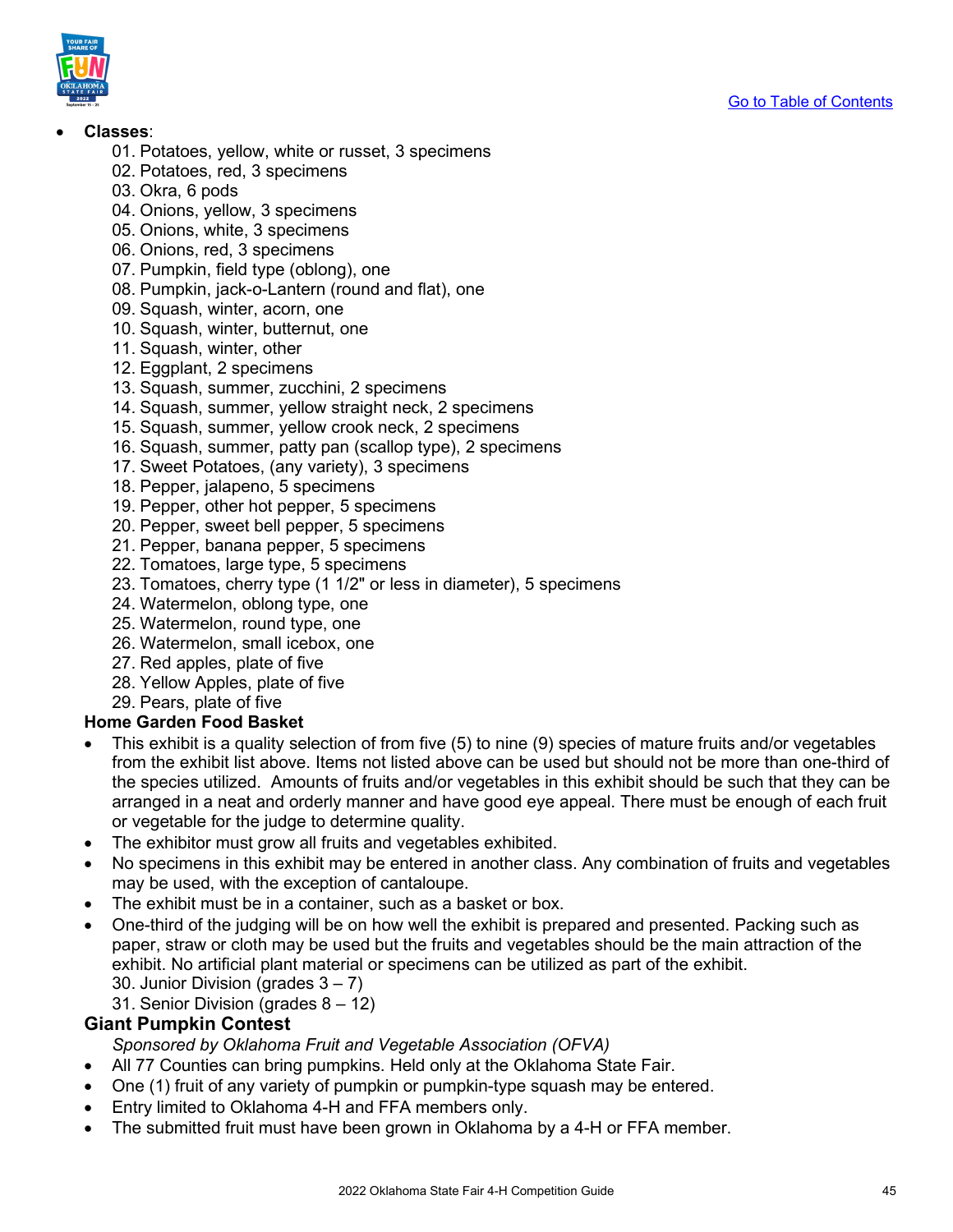

- The fruit must be free of damage that would limit storage and exhibition. It should be intact, without lesions, cuts or open wounds.
- Fruits will be weighed to determine the heaviest, on Tuesday, September 13, 2022 at 11 a.m.
- The OFVA will supervise the weighing and select those retained for exhibition during OSF, all others will be sent home.
- **NEW IN 2022:** Exhibitors are encouraged to also enter the Open Giant Pumpkin Competition and Weigh-Off Event (Division 1902). See the Livestock Competition Guide for more information.
- **Awards/Premium:** 
	- OFVA will give trophies to the top 3 heaviest entries. First place: \$100 Second place: \$50 Third place: \$25
	- 32. Giant Pumpkin

### <span id="page-45-0"></span>**Home Grounds (Division 4323)**

- Only one (1) exhibit allowed in each class per individual and Counties.
- **Awards/Premium**:

Ribbons will be awarded to the top 10 in each class.  $1<sup>st</sup> - 5<sup>th</sup>$  place will be displayed as space allows. First place: \$7 Second place: \$5 Third place: \$3

• **Classes**:

### **Exhibit Unit 1: Landscaping Home Grounds**

- Before and after pictures not to exceed 5"x7" of yard clean up, plantings or construction of landscape elements mounted securely on one (1) 14" x 22" poster board shall constitute this exhibit. Number of pictures should be no less than two (2) nor greater than eight (8). Posters must be permanently signed and dated on the back.
- Neatness and arrangement of pictures is important. A brief explanation of the project should be attached to the exhibit and each picture must be labeled. The before and after pictures should show a definite change and should be taken from the same place so judges can evaluate the change. An exhibit should not be entered more than once, unless it has been substantially revised.
- 01. Junior division (grades  $3 7$ )

02. Senior division (grades 8 – 12)

### **Exhibit Unit 2: Herbarium Card**

- These exhibits shall consist of dried and pressed specimens of leaves and other specified parts of native or cultivated trees, vines and/or shrubs. Each leaf specimen should be mounted on a separate 8"x10" herbarium card, available at your county extension centers or [https://4h.okstate.edu/projects/plant-science-and-entomology/site-files/docs/horticulture](https://4h.okstate.edu/projects/plant-science-and-entomology/site-files/docs/horticulture-pdfs/herbarium-card-620.pdf)[pdfs/herbarium-card-620.pdf](https://4h.okstate.edu/projects/plant-science-and-entomology/site-files/docs/horticulture-pdfs/herbarium-card-620.pdf) Only the information required in your division should be filled out. The cards should be enclosed in a notebook or binder. Each specimen should be covered with a transparent plastic or similar covering to protect it from damage. No leaf should be more than three (3) years old and at least one-third of the specimens must have been collected during the current project year. Instructions for collecting and pressing are available in the OSU Extension Center.
- 03. Grades 3 5: A collection of 15 specimens with the following information: common name, general class, and kind of plant.
- 04. Grades 6 8: A collection of 25 specimens with a pressed flower, or fruit or seed included with each specimen. Information on the card to be filled out is common name, general class, kind of plant, form, color, and exposure.
- 05. Grades 9 12: A collection of 30 specimens with a pressed flower, fruit or seed included with each specimen. All information on the card should be filled out.

### **Exhibit Unit 3: Group or Club Exhibit**

- This exhibit to consist of landscape or environmental beautification project report on a project such as: home grounds, school, community center, church, city or roadside park, highway beautification, clean campaign, etc.
- A group is to consist of three (3) or more 4-H members under supervision of 4-H leaders.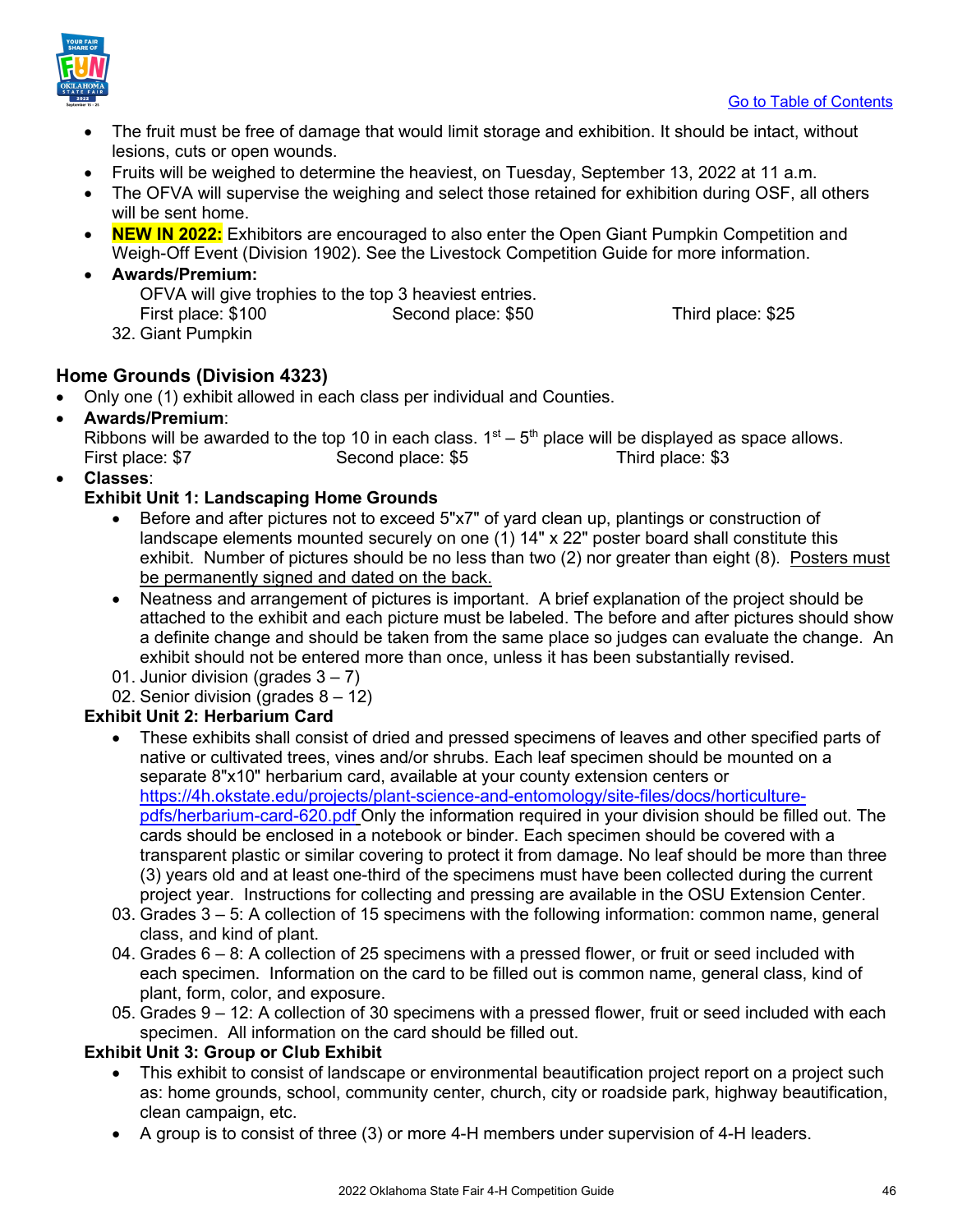



- All projects must employ horticulture material for the purpose of conserving natural beauty of an area or improving the aesthetic quality and/or function of an area.
- Other material such as concrete walks, benches, etc., may be used in addition to the horticulture material. Judging Criteria:
	- a. A brief project description and statement of purpose and objectives.
	- b. Creativity demonstrated and quality of the project:
		- o Extent to which plan integrates total needs of area, short- and long-term
		- o Functional use and aesthetic considerations of horticultural materials and techniques
		- $\circ$  Operational considerations of expenses encountered, resource personnel contracted and maintenance factors
		- $\circ$  Before and after photographic sequence to illustrate effectiveness of the project.
	- c. A brief summary of project activities, extent to which objectives were achieved, knowledge gained and the particular significance of the project toward the improvement and beautification of your environment.
	- d. Newspaper clippings and other publicity of the project.

06. Group or Club Exhibit

### <span id="page-46-0"></span>**Horticulture (Division 4324)**

### **Terrariums**

- Terrarium of plant life. Refer to OSU Fact Sheet No. F-6438 or a similar guideline. No specific size of container, materials, plants or methods.
- Judging criteria: compatibility and arrangement of plants and materials; appropriate potting media; attractiveness and originality; and appropriate size of plants for container.
- Terrariums should feature either woodland or tropical plants, and feature at least three (3) different species of plants. Terrariums must be completely covered at all times.
- Terrariums containing succulents will be disqualified. Succulents belong in dish gardens.

### • **Awards/Premiums:**

Ribbons will be awarded to top 10 in each class. First place: \$7 Second place: \$5 Third place: \$3

- **Classes:** 
	- 01. Grades  $3 5$
	- 02. Grades  $6 8$
	- 03. Grades 9 12

### **Dish Gardens**

- Dish garden of plant life. Please see OSU Fact Sheet HLA-6451 – [https://extension.okstate.edu/fact](https://extension.okstate.edu/fact-sheets/dish-gardens.html)[sheets/dish-gardens.html](https://extension.okstate.edu/fact-sheets/dish-gardens.html) for more information. Until it comes available refer to [http://www.thegardenhelper.com/dish~gardens.html](http://www.thegardenhelper.com/dish%7Egardens.html) or other online or print resources for project ideas and information.
- Judging criteria: compatibility and arrangement of plants, potting media, and container; attractiveness and originality; and appropriate size of plants for container. Dish gardens may feature succulents, carnivorous plants or foliage plants.
- Dish Gardens should be no larger than 15" in diameter, length, width, or height, and weigh no more than 15 lbs. and contain at least 80% living plant material.
- Dish Gardens should feature at least three (3) different species of plants.

### • **Awards/Premiums:**

Ribbons will be awarded to top 10 in each class First place: \$7 Second place: \$5 Third place: \$3

- **Classes**:
	- 04. Grades  $3 5$
	- 05. Grades  $6 8$
	- 06. Grades 9 12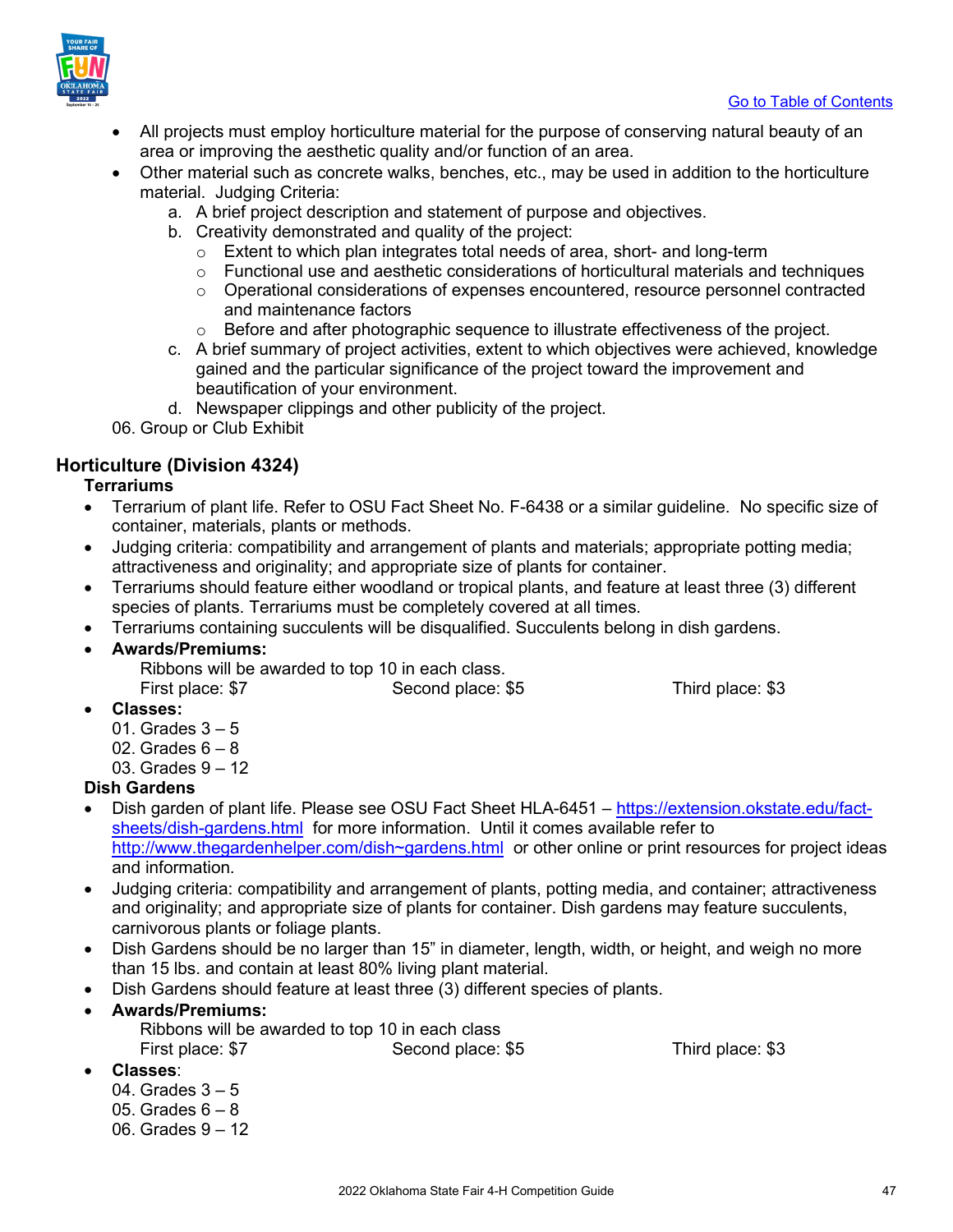

### **Residential Landscape Design Drawing**

- Develop a landscape design/drawing for the provided residence. Drawings are to be made directly on the provided base maps. Base maps should be printed on 11"x17". Use provided examples of landscape symbols to draw and/or trace on the base map. Use the provided color rendered landscape drawings for the example of effective designs and color techniques. Reference: [https://agriculture.okstate.edu/departments-programs/hla/research-extension/youth/landscape-design](https://agriculture.okstate.edu/departments-programs/hla/research-extension/youth/landscape-design-fair-entry.html)[fair-entry.html](https://agriculture.okstate.edu/departments-programs/hla/research-extension/youth/landscape-design-fair-entry.html)
- Competition Guidelines:
	- $\circ$  Use white 11" x 17" paper to horizontal exhibit landscape drawings
	- $\circ$  Create a column on the right side of the sheet for a title block, 2" wide from top of drawing to bottom. List the following in ink: scale, symbols of plants, numbers representing trees, shrubs and plants, and how many of each plant were used in the landscape. *Example: 1 – rose (6), 2 – Oak trees (4), 3 – Petunia (3 dozen or 36).*
	- o Name, date and county
	- $\circ$  Drawing is top view (plan view)
	- $\circ$  Use the scale provided: 1" = 10'
	- o Hand drawings or CAD drawings are accepted
	- o Draw plant symbols at the mature plant size
	- $\circ$  Use the plant symbols and the materials symbols provided
	- o Drawings must be full color
	- o Walkways should be 3' or 5' wide.
	- $\circ$  Patio(s) are required on the back of the house
	- $\circ$  In the drawings, use a line to indicate the planting beds. All small trees, shrubs and perennials should be inside planting bed. Large trees could be found in the lawn or inside planting beds.
	- 07. Grades 3 5
	- 08. Grades 6 8
	- 09. Grades 9 12

### **Horticulture In Our Lives Poster Exhibit**

- Posters must be 14"x22" and be permanently signed and dated on the back prior to laminating. The judging committee may mark or punch if not marked. Text should be readable from at least 10 feet away. Choose a fruit, vegetable, nut, spice, crop or beverage (tea, coffee, chocolate), and create a poster depicting one (1) of the following topics related to that crop:
	- o History (domestication process, global spread via immigrants, etc.)
	- o Production
	- o Use in different cultures
	- o Use in different processed foods
	- 10. Grades  $3-5$
	- 11. Grades  $6 8$
	- 12. Grades 9 12

### Models

- Model cold frame or hoop house: mounted on a piece of painted plywood no larger than 12"x12". Must include an explanation of the purpose of the structure, examples of potential uses, correct orientation in the landscape, and materials necessary in its construction. Explanation should be typed or handwritten on a laminated piece of white paper no larger than 8½"x11", and securely attached to the model.
	- 13. Grades  $3 5$
	- 14. Grades  $6 8$
	- 15. Grades 9 12

### **Model Vegetable Garden**

• Model vegetable garden: mounted on a piece of painted plywood no larger than 12"x12". Must include at least five (5) different vegetables, show appropriate orientation (identify 'north') and appropriate spacing of plants. Must include an explanation of the layout of the garden, the spacing requirements of the selected plants, the dates each chosen vegetable would be planted/harvested and any support structures (trellises, cages, etc.) necessary.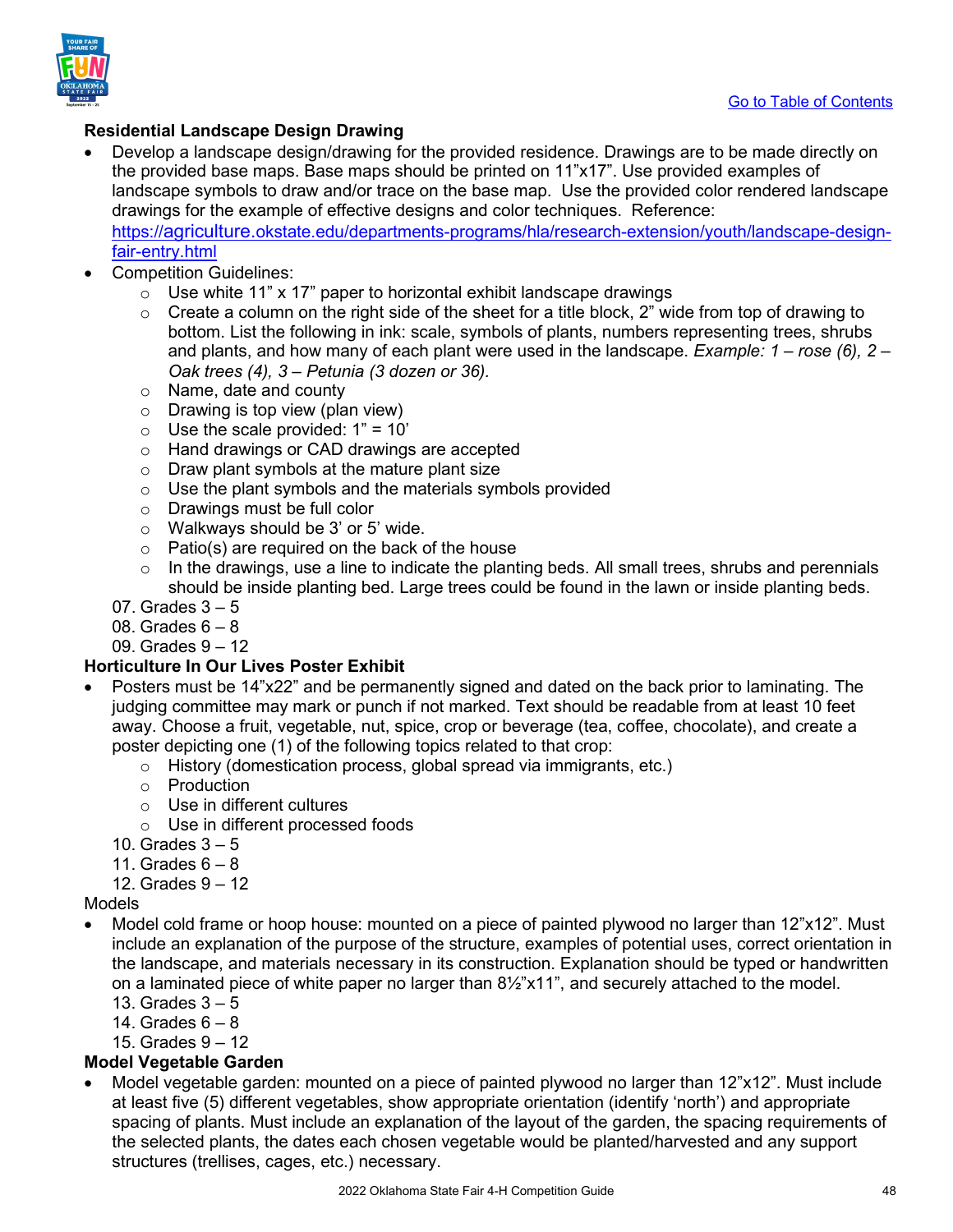

- The explanation should be typed or handwritten on a laminated piece of white paper no larger than 8½"x11" and securely attached to the model. All pieces of the model must be handmade (no store bought fences, mini vegetables, etc.).
	- 16. Grades  $3 5$
	- 17. Grades  $6 8$
	- 18. Grades 9 12

### **Pecan Information Exhibit**

- Eligibility: Any 4-H member interested in learning more about pecans and the pecan industry may prepare an exhibit.
- The exhibit shall consist of an educational exhibit that will fit a 3'x4' (wide x deep) area. It must be freestanding with sides attached. A notebook should be included in the display. Each county may have one (1) exhibit in each class.
- The exhibit should provide information about the pecan industry, such as: history, importance to state, health benefits & nutrition, uses, production, processing, storage requirements or other topics pertaining to pecan. The exhibit should increase the public awareness of the importance and impact of the specific sector of the pecan industry. The notebook should include any involvement the exhibitor has had with teaching others, giving talks or demonstrations, preparing pecan foods, planning programs, producing pecans, field trips, etc. The notebook may be typed or handwritten and should include pictures. Judging criteria:
	- $\circ$  Completeness of educational lesson  $-30$  points
	- $\circ$  Public appeal 30 points
	- $\circ$  Notebook 40 points
- **Awards/Premiums**:

Premium support offered from the Oklahoma Pecan Growers Association.

Ribbons will be awarded to the top 10 in each class. Premiums: First place: \$40 Second place: \$30 Third place: \$20 Fourth place: \$10 Fifth place: \$10

• **Classes**:

19. Jr. Division (grades  $3 - 7$ ) 20. Sr. Division (grades  $8 - 12$ )

### <span id="page-48-0"></span>**Companion Animals (Division 4325)**

- All Companion Animal exhibits should focus on one (1) of the following: animal health and/or nutrition; good husbandry and/or grooming; training and/or showing; and service and/or citizenship.
- Companion animal refers to animals used as household pets, (birds, cats, dogs, fish, rabbits, guinea pigs, etc) not livestock or wildlife. In cases of animals (i.e. rabbits, turtles, etc.) that can be represented as a companion or a non-companion animal project, it will be up to the 4-H member to ensure their entry represents companionship.
- The 4-H member's name, grade and county must be included attached to the exhibit. Exhibits deemed inappropriate will not be displayed.
- If you use text, pictures, drawings, artwork or other information not created by you, you must cite the source. See the Copy written material and reference sources section at opening of 4-H Division.
- **Award/Premiums:**

| First place: \$7 | Second place: \$5 | Third place: \$3 |
|------------------|-------------------|------------------|
|------------------|-------------------|------------------|

• **Classes:** 

### **Companion Animal Poster**:

Illustrating one (1) of the following: animal health and/or nutrition; good husbandry and/or grooming; training and/or showing; or service and/or citizenship. Posters must be 14"x22". For display purposes, exhibitors are encouraged to laminate all posters or cover them with clear plastic film. Posters must be permanently signed and dated on the back. If not marked the judging committee may mark or punch. Posters may be horizontal or vertical. Text of poster should be readable from at least 10 feet away. 01. Junior (grades  $3 - 7$ )

02. Senior (grades  $8 - 12$ )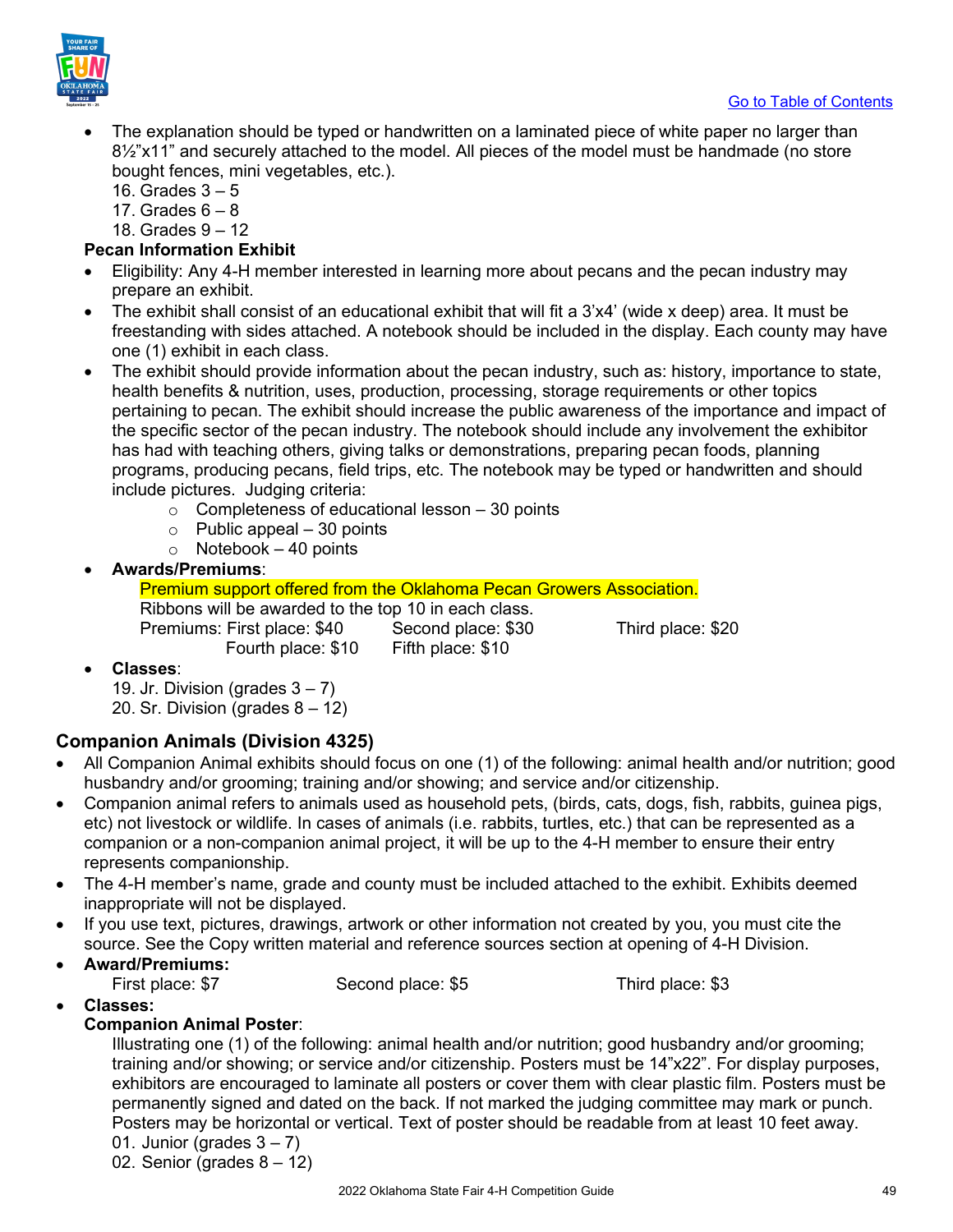

### **Companion Animal Display**:

Illustrating one (1) of the following: animal health and/or nutrition; good husbandry and/or grooming; training and/or showing; or service and/or citizenship. Space for the booth is 3'x4' (deep x width) with sides extended for display. Back can be 4" high. Display must be freestanding. Models, photographs, posters or other means for display may be used. An individual or group from a county may prepare display. The exhibit must prominently display a 4-H clover or mention 4-H. 03. Junior (grades 3 - 7)

04. Senior (grades  $8 - 12$ )

### **Companion Animal Photo Story Board**:

Illustrating one (1) of the following: animal health and/or nutrition; good husbandry and/or grooming; training and/or showing; or service and/or citizenship. Storyboard should contain four (4) to six (6) photos attached to the surface of either a white or colored piece of foam core, poster or mat board no larger than 14"x22". Each photo should contain a caption. Judging criteria will emphasize content first and photocomposition second. Photos are to be taken by the exhibitor.

05. Junior (grades  $3 - 7$ )

06. Senior (grades 8 – 12)

### **Companion Animal Single Photo Entry**:

Illustrating one (1) of the following: animal health and/or nutrition; good husbandry and/or grooming; training and/or showing; or service and/or citizenship. Prints must be no smaller than 3.5"x5" and no larger than 5"x7". Digital photos may not be manipulated or altered except for color and contrast adjustments, and red eye reduction. Prints must be securely attached to the surface of a poster board or mat board. No double matting, use of multiple layers or more than one (1) color. The entire print must be seen and cannot be masked in any way. Boards must be no larger than 10"x10". Captions are optional, but not required. Photos are to be taken by the exhibitor.

07. Junior (grades  $3 - 7$ )

08. Senior (grades 8 – 12)

### **Me and My Pet Journal**:

A 3-ring binder, 3" or smaller, showing activities you and your pet have been doing this past year. Emphasis should be given to: animal health and/or nutrition; good husbandry and/or grooming; training and/or showing; or service and/or citizenship. It may include, but is not limited to: training notes, photos of you and your pet working on a new trick, newspaper clippings of you and your pet participating in service projects, breeding records, animal health records, and much more. Members are encouraged to keep multiple years in their journal, but the previous years' work should be clearly labeled as such. Judging emphasis will be placed on the current year's work. 09. ALL GRADES

### **Other Companion Animal Item**:

Exhibit must have a 3"x5" notecard describing the exhibit, what was done to create or prepare this exhibit and how the exhibit relates to: animal health and/or nutrition; good husbandry and/or grooming; training and/or showing; or service and/or citizenship. Posters, photos, displays and journals are not allowed in this category. Exhibit size limited to 4'x4'x4' due to space limitations.

10. Junior (grades  $3 - 7$ )

11. Senior (grades  $8 - 12$ )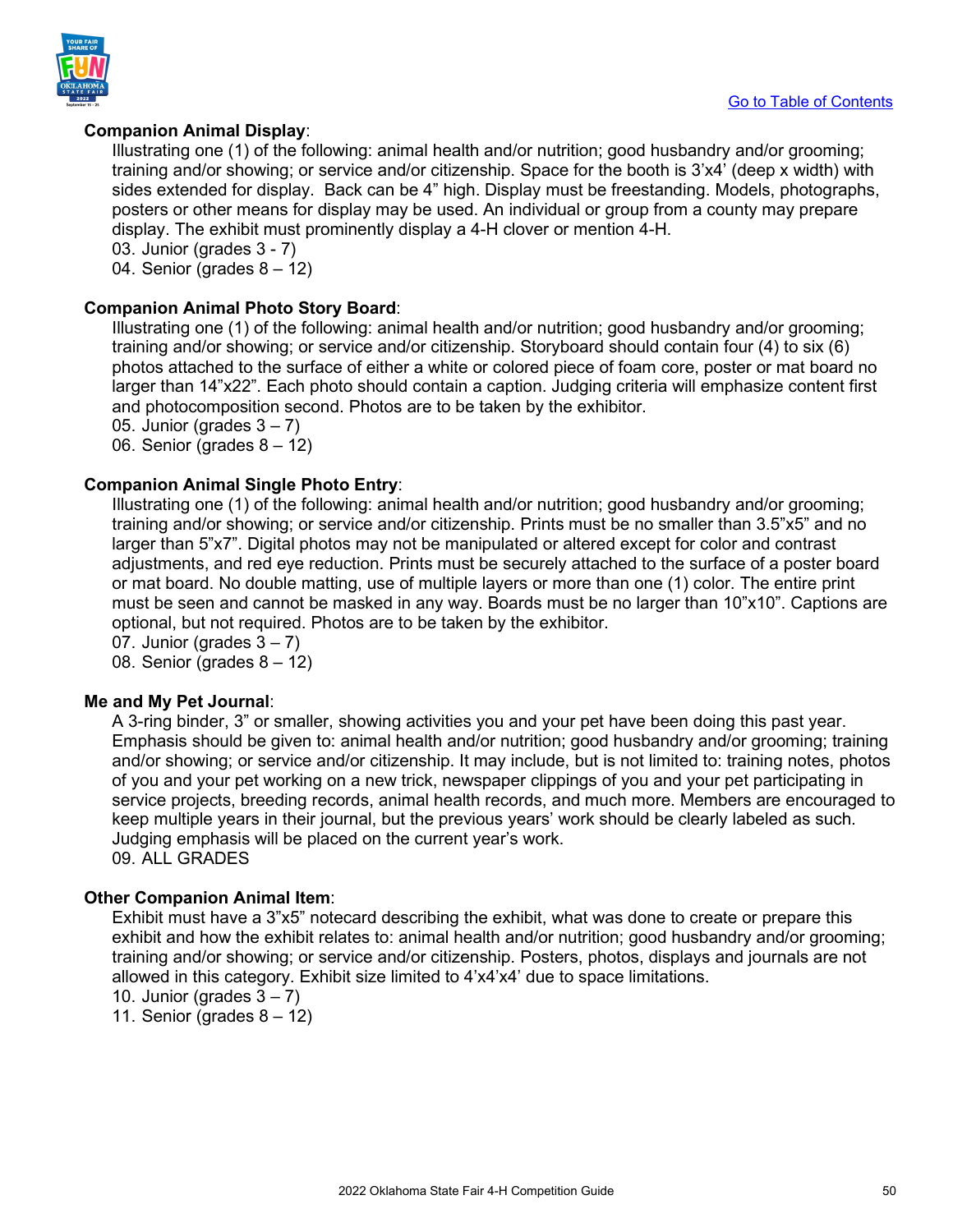

### *OTHER CONTESTS*

### <span id="page-50-1"></span><span id="page-50-0"></span>**Livestock Judging (Division 4326)**

*Sponsored by Oklahoma Farm Bureau, in cooperation with the Oklahoma State Fair Thursday, September 15, 2022* 

• To receive complimentary gate admission, counties or chapters **must fill out a Wufoo survey offered in the link below. This must be completed and submitted no later than Thursday, September 8, 2022. This link is only for the Livestock Judging Contest.** You may call the Livestock Office, 405-948-6707, if you have any questions.

o Link for Wufoo survey: [Livestock Judging Contest Admission Form](https://okstatefair.wufoo.com/forms/zo5o6o904sapfv/)

- Registration takes place in Barn 3 starting at 9 a.m.
- Contest takes place in Barn 8 starting at 10 a.m.
- The entry fee is \$5 per person, or \$20 per team.
- The contest will consist of judging market beef, sheep, swine and/or breeding classes. Each contestant will answer at least one (1) set of questions in a class - 10 questions each worth 5 points - and no oral reasons will be given.
- Junior Teams:  $3<sup>rd</sup> 7<sup>th</sup>$  grades & Senior Teams:  $8<sup>th</sup> 12<sup>th</sup>$  grades.
- Contestants should bring their social security numbers and pencils.
- **Arrival/Parking**
	- $\circ$  If you have filled out the Wufoo survey, as requested above, you will be emailed a temporary Gate 8 passenger vehicle access pass, between September 9 – September 12. Print this pass and show the attendant in the area indicated by the blue circle. This will allow you complimentary parking for arrival between 7 – 10 a.m. Thursday, September 17. Parking NOT available after 10 a.m.
	- $\circ$  Enter OKC Fairgrounds via Black Gold Drive, off of Portland Avenue on the west side, or via Geronimo Drive off of W. Reno Avenue on the south side of OKC Fairgrounds. Do not attempt to enter Gate 7 if you are not also transporting animals; continue north on Geronimo Drive.
	- $\circ$  If you have not provided any names by the deadline noted above or do not have the passenger vehicle access pass, you should be prepared to pay for parking.
	- o **If you are arriving with animals/trailers,** obtain the appropriate credentials from the Livestock Show office and park in the Trailer Parking lot south of Gate 7 after unloading. Trailers/animals are not allowed in any other parking lot at OKC Fairgrounds.
- **Admission through Gate 8**
	- $\circ$  After parking in the Gate 8 parking lot to the north of the barns, walk to Gate 8 where a list will be located containing the names of eligible contestants, teachers, leaders or ag instructors.
	- $\circ$  Complimentary Gate admission through Gate 8 will be allowed if contestants, teachers and/or leaders are on the list and arrive between the hours of  $7 - 10$  a.m.

### • **Awards/Premiums**

- o Ribbons will be awarded to the top 10 in each class.
- $\circ$  The High Individual and High Team Members of each division will be presented a jacket and plaque.
- Plaques will also be awarded to the second and third place individuals and first thru third place teams. o Premiums:

|                                                      | 1st 2nd 3rd 4th 5th 6th 7th 8th 9th 10th |  |  |  |  |
|------------------------------------------------------|------------------------------------------|--|--|--|--|
| Individuals \$10 \$5 \$5 \$4 \$4 \$4 \$3 \$3 \$3 \$3 |                                          |  |  |  |  |
| Teams \$25 \$20 \$15 \$12 \$10 \$10 \$10 \$8 \$8 \$8 |                                          |  |  |  |  |

### • **Classes**

01. Senior Individuals 02. Senior Teams 03. Junior Individuals 04. Junior Teams

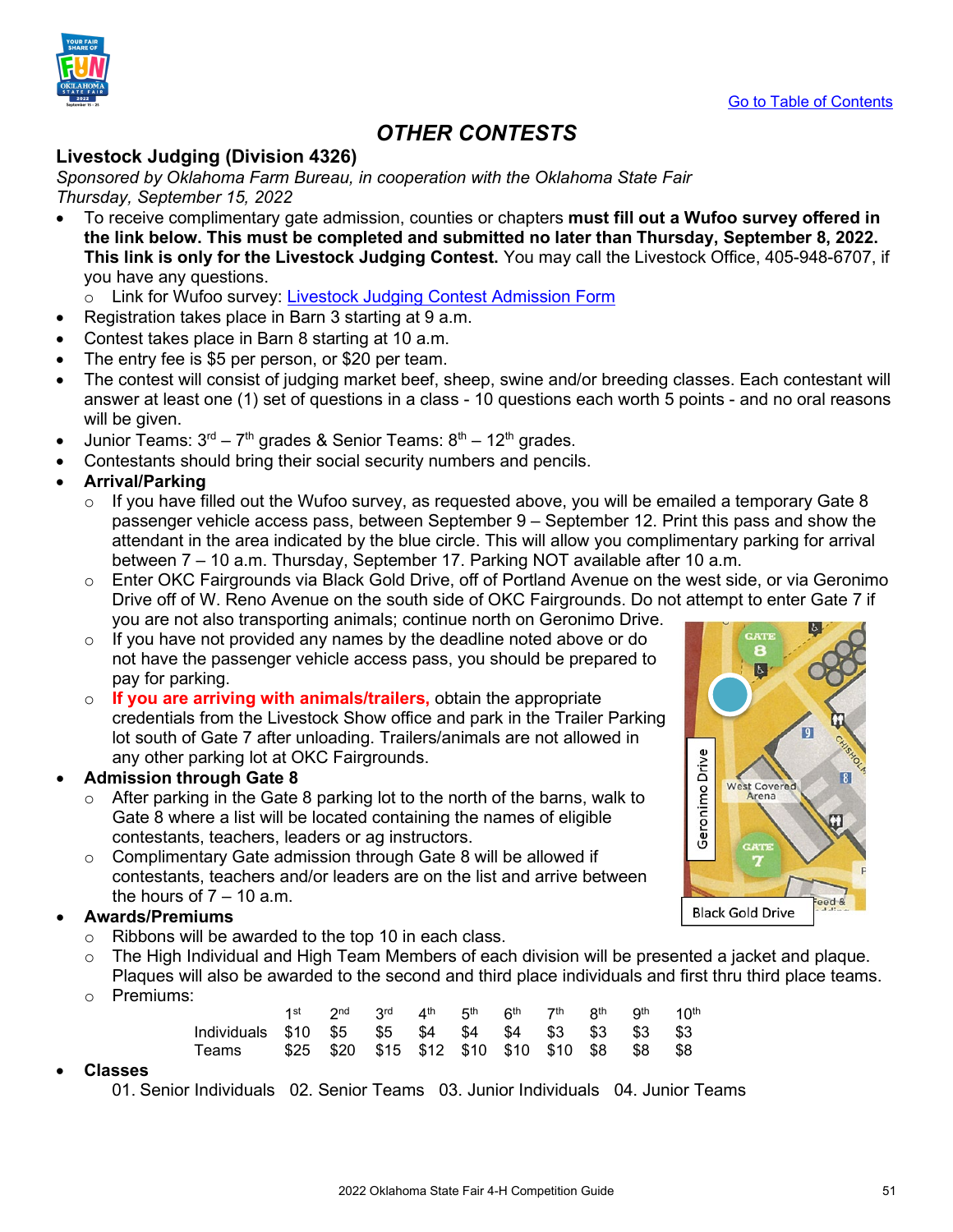



### <span id="page-51-0"></span>**Dairy Judging Contest (Division 4327)**

*Superintendent: Alan Jennings Monday, September 19, 2022* 

• To receive complimentary gate admission, counties or chapters **must fill out a Wufoo survey offered in the link below. This must be completed and submitted no later than Thursday, September 8, 2022. This link is only for the Dairy Judging Contest.** You may call the Livestock Office, 405-948-6707, if you have any questions.

o Link for Wufoo survey: [Dairy Judging Contest Admission Form](https://okstatefair.wufoo.com/forms/z1r7gzbj0vvqbnk/)

- Registration starts in Barn 3 at 9 a.m.
- Contest takes place in Barn 3 at 10 a.m.
- There is no entry fee for this contest.
- The contest will consist of judging multiple Dairy Heifer and Cow classes.
- Contestants should bring their own pencils and paper.
- The contest will have NO reasons.
- **Late Entries** will be accepted the day of the contest; however, the coaches and team members will be responsible for their own gate admission and parking.
- **Team eligibility:** There will be no limitations on the number of teams from a chapter.
- **4-H Eligibility:** Competition is for 8 years old and in the third grade through age 19 as of September 1. A team will consist of three (3) and not more than four (4) 4-H members from the same county or Extension unit.
- **Arrival/Parking**
	- $\circ$  If you have filled out the Wufoo survey, as requested above, you will be emailed a temporary Gate 8 passenger vehicle access pass, which will be emailed to you between September 9 – September 12. Print this pass and give to the attendant in the area indicated by the blue circle. This will allow complimentary parking for arrival between  $7 - 10$  a.m. Parking NOT available after 10 a.m.
	- $\circ$  Enter OKC Fairgrounds via Black Gold Drive, off Portland Avenue on the west side, or via Geronimo Drive off of W. Reno Avenue on the south side of OKC Fairgrounds. Do not attempt to enter Gate 7 if you are not also transporting animals; continue north on Geronimo Drive.
	- $\circ$  If you have not filled out the appropriate form by the deadline noted above or do not have the passenger vehicle access pass, you should be prepared to pay for parking.
	- o **If you are arriving with animals/trailers,** obtain the appropriate credentials from the Livestock Show office and park in the Trailer Parking lot south of Gate 7 after unloading. Trailers/animals are NOT allowed in any other parking lot at OKC Fairgrounds.

### • **Admission Through Gate 8**

- $\circ$  After parking in the Gate 8 parking lot to the north of the barns, walk to Gate 8 where a list will be located containing the names of eligible contestants, teachers, leaders or ag instructors who have sent information as noted above.
- $\circ$  Complimentary Gate admission through Gate 8 will be allowed if
- contestants, teachers and/or leaders are on the list and arrive between the hours of  $7 10$  a.m.

### • **Awards**

- $\circ$  Ribbons will be awarded to the top 10 in each class.
- o Student with the highest score will receive an award.
- $\circ$  Teams: 1<sup>st</sup> place team members will each be presented an award; 2<sup>nd</sup> and 3<sup>rd</sup> place teams will receive an award.
- $\circ$  Individuals: 1<sup>st</sup> thru 3<sup>rd</sup> place will receive an award.
- **Classes**

01. Teams 02. Individuals